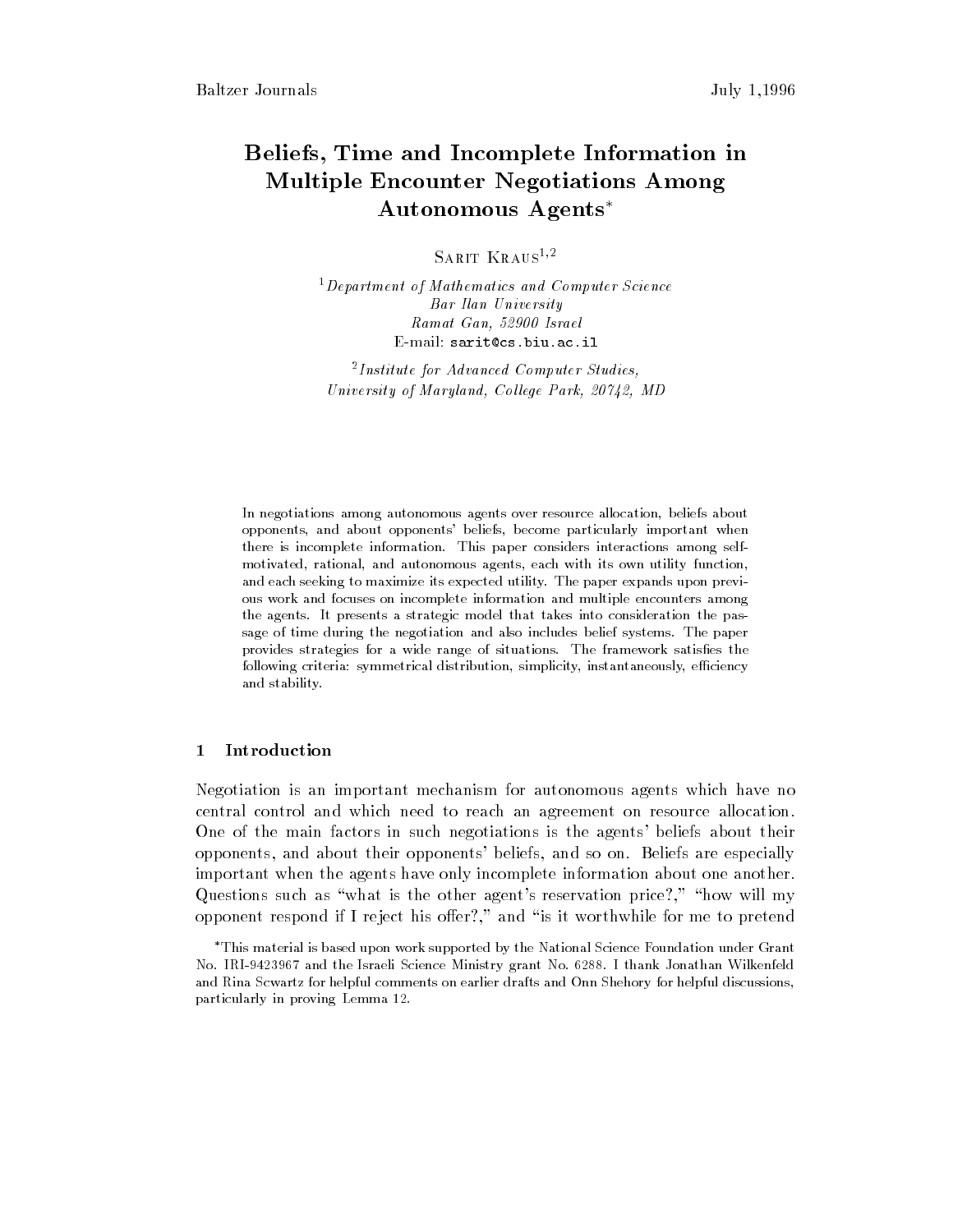to be someone else?" are common among negotiators. These questions become even more crucial when time is valuable and there are several possible agents with which to cooperate Under these conditions, the agents may not be able to determine exactly what their opponents' beliefs are and therefore they will be unable to negotiate to the best of their capacity In some situations- an agent needs to decide whom to negotiate with and how to estimate the possible results from negotiations with the other agents. We consider the interactions among *self*motivated- rational and autonomous agents We assume that each agent has its own utility function- and that ration-involves maximizing its expected in the contract of the contract of the utility of the process of the DAI class of MultiPagent Systems- Systems- Systems- process process of  $\mathcal{A}$ 
- - - 
 rather than to the Distributed Problem Solving -DPS class eg-
- - as discussed in Section below

In previous work - - we have developed a formal strategic model of ne gotiation that takes into consideration the passage of time during the negotiation process in this paper- we extend this model to deal with interesting the strip in  $\mathcal{L}_{\mathcal{A}}$ in *multiple encounters* when the agents negotiate on sharing a resource. There may be a need for the agents to share the resource due to limited resources (e.g., roads- clean air In other situations resources and an other situations are a variable but the agents of the ag may still mutually benefit from sharing a common resource since their use may be expensive eg- printers- satellites There is- however- a conict among the agents since all of them would like a larger share of the resource or a larger time period for using this resource

One of the main characteristics of the situation is incomplete information An agent which negotiates with another agent may have incomplete information about its opponent's type and may not be sure of how the opponent will evaluate an o er or how it might compare the o er with other options While in our previous work we assume that the negotiation occurs only one-of-meter we assume that the th agents may meet several times in situations where negotiation may be necessary Thus- whereas in the previous work there was no long term consideration- in this paper future encounters play an important role

In this paper strategies are presented that agents may use to influence their opponents beliefs immediately- so they could benet in future encounters Fur thermore- they may take actions designed to collect information about their op ponents. Using this negotiation mechanism autonomous agents have *simple* and stable negotiation strategies that usually result in *efficient* agreements without delays

In the rest of this section we will present the resource allocation problem that we consider and give criteria for evaluation of regulations for MA negotiation- and specify the assumptions we make. In Section 2 we discuss related work and in Section 3 we describe the negotiation model. In Section 3.4 we introduce modified results from our previous work concerning situations where agents negotiate only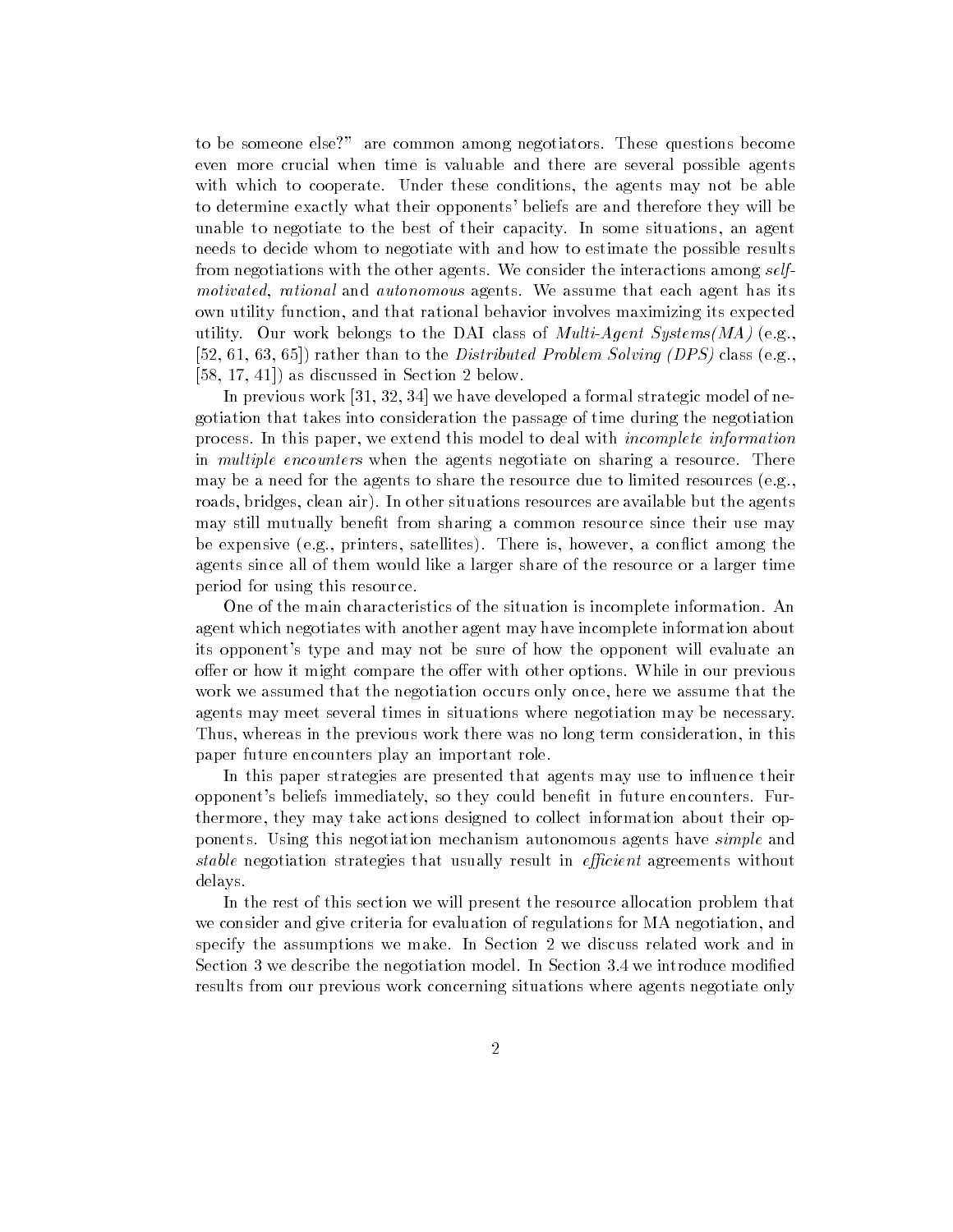once These results serve as a basis for the multiple encounters case that we consider in this paper. In Section 4 we present strategies for two agents that may negotiate on two occasions that in Section the sections that general case the g of multiple encounters In both sections we consider a wide range of situations Section 6 discusses two possible extensions of the model and Section 7 discusses issues related to complexity and implementation of negotiating agents. In the last section we conclude by assessing the results using the criteria of Section 1.2.

#### 1.1 The resource allocation problem

We consider the case where two agents share a resource that can only be used by one agent at a time. When the two agents face the problem of needing to use a resource simultaneously- they must reach an agreement on a schedule that divides the usage of the resource among the agents. It may happen that these agents need to use the same resource simultaneously in the future- but they are not sure about it and they reach an agreement only on the current time period. If they meet again in the future- they start negotiating again on a new schedule- but each may use the information it collected on its opponent in the previous negotiation

One example of a shared resource could be a communications satellite. Its high launch and maintenance cost- makes it necessary for a company to join with other companies- even rival ones- to gain access to something otherwise inaccessible However- sharing a common resource requires a coordination mechanism that manages the resource

A coordination mechanism can be designed to deal with either of the extremes a static division of frequencies or time slots or an on-line negotiation mechanism that dynamically resolves the conflicts over the usage of the mutual resource. There are- however- on this spectrum- coordination mechanisms that generate agreements on reng term greater and this paper we have a day of the schedule paper we consider repeated online negotiations between agents- possibly from di erent companies- for the period of time the period of time the same to use the same to use the same to use the same t resource We assume that the agents try to maximize their own utilities and are individually rational

The elapsed time between when the resource is needed and the time the agents actually gains-depend on the access to the agents, which depends on the cost theory. such as the interest load-task load-task load-task load-task load-task load-task load-task load-task load-task

 $1$ Our model is also applicable in the case where the resource itself can actually be divided between the agents. This case does not differ significantly from the case where only the resource usage time can be divided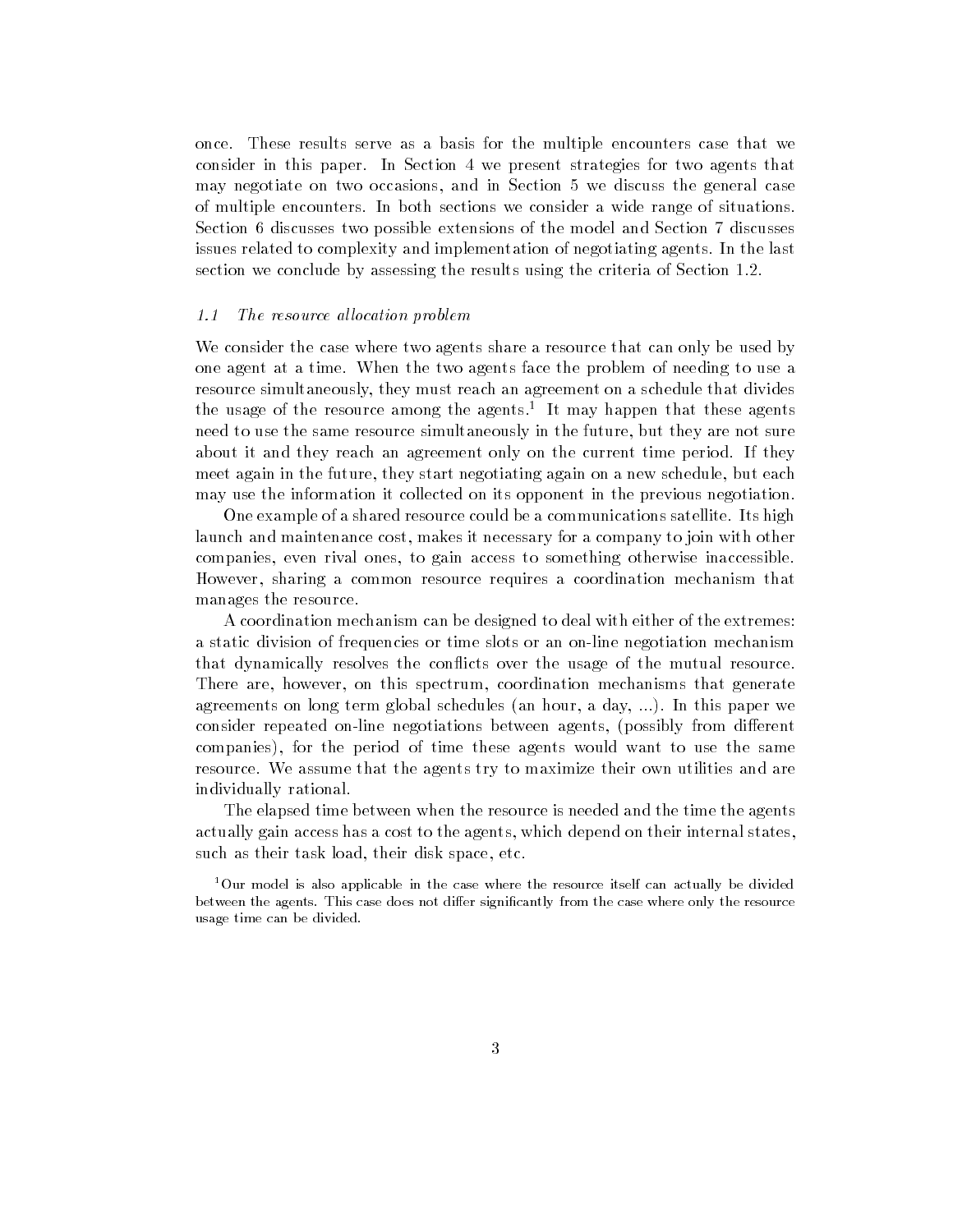# Evaluation criteria

The designers of agents should agree upon a protocol for negotiations Since they do not have control over agents which may belong to other companies- this protocol should be accepted by all designers Given this protocol- each agent will choose the best strategy for itself in a specific situation.

There are several criteria that should be taken into consideration when de signers of agents consider possible protocols for negotiation on resource allocation in MA systems

- $\mathcal{L}$  decision making process showledge that distributed  $\mathcal{L}$  decision making process showledge the distribution  $\mathcal{L}$ process should not be managed by a central unit or agent
- Instantaneously Conict should be resolved without delay
- ict Avoidance Conict should be a control of the avoided when possible should be avoided when possible should b
- $\blacksquare$  . The resource is not in the resource is not in the interest in the interest in the interest in the interest group that currently needs the resource
- Simplicity The negotiation process itself should be simple and ecient It should be short and consume only a reasonable amount of communication and computation resources
- Symmetry The coordination mechanism should not treat agents di er ently because of non-relevant attributes. In the situations that we consider the relevant attributes are the agents' utility functions and their role in the encounter All other attributes- such as agents name or manufacture are not relevant that is a specific that is a specific situation of the specific situations in the specific situation replacement of an agent with another which is identical in respect to the above attributes- will not change the outcome of the negotiation of the negotiation of the negotiation of the negotiation of the negotiation of the negotiation of the negotiation of the negotiation of the negotiation of t
- Stability There should be a distinguishable equilibrium point to the negotiation protocol considered as a game Given a specic situation- we would like to be able to find simple strategies that we could recommend to all agent designers to build into their agents. No designer will benefit by building agents that use any other strategy. The equilibrium point should not violate the eciency condition- ie- the negotiation should result in a Pareto-optimal agreement. Being a simple strategy means that it is feasible to build it into an automated agent

-An agreement is Pareto optimal if there is no other agreement that dominates it, i.e., there  $\,$ is no other deal that is better for some of the agents and not worse for the others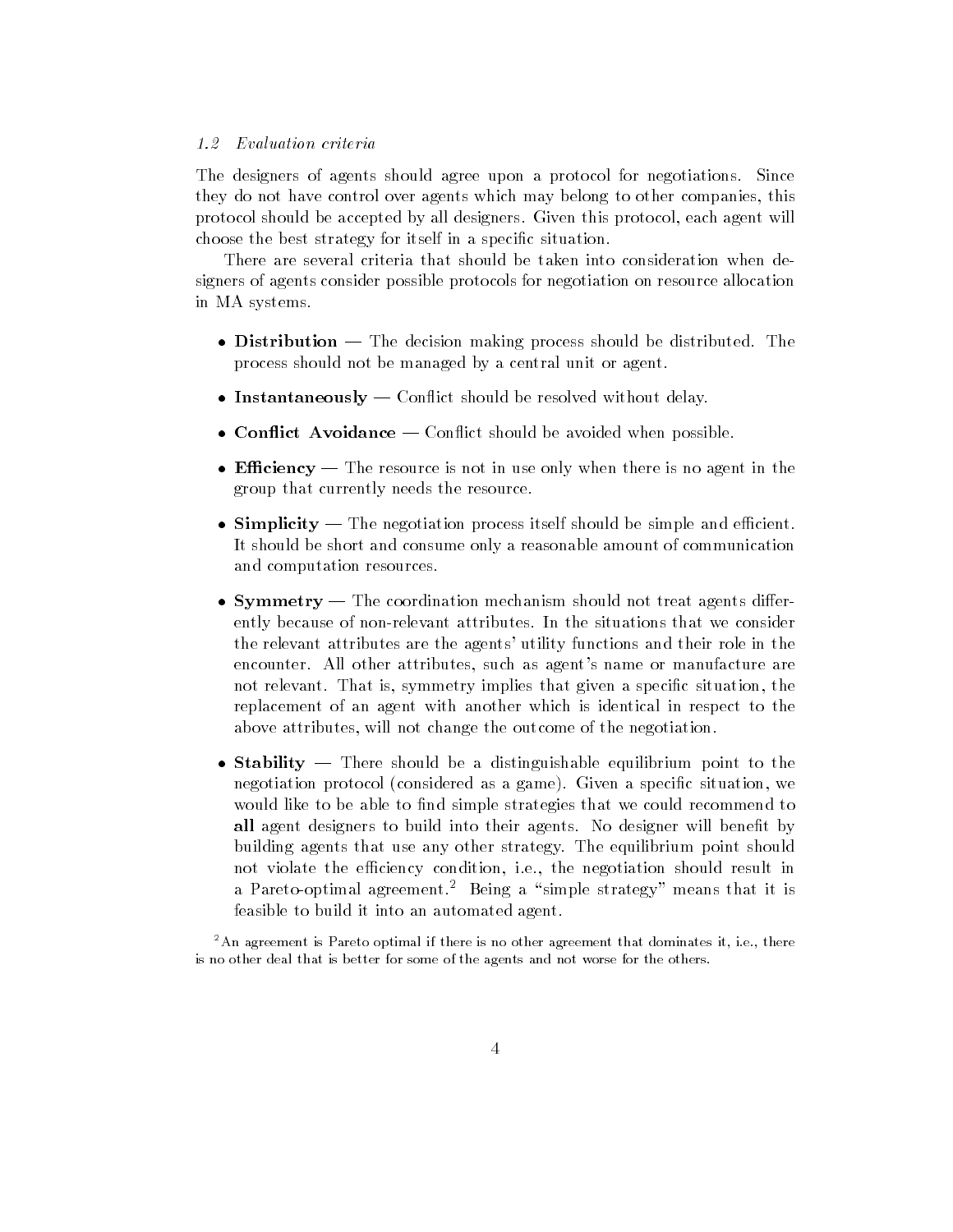$A \subset \mathbb{R}^n$  was shown in the introduction of income  $A \subset \mathbb{R}^n$  . The income of income of income of income plete information into the model will result in some into the model will result in a some in some in the second consider complicated- repeated encounter negotiation situations- it is time con suming to find the appropriate strategies and therefore not efficient to do this online However- the strategies that are presented in this paper are simple and can be easily implemented and provide on-line resource allocation.

#### 1.3 Assumptions

The situations under consideration in this paper are characterized by the following assumptions

- 1. Bilateral Negotiation  $-$  Even if there are several agents in the environment- in a given period of time no more than two agents need the same resource When there is an overlap between the time segments in which two agents need the resource-these agents will be involved in a negotial control ation process
- **2. Rationality** —The agents are rational; they try to maximize their utilities and behave according to their preferences. They use sequential equilibrium strategies<sup>3</sup>.
- **3. Commitments are Kept**  $\overline{\phantom{a}}$  If an agreement is reached both sides will honor it  $4$
- 4. No Long Term Commitments Each negotiation stands alone. An agent cannot committed to any future encounters however that  $\alpha$ information obtained in one encounter in future encounters
- **5. Resource Division Possibilities**  $\sim$  We assume that the usage time of the resource can be divided in a discrete way
- Agents types There is a set of agents types characterized by their ca pabilities All agents know these types
- Agents Identity Agents can accurately identify each other
- Negotiation Protocol Agents use the Alternative O ers model described in Section 3.<sup>5</sup>

 $3$ The concept of sequential equilibrium is defined in Section 5.

<sup>4</sup>This assumption is reasonable when agreements are implemented immediately. Otherwise, it may conflict with the Rationality assumption. Therefore, we assume that either the world does not change in the time between signing and implementing an agreement, or that there is some mechanism to enforce an agreement. However, the last assumption may contradict the Distribution requirement of the previous Section.

<sup>5</sup>This model imposes only minimal restrictions on the agents interactions as we explain in Section 3.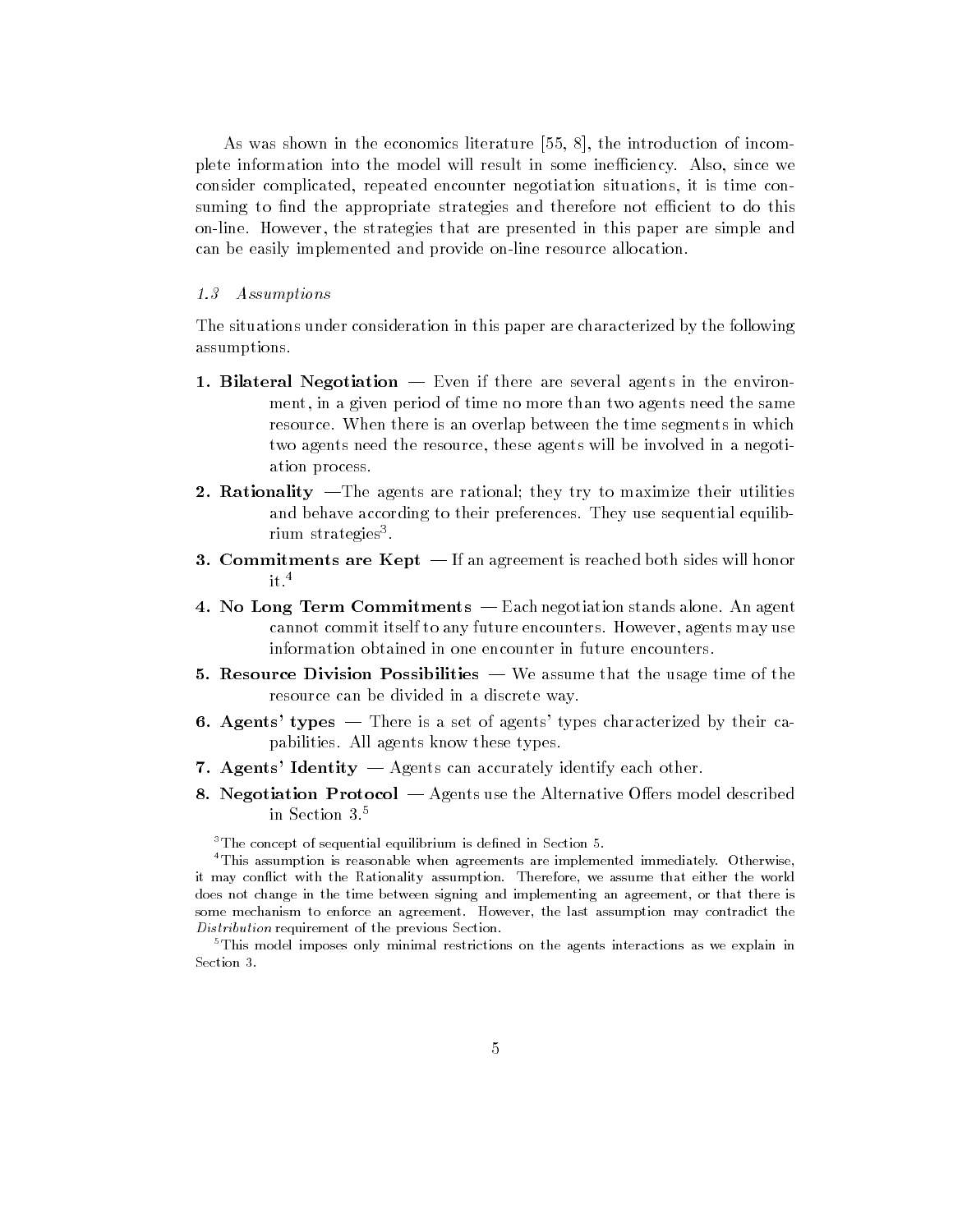# **9. Common Beliefs** Assumptions  $(1)-(8)$  are common belief.<sup>6</sup>

#### 2 Related Work

Research in DAI is divided into two basic classes: *Distributed Problem Solving* , a complete section of the section of the section of the constant of the section of the constant of the const involved in solving a particular problem can be divided among a number of mod ules or "nodes." The modules in a DPS system are designed to improve performance, stability, modularity, modules includes, in the system The modules includes  $\sim$ cooperation mechanisms designed to find a solution to a given problem.

Research in MA is concerned with coordinating intelligent behavior among a collection of automous intelligent agents There is no global control, in globally consistent knowledge- and no globally shared goals or success criteria in MA There is- however- a possibility for real competition among the agents These are the two poles of the DAI research Our research falls closer to the MA systems pole We consider the problem of resource allocation in MA systems emphasizing the aspects of incomplete information- time constraints and multiple encounters Other works in the DAI community dealing with the resource allocation problem  $\mathbf{v}$  as we discuss below-defined by the DPS pole in the DPS pole in the DPS pole in the DPS pole in the DPS pole in the DPS pole in the DPS pole in the DPS pole in the DPS pole in the DPS pole in the DPS pole in the D the problem of resource allocation arises from local conflicts among the agents. with each attempting as best as it can to fulfill its sub-tasks and contribute to the overall task of the system

The issue of incomplete information adds an important dimension to the prob lem Since the early state of models of seatch models of sequential bargaining with income plete information have been developed by economists and game theory researchers ege-tegen and as in our models of DAI situations in the contract of DAI situations in the contract of DAI situations in the contract of DAI situations in the contract of DAI situations in the contract of DAI situations in - it was shown for the economics situations that the introduction of incomplete information tends to produce some inefficiency into the environment. The inefficiency can be either a delay in reaching an agreement (in our case agreements may be reached only in the second iteration as we explain in Section  $3.4$ ) or in a negotiation that ends without an agreement

Another important issue is that of multiple encounters. Kreps and Wilson [35] and Milgrom and Robert [46] developed formal models that explain the common observation that in multistage games  $\mathbf{f}$  in industrial organizations-industrial organizations-industrial organizations-industrial organizations-industrial organizations-industrial organizations-industrial organizatio players may seek early in the game to acquire a reputation of being "tough" or "benevolent" or something else. Kreps and Wilson [35] studied a simple game of two players called entrant and monopolist In this game they demonstrate the reputation extensive take actions take actions take actions that seem costly when viewed actions that seem cos

 ${}^{6}$ We assume common beliefs which is a much weaker notion than common knowledge, and unlike common knowledge achieved in a distributed in a distributed in a distributed in a distributed environmen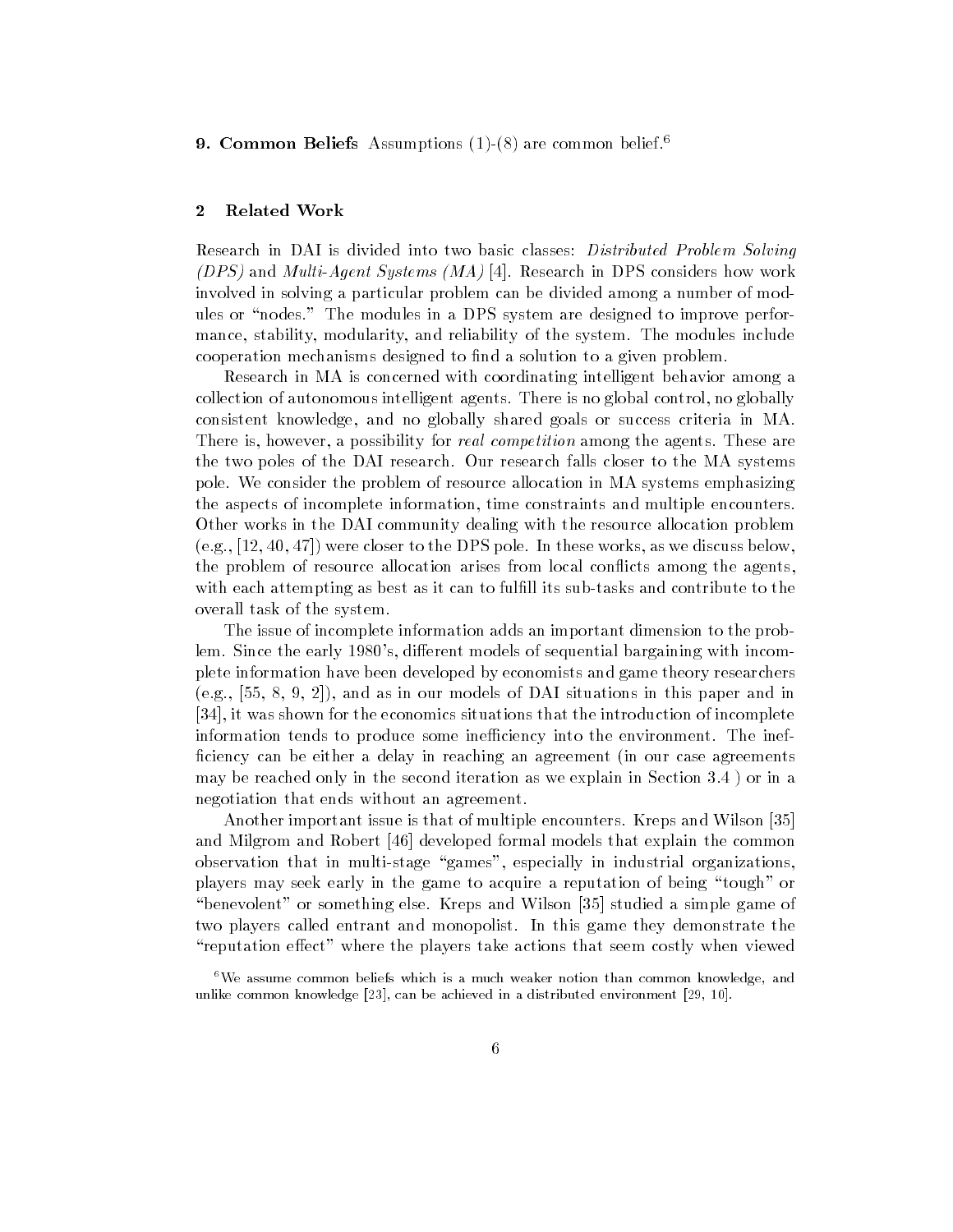in isolation but yield a reputation that is beneficial later. Milgrom and Robert [46] identified two factors that lead to the emergence of reputation: information uncertainty and repeated actions with the possibility of observing past behavior They mention the choice of product quality and credit relationships among the situations where these factors play an important role. We also consider situations of information and the interest information and representations encounters-thus reputations entry interesting emerges in our cases too

The details of the situations we consider are quite di erent from those of 
- In each of our encounters the agents use the model of alternative o ers to reach an agreement on resource division; thus our model is a combination of multistage games where each stage is composed of multiple encounters However- we are able to use similar techniques of sequential equilibrium which we present in Section 5.

Another related model is the repeated sale model - 
- where the same agents negotiates several times times situations are situations are similarly to ours-to-oursconsider cases of buyerseller paradigms or landlordlessee paradigms- we exam ined situations of resource allocation among multiple agents In our case there are only short term agreements. We apply game theory techniques to scenarios that were not considered by the game theory researchers

The issue of incomplete information in DAI was studied mainly in DPS en vironments In Davis and Smiths work on the Contract Net Smiths work on the Contract Net Smiths work on the Contract Net Smiths work on the Contract Net Smiths work on the Contract Net Smiths work on the Contract Net Smiths nodes which have incomplete information about the other nodes' load and their possibility to carry out sub-tasks. Davis and Smith developed a form of simple negotiation among the cooperative nodes- with one node announcing the avail ability of tasks and awarding them to other honest bidding nodes. The bidding nodes do not try to manipulate the situation or to transfer misleading information since all the nodes are working on the same task

Malone et al. [45] developed a Distributed Scheduling Protocol (DSP) based on the contract net protocol for their Enterprise system. The most important way in which DSP di ers from the original contract net protocol is by its criteria for matching between tasks and agents ie- the problem of subtasks distribution It includes two primary dimensions:  $(1)$  contractors select managers' tasks in the order of the tasks numerical priorities- and managers select contractors on the basis of estimated completion times from among the contractors that satisfy the minimum requirements to perform the job. Malone et al. also considered the problem of dis-information. Since they allow people to supply their own estimation of processing times for their tasks and these time estimates are also used to determine priority-type for people to bias the people to bias the people to bias the people to bias the people time estimates in order to get higher priority However- in Enterprise- the node performing a their free, the contractor formal time of the correct time performance. while carrying the task-part can use it for its form on the can use the contract in the contract  $\alpha$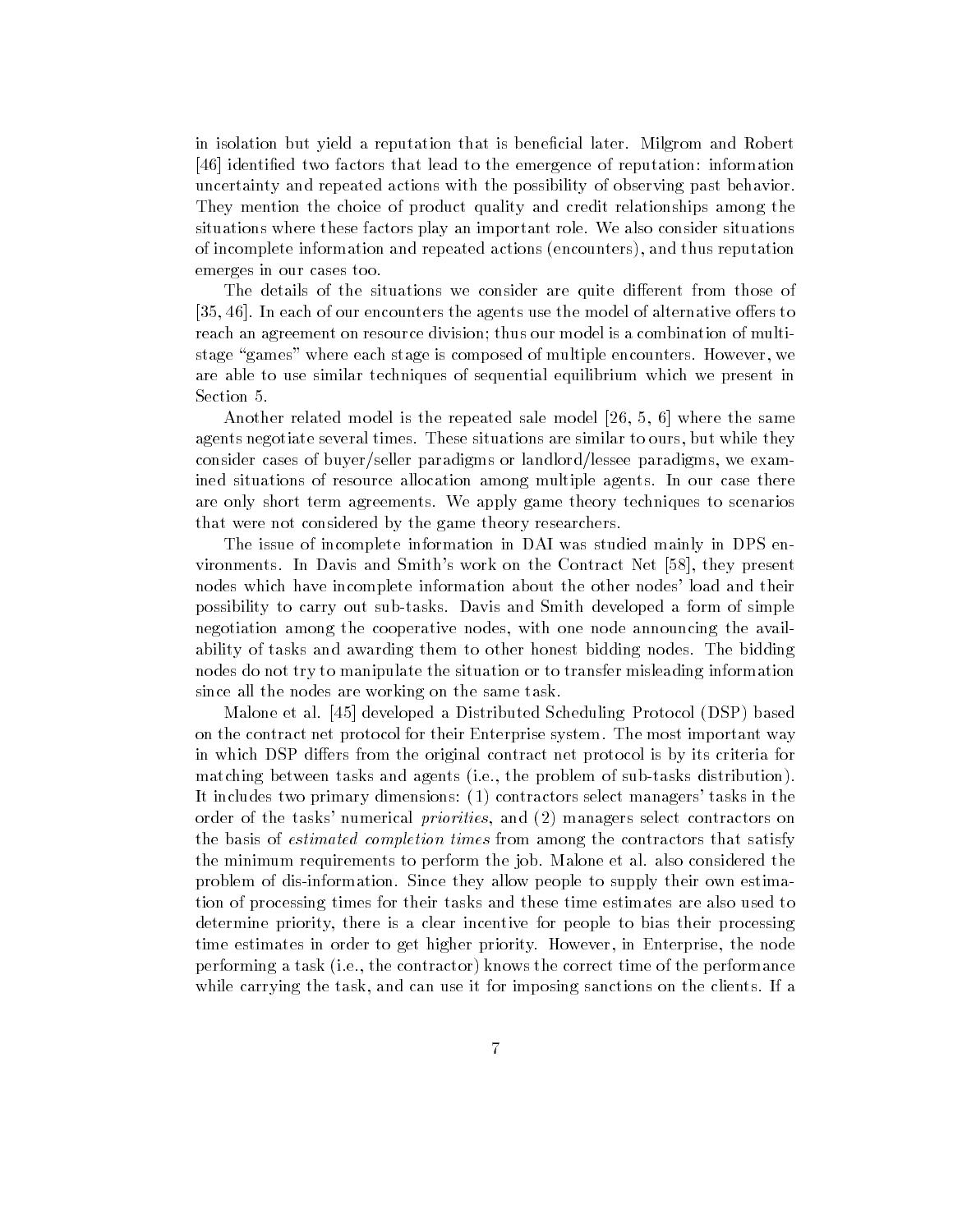task takes signicantly longer than it was estimated to take- the contractor aborts the this communication that interest that it was cutoff that it was cutoff that it prevents the communication the possibility of a few people or tasks monopolizing the system This technique is not useful in our framework since after the distribution of the resource- there is no way for the other agent to gain more information on its opponent. Therefore, there is no way to verify whether an agent tells the truth or not when announcing its preferences. There is no usage for such announcements. The only source of information about an agent is its actions

A modified version of the Contract Net protocol for competitive agents in the transportation domain is presented in [56]. It provides a formalization of the bidding and the decision awarding processes- based on marginal cost calculations of the local agents with the set of the politicians, with a set of a set of a set of a set of a set of a set o delivery tasks<sup>7</sup> only if the maximum price mentioned in the tasks' announcement is greater than what the deliveries will cost that agent. A simple motivation technique is presented to convince agents to make bids; the actual price of a contract is half way between the price mentioned in the task announcement and the bid price Sandholm considers task negotiation rather than negotiation over resources as we do. In this context he presents heuristics to problems we don't considered as a such as a such as a contract out-to contract out-to contract out-to-contract out-tointo sets to bargain over as atomic bargaining and how to bid when multiple bids and awards should be handled simultaneously On the other hand- there is no discussion of how manipulation of the task announcements can a ect the behavior of the system and bidding and awarding decisions do not anticipate future contracts also-time of the time of the negotiation is not the the second theorem is not to consideration were concentrate on these aspects of negotiation in the context of resource allocation

 $\mathbf{A}$  -defined the problem that agents  $\mathbf{A}$ working as a team may possibly form material lifeware the situation Theory (1990) therefore suggest di erent frameworks for negotiation and communications for information exchange and conflict resolution. Since the agents are cooperative they are assumed to be honest Formula assumed to be home  $\mathbb{R}$ and Lesser protocol the protocol that is used and the protocol that is used that is used that is used that is ful for cooperatively resolving resource allocation conflicts arising in distributed networks of semi-autonomous problem solving nodes. Since they consider the case of scheduling of many resources for multiple tasks they allow agents to negotiate with different agents simultaneously We concentrate on  $\mathcal{W}$ agents emphasizing the issue of the negotiation time and providing fast negotiation  $strategies.^8$ 

 $^7$ Announcing one delivery at a time is not sufficient in general. This is due to the fact that the deliveries are dependent. For example, for two disjointed delivery sets  $T_1$  and  $T_2$ , the marginal costs that are saved by removing both  $T_1$  and  $T_2$  are usually larger than the sum of marginal cost that was saved by removing each of them alone

Even though in the paper we consider the case of the division of one resource it is easy to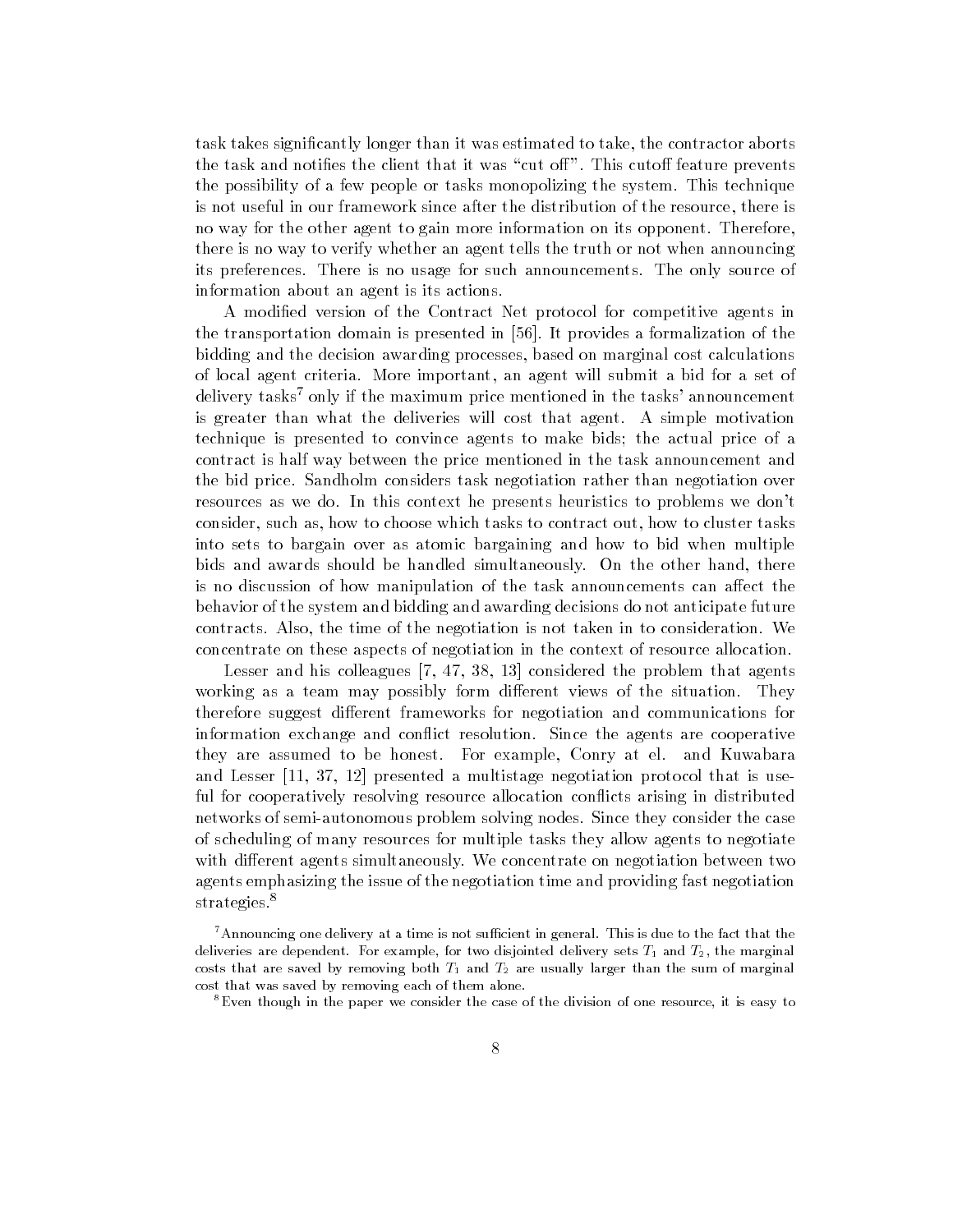[47] describes a framework called DENEGOT for negotiating conflicts that arise in multi-agent planning with time and cost constraints. Top-level goals are originally predefined with some threshold level of global cost and time utility required. Agents own resources and have predefined responsibilities. If an agent cannot find a plan to optimally meet the top-level goals it is responsible for with its own resources- the agent negotiates with other agents to borrow resources to help achieve its goals. The intent of the negotiation is to find a combined multi-agent plan in which all the top-level goals are satisfied in an acceptable. the system is the agents views of the agents view this negotiation processes the processes of the agents of th as a distributed search and the main purpose of the negotiation is to exchange information among cooperative agents- rather than reaching an agreement among opponents as in our framework

Zlotkin and Rosenschein - - 
 studied the problem of incomplete infor mation in negotiation in MA systems where the agents need to reach an agree ment on task allocation. The incomplete information is either about the opponent's goals or about the value of its goals. They introduce a mechanism that they called "-1 negotiation phase" in which agents simultaneously declare private information before beginning the negotiation Zlotkin and Rosenschein also iden tified situations and protocols where agents have incentives to tell the truth in "-1 negotiation phase" and cases where it is beneficial for the agents to lie. In our model there is no prenegotiation phase Information gathering can be done only during the negotiation by the agents' proposals and actions. Zlotkin and Rosenschein assume that the agents negotiate only once- while we consider multi encounter situations. Additionally they consider the task distribution problem while we consider the resource allocation problems from the all strategy distributions of tween our model and theirs is that our model takes into consideration the passage of time during the negotiation process itself-the outcome the outcome the outcome outcome. of the negotiations and avoids delays in reaching an agreement The passage of time is not considered in Zlotkin and Rosenschein's work.

Ephrati and Rosenschein - used the Clarke Tax voting procedure as a consensus mechanism when there was incomplete information about the values of agents' goals. The mechanism assumes an explicit utility transferability (i.e., a kind of monetary system) which is not available in our framework. In addition they considered the case of only one encounter between the agents

Sycara  $[62]$  presented a model of negotiation that combines case-based reasoning and optimization of the agents' multi-attribute utilities. She implemented her ideas in a computer program called the PERSUADER which resolved con icts in the domain of labor relations- and tested her system using simulations of such domains In her system- agents beliefs about other agents beliefs and

extend the model to the case of two agents reaching an agreement over the division of several resources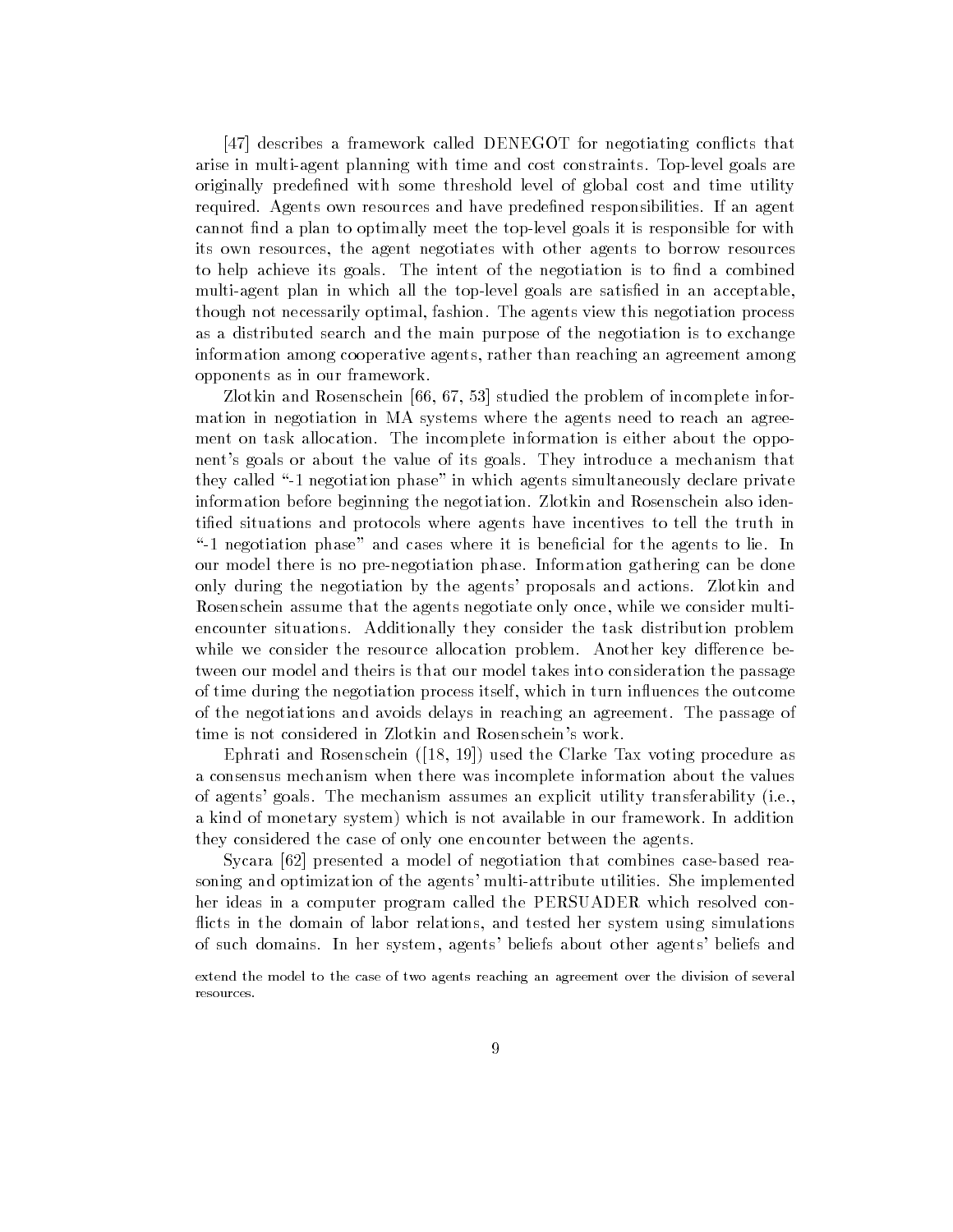goals change during the negotiation While she concentrated on the perspective of the mediator in single encounter negotiations- we consider the negotiation process from the point of view of the automated negotiators in multiple encounters

In - Diplomat- an automated agent that plays Diplomacy was designed and implemented. Diplomacy is a game of incomplete information with multiple encounters Diplomacy players have incomplete information about their opponents goals and tasks and about the coalitions that were formed between the other players Under these circumstances- agents may tell lies and may not keep their promises One of Diplomats main e orts is to try to estimate what its opponents goals are and whether they will keep their promises It also tries to mislead its opponents in order to increase its own benets- but it will also try to maintain its reputation and credibility for future encounters. Whereas in  $\left[30\right]$  the agents use heuristics to reach these goals- in this paper we provide a formal model and nd equilibrium strategies

In our work agents revise their beliefs about their opponents during the nego tiation The question of how an agent should revise its beliefs has long occupied  $\mathbf{r}$  is often viewed is often viewed is often viewed is often viewed in the statistician viewed in the statistician viewed in the statistical contract of the statistical contract of the statistical contract of the sta in probabilistic terms-parameter identical to update the continuation of the material probability of bilities over assertions which, in some sense is similar to our approach.

Dubois and Prade [16] provide a survey of revision and updating operations available in probability theory and in the possibility theory framework They ex amine the two mains ways that are only that are on the probabilities framework to modify the probabilities of a probability distribution upon the arrival of new information: the Bayesian conditioning and the imaging which consists of translating the weights originally on worlds outside a given world A- to which worlds which are their closest neighbors are the in  $A$ . They show that these two modes are analogous to the distinction between belief revision based on Alchourron- G ardenfors and Makinsons postulates  and updating based on Katsuno and Mendelzon's postulates [28]. Our techniques belong to the "revision" paradigm. We have examined situations where an agent has initial probabilistic beliefs which are revised using Bayesian rules- when the agent observes the actions of its opponents in negotiation The revision is done in the context of the equilibrium strategies and is based on the actions the opponents are supposed to take according to these strategies

"Belief revision has more recently been treated by philosophers (e.g., [49, 42, 60, 24, 22]), theoretical computer scientists eg and articial intelligence researchers eg  s beliefs as a set of as a set of as a set of as a set of assertions in the probabilities  $\mu$  and revising beliefs involves deciding how that set of assertions should change when new information arrives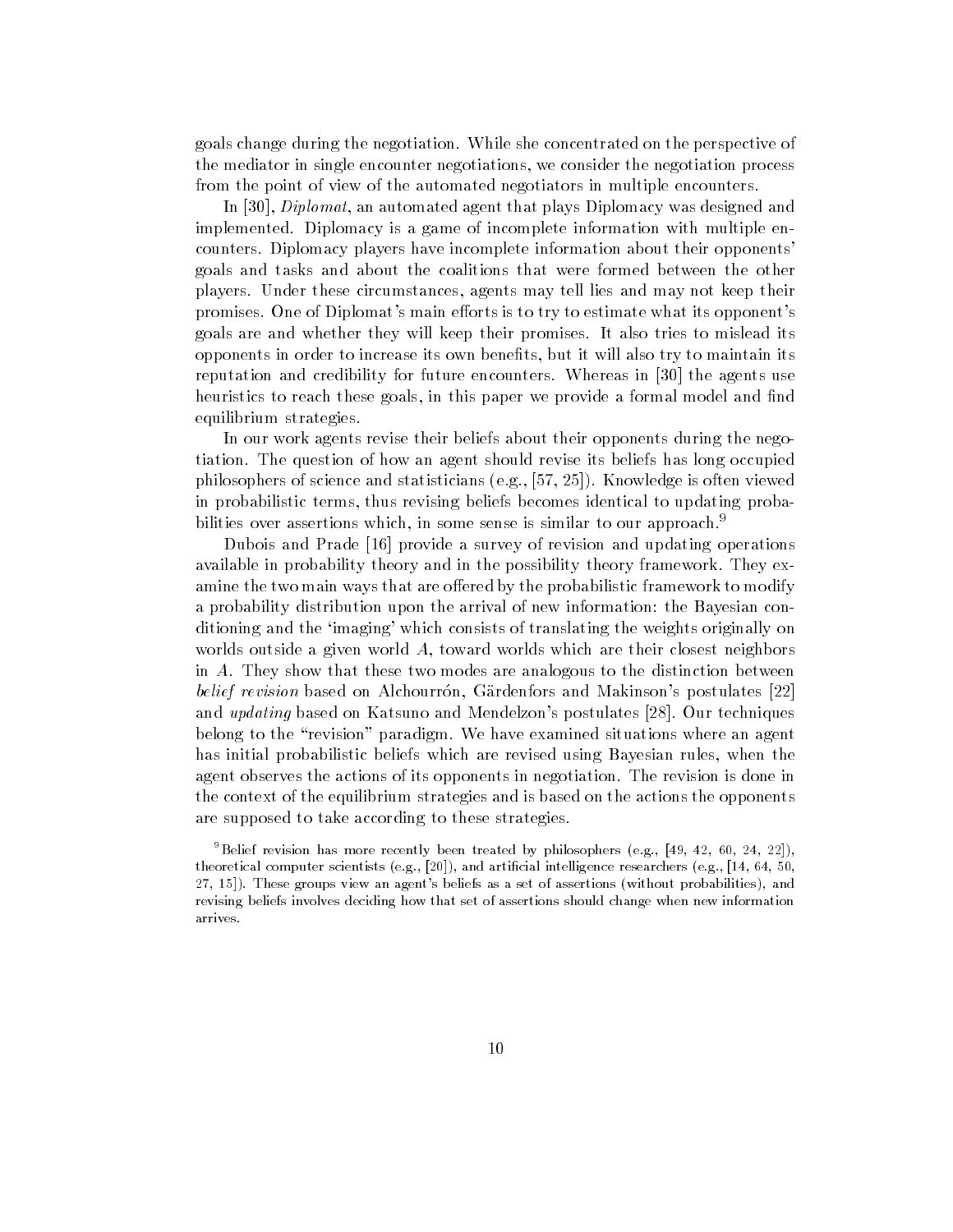# The Negotiation Protocol

Our strategic model of negotiation is a modication of Rubinstein Alternative Offers model  $[54, 55]$ . We utilize modified definitions from  $[54]$ .  $\ldots$ 

We assume here that there is a set of agents denoted by  $\bf{Agent}$ . The negotiation is between two agents that negotiate the division of  $M$  units of a resource.

#### **Definition 1** (agreement)

An agreement is an ordered pair  $(s_1, s_2)$ , where  $s_i \in \mathbb{N}$  and  $s_1 + s_2 = \mathbb{M}$ .  $s_i$  is agent i s portion of the resource or task We denote by S the set of al l possible agreements

Negotiation is a process that may include several iterations and may even con tinue forever. Each iteration takes two steps. In the first step of any negotiation rteration, one agent the say  $i$ , proposes an agreement from S. The the next step, the other agent j either accepts the o er Yes or rejects it No- or opts out of the negotiation can be negotiated in the order  $\alpha$  is accepted to  $\alpha$  is a second then the contract of  $\alpha$ negotiation ends with implementation of the agreement ie- the resource is used according to the agreement), he joint the party out, the negotiation also ends After a rejection- the rejecting agent then has to make a countero er and so on There are no rules which bind the agents to any specific strategy. In particular- the agents are not bound to any previous o ers that have been made The mechanism only provides a very general framework for the negotiation process and species that agents shown for point to outline that is shown to and the shown of the counterof framework species termination conditions- but there is no limit to the number of iterations- We denote the set of negotiation iterations and call each a time period" by the ordered set  $\mathcal{T} = \{0, 1, 2, ...\}$ .

As mentioned in Section  $1.3$  we will assume that there is a finite set of agent types characterized by their capabilities eg- their disk space- computational power- payment agreements These characteristics produce a di erent utility function for each type of agent. Assuming that each agent  $i$  has a utility function over all possible outcomes:  $U^i$ : {{ $S \cup \{Opt\}$ }  $\times T$ }  $\cup$  {Disagreement}  $\rightarrow \mathbb{R}$ . In addition-beliefs and the other probabilities about the types of the other probabilities about the other probabi agents, die other album about the other about the other about the about the about  $\sim$ agents These beliefs may be updated over time- during negotiations between the agents. Formally, we denote by  $\textbf{Type} = \{1, ..., k\}$  the possible types of the agents. We assume that the details of those types are mutually believed by the agents.

 $\lceil$  See  $\lceil$ 48] for a detailed review of the bargaining game of Alternative Offers.

 $11$  We assume that the agent that needs the resource will start the negotiation.

<sup>--</sup>In previous work we assumed that an offer and the response occur in the same negotiation step. We make this change to enable the agents to update their beliefs after receiving an offer. When there is complete information, the models are equivalent.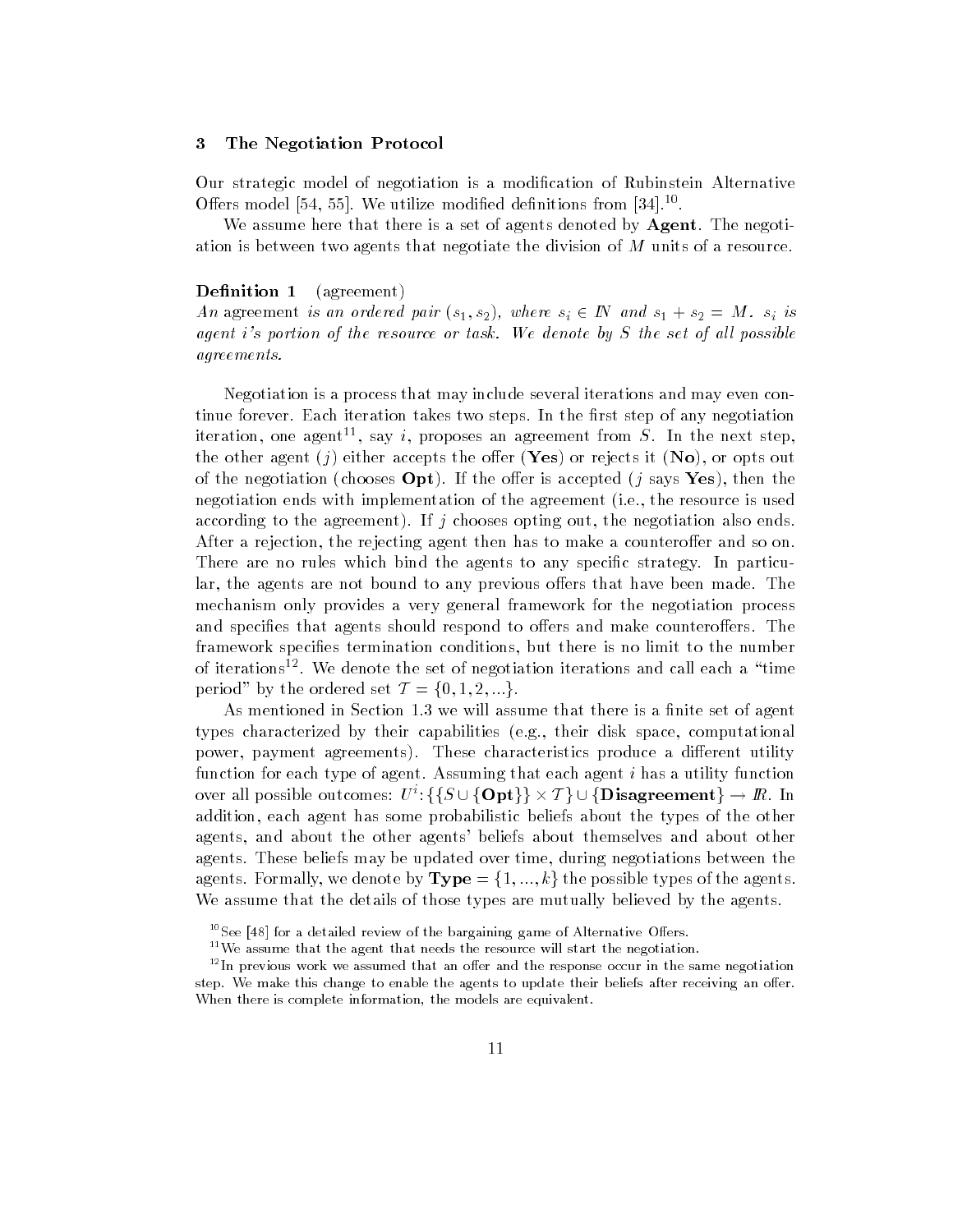An agents negotiation strategy is- in general- any function of the history of the negotiations to its next move. In order to formally define a strategy we will define the notions of history and of an agent's belief.

# **Definition 2** (history)

For any time period  $t \in \mathcal{T}$  of the negotiation let  $H(t)$  be the history through time period t of the negotiation. H(t) is a sequence of  $\lfloor \frac{t}{2} \rfloor + 1$  proposals and  $\lfloor \frac{t}{2} \rfloor$ -responses

For example- suppose there are two agents and M " 
 If in the rst time period agent *i* proposes (30,20) which was rejected by agent *j* then  $H(1)$  =  $\{(30,20)\}\$  and  $H(2) = \{(30,20),\mathbf{No}\}\$ . If in the third time period agent j proposes  $(25, 25)$  which is accepted by agent i then  $H(3) = \{(30, 20), \textbf{No}, (25, 25)\}\)$  and  $H(4) = \{(30, 20), \mathbf{No}, (25, 25), \mathbf{Yes}\}.$ 

# **Definition 3** (system of beliefs)

A system of beliefs of agent i is a function  $\mathcal{P}_i(H)$  which is a probability distribution of i's opponents as a function of the history. That is,  $\varphi_i(H) = \{(\phi_1^j, ..., \phi_k^j)|j \in$ A system of beliefs of agent i is a<br>of i's opponents as a function  $\alpha$ <br> $\mathbf{Agent} \setminus \{i\}$  describes agent i' s tells, we the components opportunity to a compo given history of offers and counteroffers  $H$ .

For example- suppose there are two agents i and j and three types of agents in the environment- and suppose that before the negotiation starts agent i believes that with probability  $\frac{1}{2}$  its opponent is of type 1, with probability  $\frac{1}{4}$  it is of type 2 and with probability  $\frac{1}{4}$  its opponent is of type 3. That is,  $\wp_i(\emptyset) = \{(\frac{1}{2}, \frac{1}{4}$  $\frac{1}{2}, \frac{1}{4}, \frac{1}{4}$ }. Now suppose i receives an o er s from its opponent j i may now change its beliefs For example- it may conclude that its opponent cannot be of type - but rather there is probability  $\frac{1}{3}$  that it is of type 1 and probability  $\frac{1}{3}$  that it is of type 2. That is,  $\varphi_i({s}) = {(\frac{2}{3}, \frac{1}{3}, 0)}.$ 

Using these describes the notions of the notions of pure and mixed strategy and mixed strategy and mixed strategy gies that were proposed by Von Neumann  As mentioned above- a pure strategy specifies an action for an agent which can be either a proposal or a response- given the history and the system of beliefs A mixed strategy requires the agent to draw a random number with a probability distribution specified by the strategy- and then decide accordingly on the action it will take These mixed strategies will be used to find stable solutions in situations where there are no stable pure strategies

**Definition 4** (strategies)

A pure strategy for an agent i specifies an action in the set  $\{Yes, No, Opt\} \cup S$ for every system of beliefs and possible history after which this agent has to take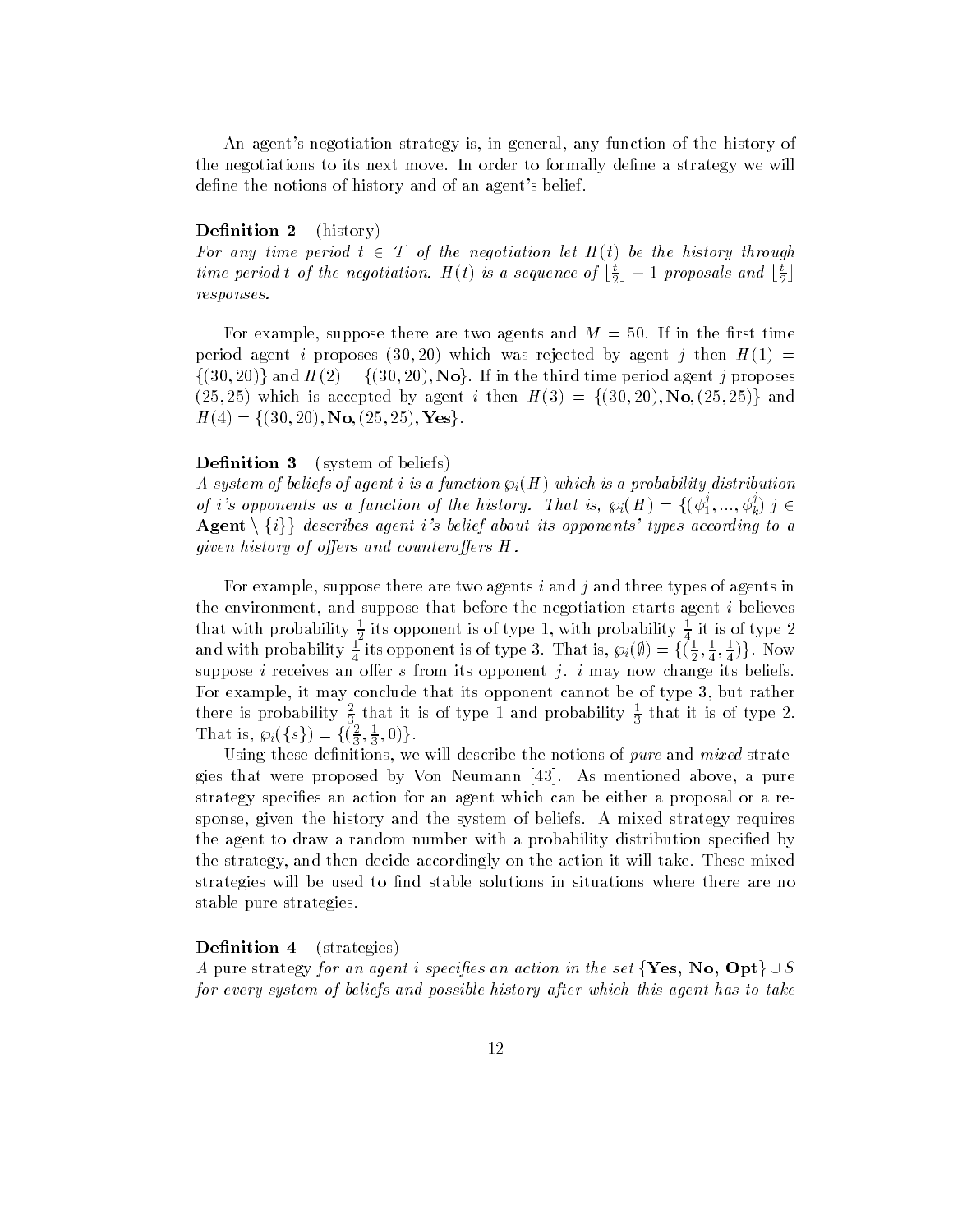an action

A mixed strategy for an agent specifies a probability distribution over actions rather than just an action as in the pure strategies.

# Sequential equilibrium

The main questions here pertain to how an agent uses its beliefs during the negoti ation- how it updates its beliefs according to the information it gathers during the negotiation process- and how an agent inuences its opponents beliefs We exam ine these problems in several situations using the notion of sequential equilibrium - which requires that in each time period any agents strategy will be optimal given its opponents strategies- the history up to the given time period- and its beliefs The agents beliefs may change over time- but must remain consistent with the history.

In order to state the requirement that an agent's strategy be optimal for every history- we must specify its beliefs about the other agents types The notion of sequential equilibrium therefore- requires the specication of two elements the prole of strategies and the beliefs of the agents This means that- when the number of agents is n and the number of possible types is k then a **Sequential** Equilibrium SE is a sequence of nk strategies ie- k strategies for each agent for any possible type- - -- k --- n --- nk and a system of belief with the following properties: each agent has a belief about its opponents' type. At each negotiation step t the strategy for agent i is optimal given its current belief (at step t) and its opponents' possible strategies in the S.E.. At each negotiation step t- each agents belief is consistent with the history of the negotiation Meaningthe agents belief may change over time-dimensional consistent with the state  $\mathbf{u}$ history. We assume that each agent in a negotiation interaction has an initial system of beliefs while the agents beliefs may change over time-place  $\eta$  pay change is characterize by its capabilities and goals doesn't change over time as we explain below.

A sequence of nk strategies- one for each possible agent leads- from the point of the contract agents-in the probability distribution over a contract with a contract  $\mathcal{L}$ agent is believes with probability in the intervent just in the intervent just opponent in the type - then is o that with probability  $\phi$  the outcome is determined by the strategy specified to i and the strategy species in the sequential equilibrium to  $\mathcal{A}$  in the sequential equilibrium to  $\mathcal{A}$  in the sequential equilibrium to  $\mathcal{A}$  in the sequential equilibrium to  $\mathcal{A}$  in the sequence of the seque  $\eta$  s type is  $\kappa$  with probability  $\varphi$  , then it assumes that with probability  $\varphi$  that the outcome will be the result of  $j$ 's usage of the strategy that is specified in the sequential equilibrium for type k and its own strategy. The agents use expected utilities to compare among these outcomes

We impose three conditions on the sequence of strategies and the agent's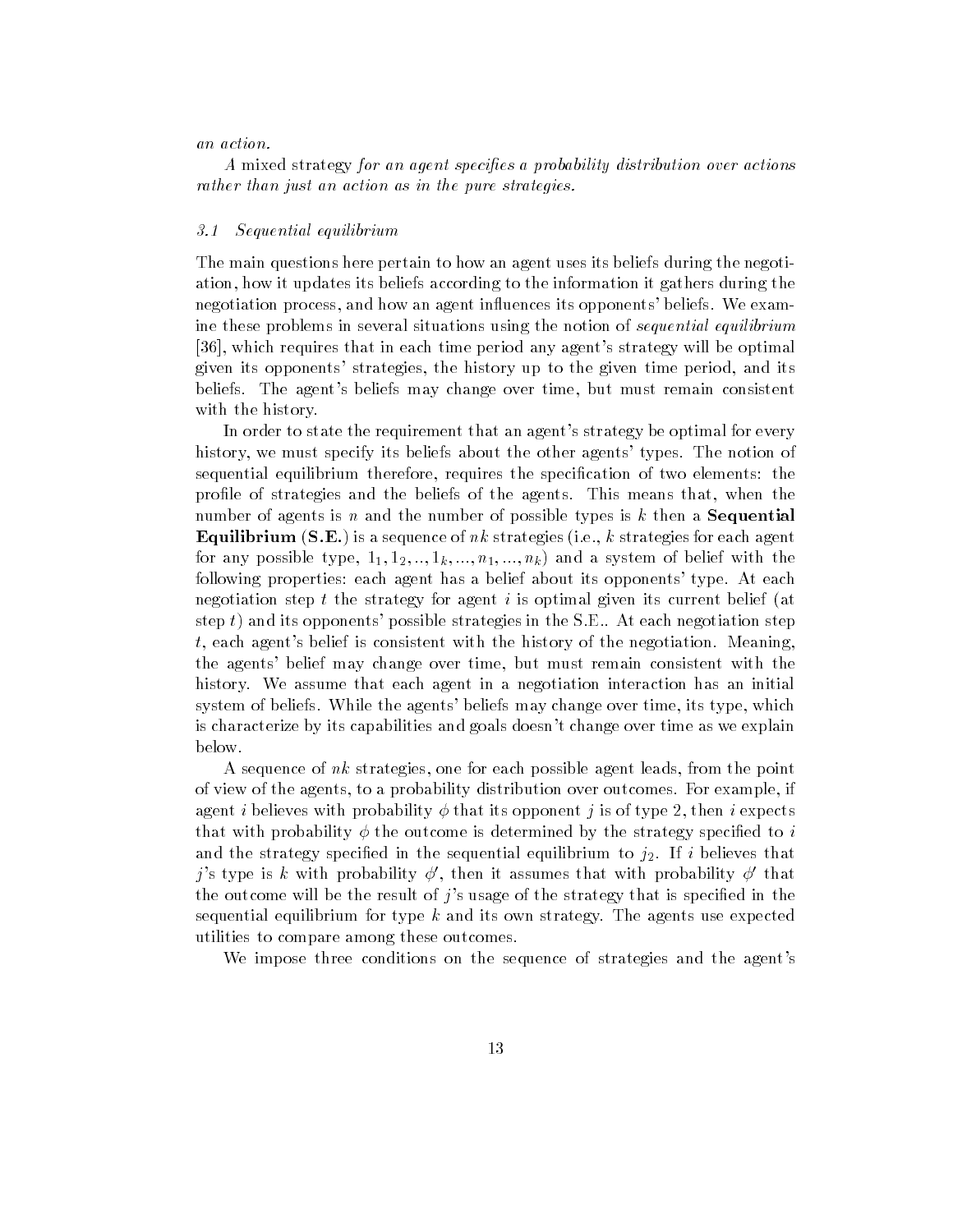system of beliefs.<sup>13</sup>

- Sequential Rationality The optimality of agent is strategy after any history H depends on the strategies of its opponents- given their types and its system of beliefs. This means that agent  $i$  will try to maximize its expected  $\mathcal{U}$ utility-strategies of its opponents and its beliefs about  $\mathcal{U}$  is beliefs about  $\mathcal{U}$ the probabilities of its opponents' type according to the given history.
- $\mathcal{C}$  consistent is belief if its initial behind its initial behind its initial behind its initial behind its initial behind its initial behind its initial behind its initial behind its initial behind its initial behin belief  $\varphi_i(\emptyset)$  and with the possible strategies of its opponents. An agent must. whenever possible-to-the-to-the-to-the-to-the-to-the-to-the-to-the-to-the-to-the-to-the-to-the-to-the-to-the-to-

If- after any history- all strategies of agent js- regardless of agent js typeindicate that it has to take the same action equal report and showly have the same  $\mathcal{C}$ same counter and this action is independent to the action is independent in the agent is independent in the same counter of the same counter of the same counter of the same counter of the same counter of the same counter o beliefs remain the same as they were before the action was made If only one of the strategies of jers controlled by projecting that a given an action showledge of be taken en over see s-and taken eg- s-and taken eg- s-and taken eg- s-and taken eg- s-and taken eg- s-and taken egis indeed o ered by j- then i believes with probability that js type is indeed  $l$ . The agent uses the same reasoning about its opponents beliefs and updates it in a similar way

To demonstrate this requirement we return to the above example- where there are three types of agents in the environment. Suppose  $i$ 's original belief was  $\varphi_i(\emptyset) = \{(\frac{1}{2}, \frac{1}{4})\}$  $(\frac{1}{2}, \frac{1}{4}, \frac{1}{4})$  as above, and suppose that the strategies of j- j- and j indicate that in the beginning all of them will make an o er sthen is beliefs cannot be changed if it indeed receives the o er s Howeverif the strategies of the strategies of  $j$  and  $j$  is the strategy of  $j$  species of  $j$  species of  $j$  species of  $j$  species of  $j$  species of  $j$  species of  $j$  species of  $j$  species of  $j$  species of  $j$  species of the oner s, then if A receives an oner s it believes that its opponent is of type 3. That is,  $\wp_i({s}) = {(0,0,1)}.$ 

 $N_{\rm eff}$  Dissued Once  $N_{\rm eff}$  is convinced of its convinced of its convinced of its convinced of its convinced of its convinced of its convinced of its convinced of its convinced of its convinced of its convinced of its opponents type with probability - or convinced that its opponent cannot be of a species type, it is a probability of this type is type is a species of the substantial contracts. from its view The condition implies- for example- that in the above exampleonce agent is interesting in reaches that it can not conclusion that it can not conclusion that it can not conclusion that it can not conclusion that it can not conclusion that it can not conclusion that it can not conclu its belief-the contract if a gently deviately deviates from just subsequently from  $\alpha$ this point on, this perfect information on agent journalist in the sure of  $j$ respond to its offers and which counterollers it will make. The

 $13$ Kreps and Wilson [36] imposed an additional stronger restriction. They required that the beliefs of the agent are the limit of a sequence of rational beliefs All the original sequential equilibria satisfied our conditions, but there are a few equilibria according to our definition that do not satisfy Kreps and Wilson-s stronger requirement

 $14$ See [44] for a discussion of this requirement. This requirement may cause, in some situations, the elimination of equilibria We leave the relaxation of this requirement for future work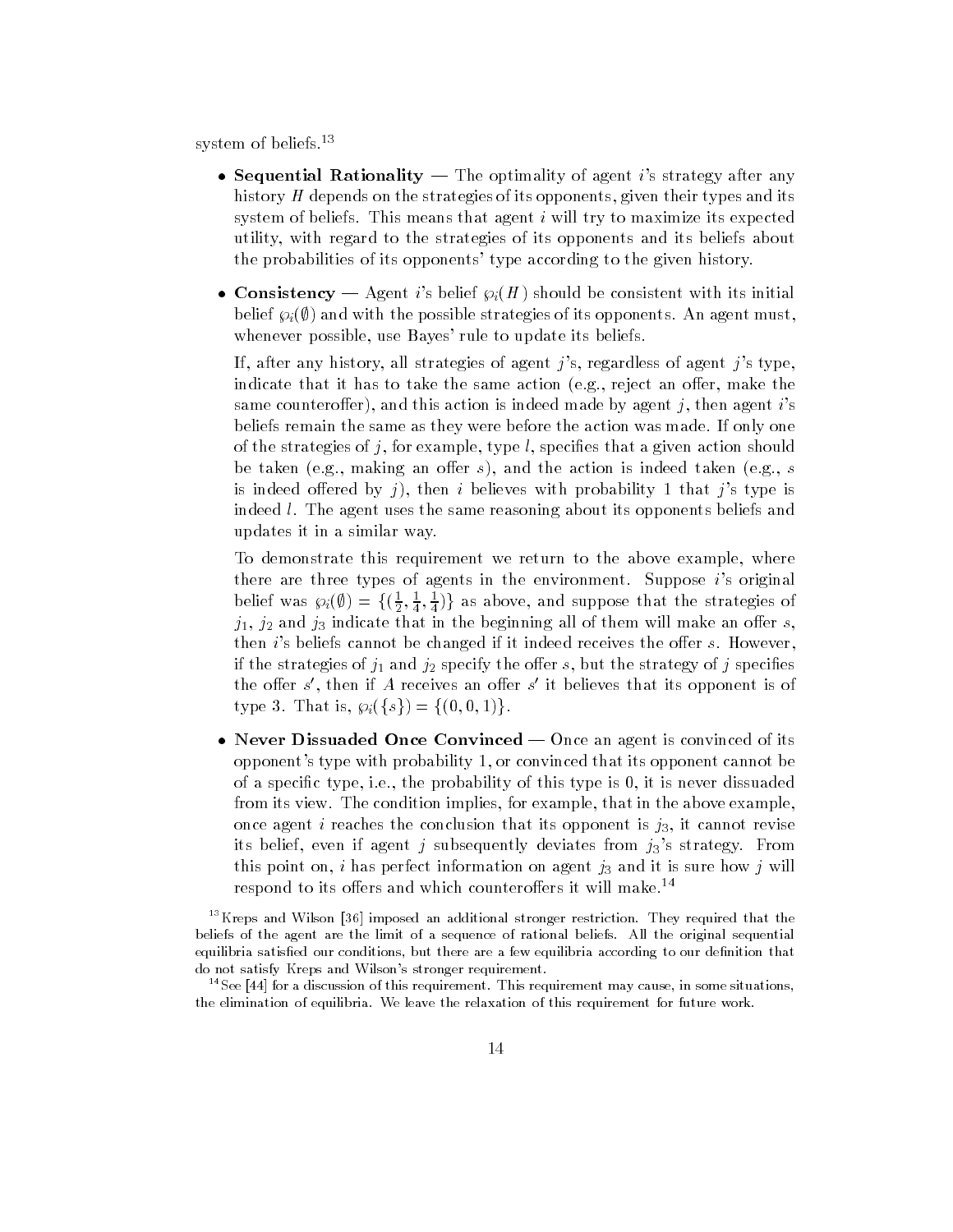# **Definition 5** (sequential equilibrium)

# A sequential equilibrium is a sequence of nk strategies and a system of beliefs, for any  $i \in$  Type that satisfy the conditions of Sequential Rationality. Consistency and Never Dissuaded Once Convinced.

Using this formal definition of sequential equilibrium and the negotiation proto the will also distinct the concepts of the concepts of the concepts of pools and pooling and the concepts of separating equilibria are very useful in analyzing situations of multiple encounters and reputation [21]. Suppose there are several types of agents. If all types of agents pick the strategy in all states-strategy in all states-sections of  $\mu$  , all states of  $\mu$ it is *separating*. There can also be *hybrid* or *semi-separating* equilibria where an agent may randomize between pooling and separating. We use these concepts later in the paper

#### 3.2 Probabilistic actions in multi-agents environments

In some of the situations that we consider- there is no sequential equilibrium with pure strategies Therefore- we propose that the agents will use mixed strategiesie- they will randomly choose what to do next- according to the probabilities specified by the strategy. When the agents choose to randomize between several pure strategies- the expected utility from all of the chosen pure strategies should be the same Otherwise- they will not agree to randomize but will prefer one pure strategy over the other

Mixed strategies that are in sequential equilibrium are not as intuitive as pure strategies equilibrium- and many game theorists and economists prefer to restrict themselves to pure strategies in games that have both pure and mixed strategies equilibrium Similarly-strategies mixed strategies only when the strategies on the strategies on the strategies equilibrium with pure strategies However- we claim that using mixed strategies for automated agents is a good technique

Game theorists and economists try to model and estimate human behavior 
 One of their main ob jections to mixed strategies is- that people in the real world do not take random actions. This observation is not applicable in MA systems where all agents are automated and the designers of agents can come to a general agreement that their agents use mixed strategies.<sup>15</sup> Even in the case where some of the agents are human-the sourcements agent can treat the mixed the mixed strategies as good descriptions of human behavior in the sense that the actions appear as random to observers- even if the human agent himselfherself has always been sure what action heshe would take For example- if there are several types of human and the action-takes are distincted and the action-takes and the automated agent the and the agent of

 $^{15}\rm{Note that}$  this does not require central design of agents. However, it requires the development of some standard for MA environment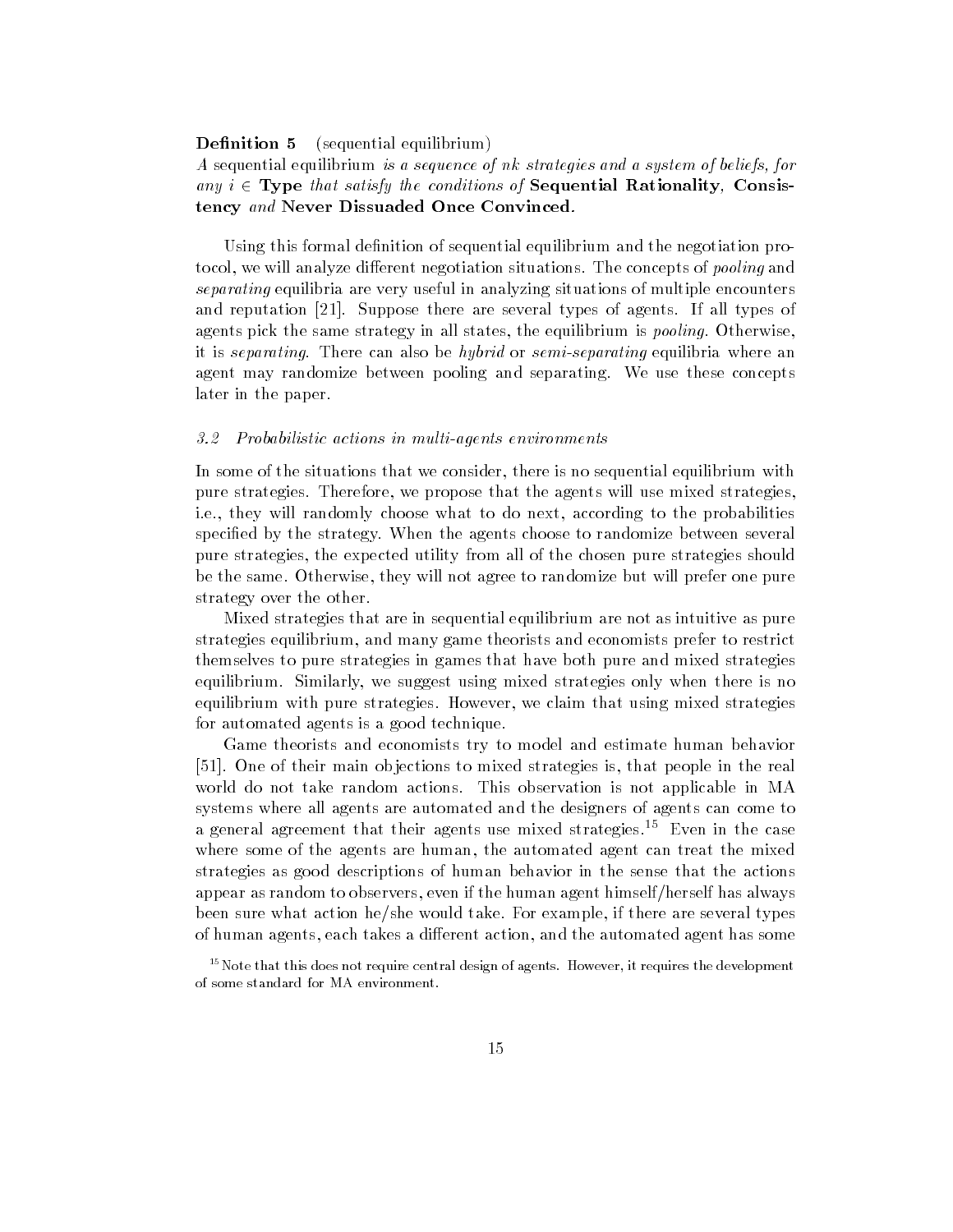probabilistic beliefs about the humans type Moreover- explicitly random actions are not uncommon among humans For example, the IRS here is a second for deciding which tax return to audit include random actions

Another ob jection to the usage of mixed strategies is that an agent which selects mixed strategies must always be indi erent between two pure strategies Even a small deviation from the probabilities specified by the equilibrium destroys the equilibrium-does not change this deviation does not change the agents expected utility of the agents expected u That is- to maintain the equilibrium- a player must pick a particular strategy from strategies it is indi erent between It seems that in the case of automated agentsthe designers can agree in advance on such behavior

Zlotkin and Rosenschein also consider some sort of probabilistic actions In [65] they proposed the notion of *mixed deals* in order to resolve conflicts in task distribution. Zlotkin and Rosenschein defined a mixed deal to be a pair of plans  $P_A$ and PB and a probability p If the agents reach this deal- then with probability pagent A will do  $P_A$  and agent B will carry  $P_B$ , and with probability  $1-p$ , A will do -  $D$  , which are part of  $\mu$  is and  $\mu$  is and rosenscheins protocol requires protocol requires by that the agents need to draw the random number jointly. The expected utility of an agent from PA and PB is different and there show me some mechanism to show  $\alpha$ force them to carry out their promises after they jointly draw the random number 16

Note that Zlotkin and Rosenscheins concept is very di erent from ours We propose to use only pure deals An agent chooses a strategy randomly- in privateand is motivated by the property that the expected utilities of the strategies it mixes between them are the same Furthermore- and Rosenscheinsteinsteinstellen and Provincial Communities of th mixed deals won't provide stability in our case. If an agent will agree on a mixed deal-term is not acceptable its type This is not acceptable in the cases where it considers where it considers mixed strategies

# 3.3 Attributes of the utility functions

In the rest of the paper we assume that there is one agent that is currently using a resource (is a joint and there is an output which are interesting which also another which are in wants to use it  $(W \text{ symbolizing "waiting").}$  W wishes to gain access to the resource during the next  $M$  time periods.

First we modify several assumptions of  $\mathbb{R}^n$  several assumptions of a situation in which in which is a situation in which in which is a situation of  $\mathbb{R}^n$  . The situation is a situation in which is a situation i agents may be of several types. For  $i \in Type$ , if the type of agent A (respectively with it constants in the set of a condition of the condition of the conditions of  $\alpha$  conditions of the condition of the condition of the condition of the condition of the condition of the condition of the condition of th the type of agent A (respectively W) we use A (respectively W).

The first assumption states that agents prefer any agreement in any given

 $16$ This concept is similar to the notion of correlated equilibrium [1] which in most situations requires a contract enforcement mechanism

 ${}^{7}$ Similarly, correlated equilibrium is different from mixed strategies.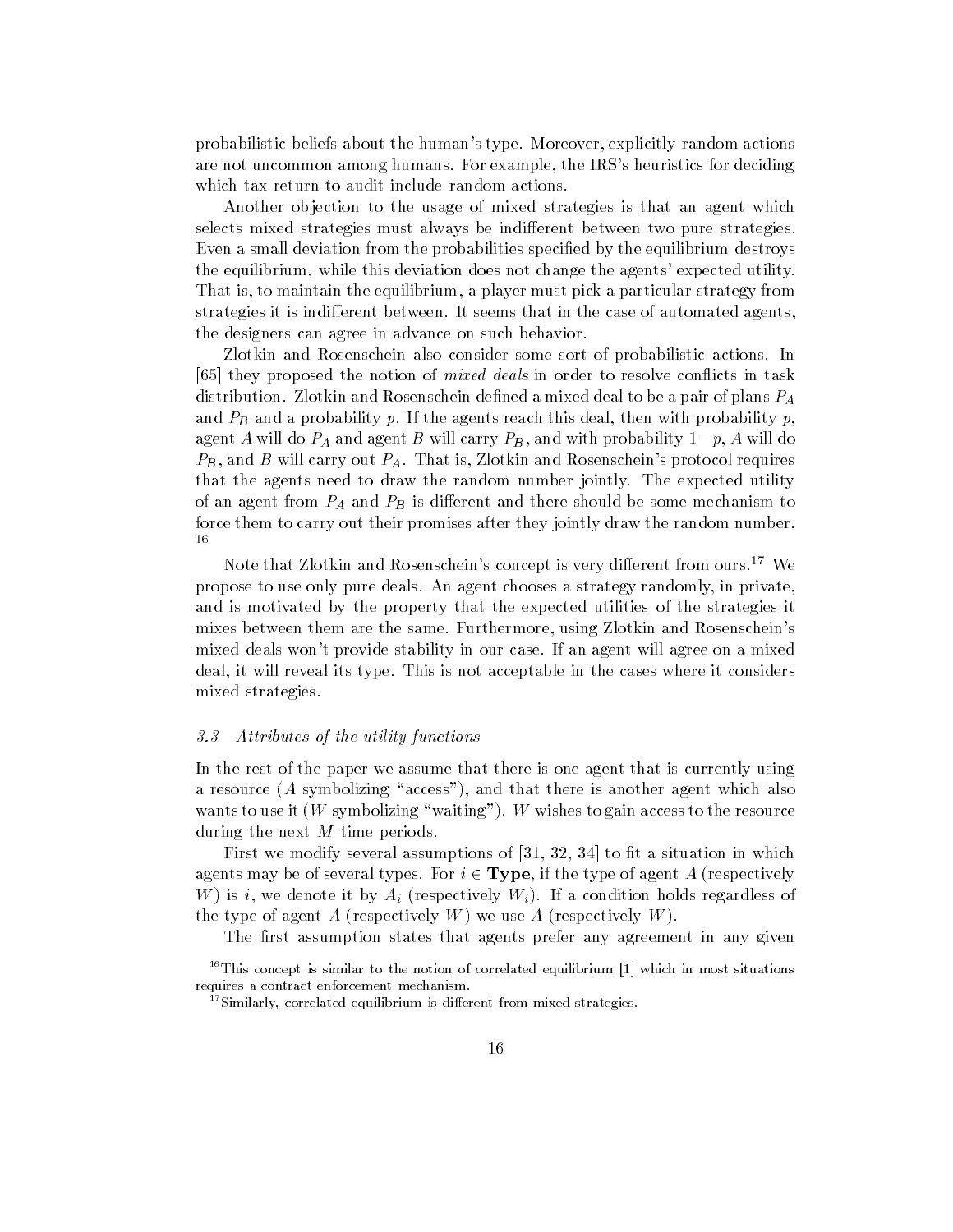time period over the continuation of the negotiation process indefinitely.

time period over the continuation of the negotiation process indefinitely.<br>
A0 Disagreement: For each  $x \in \{S \cup \{Opt\} \times T\} : U^A(x) < U^A(\mathbf{Disagreement})$ and  $U^{\prime\prime}$  (Disagreement)  $\leq U^{\prime\prime}$  (x). Agent A prefers disagreement over all other possible outcomes while agent  $W$  prefers any possible outcome over disagreement

The next assumption requires that among agreements reached in the same period- agent i prefers larger portions of the resource  $\overline{\text{sc}}$ 

Al The Resource is Valuable: For all  $t \in \mathcal{T}, r, s \in S$  and  $i \in \mathbf{Agent}: r_i > 0$  $s_i \Rightarrow U^i((r,t)) > U^i((s,t))$ .<sup>18</sup>

The next assumption expresses the agents di erent attitudes toward time W is losing over time while A is gaining over time r<br>T

A2 Cost Over Time: For any  $t_1, t_2 \in \mathcal{T}, s \in S$  and if  $t_1 < t_2$ ,  $U^W((s, t_1)) >$  $U''((s, t_2))$  and  $U''((s, t_1)) \leq U''((s, t_2))$ .

We assume that the agents have a utility function with a constant cost or gain due to delay Every agent bears a xed cost for each period That is- each agent Ai has a constant time gain cAi - and each agent Wi has a constant time loss $c_{W_i} < 0.$  $c_{W_i} < 0.$ <br>A3 Agreement's Cost Over Time: Each agent  $i \in \{W_1, W_2, \cdots, W_k, A_1, ..., A_k\}$ 

has a number  $c_i$  such that:  $U^i(s,t_1) \geq U^i(\bar{s},t_2)$  iff  $(s_i + c_i \lfloor \frac{t_1}{2} \rfloor) \geq$ has a number  $c_i$  such that:  $U^i(s, t_1) \geq U^i(\bar{s}, t_2)$  iff  $(s_i + c_i \lfloor \frac{t_1}{2} \rfloor) \geq (\bar{s}_i + c_i \lfloor \frac{t_2}{2} \rfloor)^{19}$  where for any  $j \in \textbf{Type}, c_{W_j} < 0$  and  $c_{A_j} > 0$  and  $|c_{W_k}| \leq |c_{W_{k-1}}| \leq \cdots \leq |c_{W_1}| \leq |c_{A_k}| \leq \cdots \leq$ 

That is- an agent will gain more while using the resource than it will lose while waiting for the resource

The next assumption concerns the utility of opting out. W prefers opting out sooner rather than later (regardless of its type) and A always prefers opting out later rather than sooner (regardless of its type). This is because A gains over time while W loses over time. For this reason  $A$  would never opt out.  $A$  would prefer for agent W to opt out in the next iteration than to opt out by itself in the current iteration

A4 Cost of Opting Out Over Time: for any  $t \in \mathcal{T}$ ,  $U \cap ((\text{Opt}, \iota)) \geq U \cap ((\text{Opt}, \iota + 1))$  and  $U^{\sim}(\{\mathbf{U}\mathbf{p}\mathbf{t},t\})\leq U^{\sim}(\{\mathbf{U}\mathbf{p}\mathbf{t},t+1\}).$ 

<sup>18</sup>For all  $s \in S$  and  $i \in \textbf{Agent}$ ,  $s_i$  is agent  $i$ 's portion of the resource.<br><sup>19</sup>t<sub>1</sub> and t<sub>2</sub> are divided by 2 to make the model similar to our previous one [32, 33, 34] where each iteration took only one time period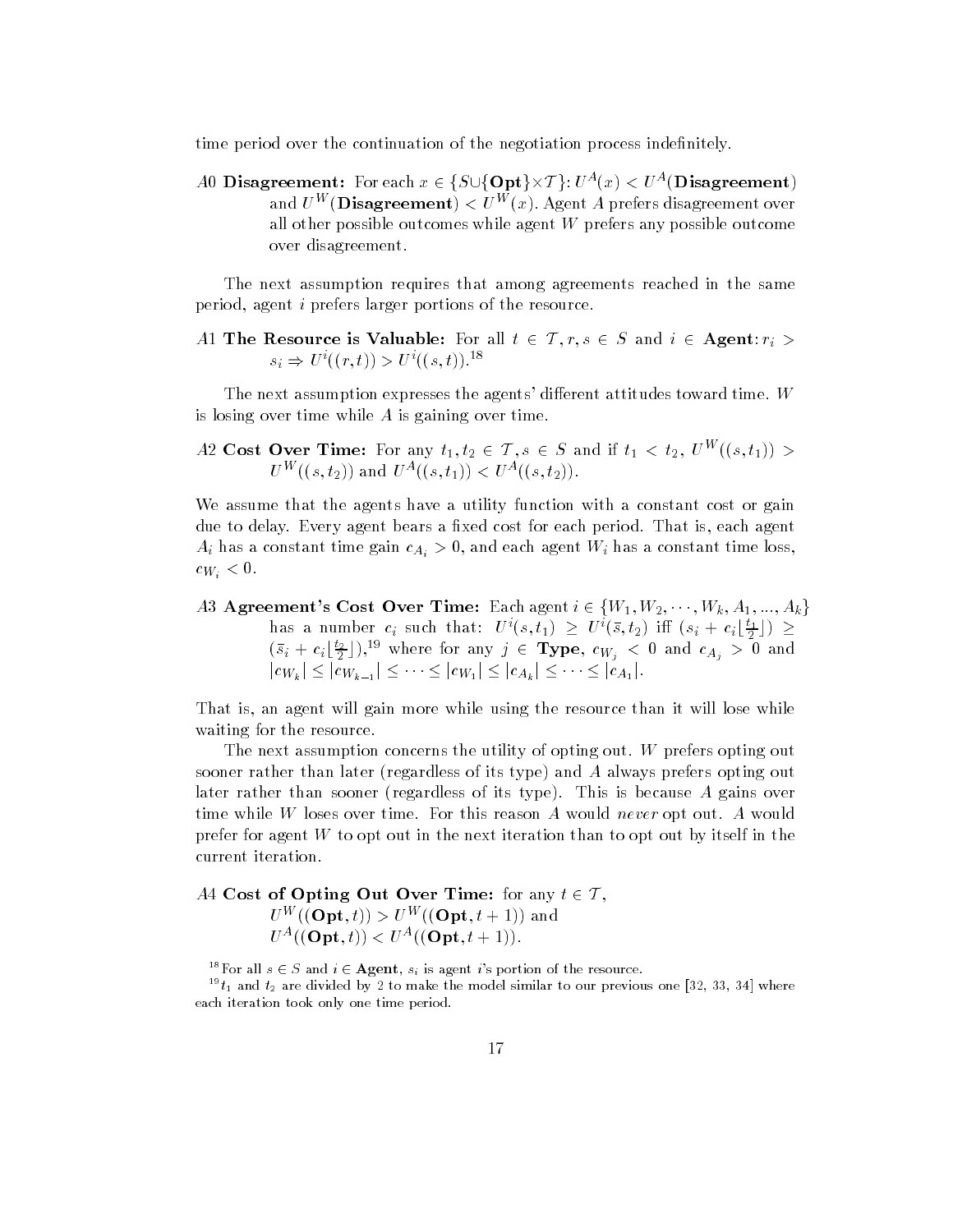Even though agent A prefers to continue the negotiation indenitely- an agree ment will be reached (after a finite number of periods) if the next assumption holds. The reason for this is that agent  $W$  can threaten to opt out at any given time. This threat is the driving force of the negotiation process toward an agreement. If there is some agreement s that A prefers at time t over  $W$ 's opting out in the next period to provide the state  $\eta$  in  $\eta$  and the state to state the state of  $\eta$ 

The main factor that plays a role in reaching an agreement when agents can opt out of the negotiation is the worst agreement for agent i in a given period t. which is still more preferable to i than opting out in time period t. We denote  $\overline{\mathrm{t}}$  agreement by  $\overline{s}$  .

Agent A's loss from opting out is greater than that of W. This is because A's session (of using the resource) is interrupted in the middle. We also assume that if there are some agreements that agent W prefers over opting out- then agent A also prefers at least one of those agreements over W's opting out in the next

# A5 Range for Agreement: For every  $t \in$ ,  $U = (S^{(1)}, l) \geq U^{(1)}$  ( $(S^{(2)}, l)$ )  $(1)), U^{W}((\textbf{Opt}, t)) > U^{W}((\hat{s}^{W,t+1}, t+1)), \text{and if } \hat{s}^{W,t}_{A} \geq 0 \text{ then } U^{A}((\hat{s}^{W,t}, t)) > 0$  $U^{-1}(\{ \text{Opt}, t + 1 \})$  and  $U^{-1}(S^{-1})^{-1}$ ,  $t + 1$   $\}$   $> U^{-1}((S^{-1})^{-1}, t)$ . In addition,  $\hat{s}^{w_1,\iota}_W < \hat{s}^{w_2,\iota}_W < \cdots < \hat{s}^{w_k,\iota}_W.$

Our last assumption is that in the first period there is an agreement that is preferable to both agents (regardless of their type) over opting out.

A6 Possible Agreement: For all  $i, j \in \mathbf{Agent}, U^i((\hat{s}^{j,0},0)) \geq U^i((\hat{s}^{i,0},0))$ 

 $s$ <sup>3</sup> is the worst agreement for agent  $i$  in period  $\sigma$  which is still preferable to opting out

#### agent and single encounters in a single client clients of the single state of the single state of the single s

We will first consider the case where the probability that the agents will meet again is very low- and therefore future encounters are not taken into consideration The results of the single encounter case will be used when considering the multiple encounter situation

Hence we recall from  $[34]$  what will happen in such cases (see detailed discussion and proofs in [34].<sup>20</sup>) Suppose  $i, j \in \textbf{Type}$ .

er are Aj anything better than its possible utility from the company of the complete utility from the complete  $\mathbf r$  out in the addition-distribution-distribution-distribution-distribution-distribution-distribution-distribution- $\hat{s}_{A}^{W_i,t+s}+|c_{W_i}|$ , since it can always wait until the next iteration and opt out.

whote, that we adjust the results presented in this section to fit our new model, i.e., each was iteration takes two time periods rather than one. However, since the loss over time depends on the number of iterations, the models are very similar.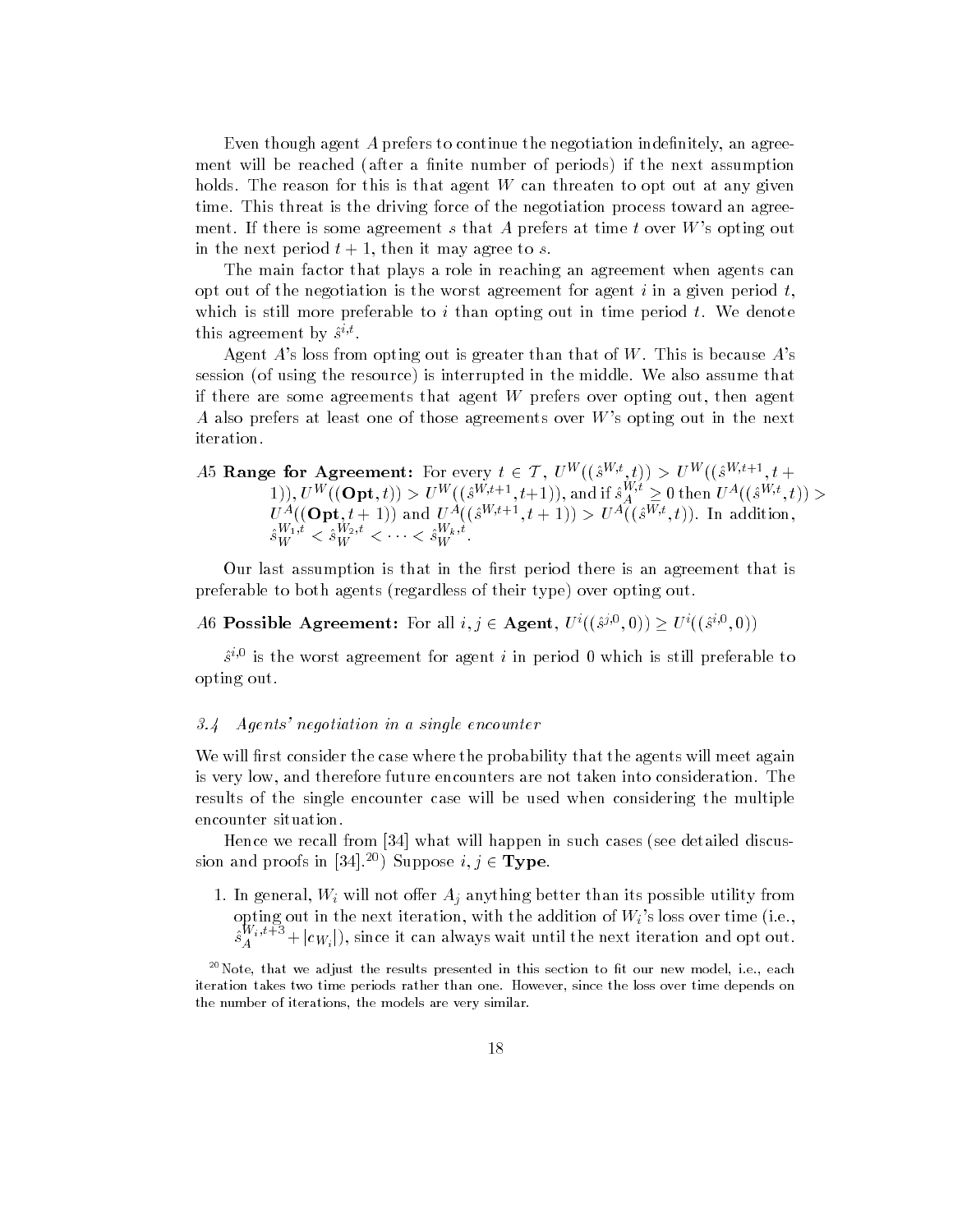- If Aj receives such an o er- it may realize that its opponent is no stronger than type *i*. This is because a stronger agent will not offer  $\hat{s}_{A}^{W_i,t+3} + |c_{W_i}|$ . If it realizes that its opponent is at most of type i- it can wait until the next iteration and offer  $W \ \hat{s}^{W_i, t+3}$ . Since  $A_j$  gains more than  $W$  loses  $|c_{W_i}| < c_{A_j},$ Aj will prefer it over Ws current o er
- 3. It is better for  $w_i$  to pretend  $\vdots$  to be the strongest type by onering only  $\hat{s}_{A}^{W_k, t+3} + |c_{W_k}|$ . This offer will be rejected, but in this way it will not convey any information about W's type to  $A_i$
- it the next interation-in the grace and an optimize that is word optimize the second out (ress than  $s^{(n+1)}$ ), then it will really opt out. That is, if  $A_j$  oners  $s^{(n+1)}$ and W is of a stronger type than l it will opt out. This is because  $W_i$  knows that in any future time period  $t$  , it will not reach an agreement better than  $s^{n+1}$ , and  $W_i$  would prefer to opt out over that possibility. Therefore,  $A_j$ computes its expected utility for offering  $\hat{s}^{W_i, t+3}$ , for any  $i \in \textbf{Type}$ , according to the others, while the one which where the the position density is maximally the control  $\sim$ receiving the original term of the original term of the original term of the original term of the original term

This means that- if the agents use sequential equilibrium strategies- the negoti ation will end in the second iteration and the agents will reach an agreement in this period with high probability The exact probability and the details of the agreement depend on agent Aj s in this case in this casebehavior is not influenced by its beliefs about its opponent's beliefs. Only each agents own beliefs play a role here However-Lief and the local distribution of the local distribution of the l type at the end of the negotiation

According to assumption  $A$ b, agent  $A$  always prefers  $s$  we opting out, regardless of its own type and regardless of Way to Type Therefore the Section of the Therefore discussion on resource allocation-cases in which Aj s type does in which Aj s type does in which Aj s type does not play an important role- meaning that Aj s actions do not depend on its exact type. Inis simplines our discussion.-- Furthermore, in the next two sections we will assume that there are only two types of agents in the environment, in  $\mathcal{A}^{(n)}$  and type. This simplifies our discussion.<sup>22</sup> Furthermore, in the next two sections we will assume that there are only two types of agents in the environment, "high" and "low", i.e.,  $\textbf{Type} = \{h, l\}$  such that,  $|c_{W_h}| \leq |c_{W$ This means that agent h would prefer to opt out more often than agent l Then the threat of h to opt out in case it gets low o ers causes its opponent to o er it higher agreements

 $^{21}$  When we say that an agent B pretends to be agent C in a given situation, we mean that agent  $B$  will take the same action as agent  $C$ , regardless of its expected utility in this situation. However if two agents are expected to take the same action their opponent won-t change its beliefs observing the common action, as was stated in the Consistency requirement of S.E.

<sup>-</sup>-From a practical point of view these are situations of asymmetric information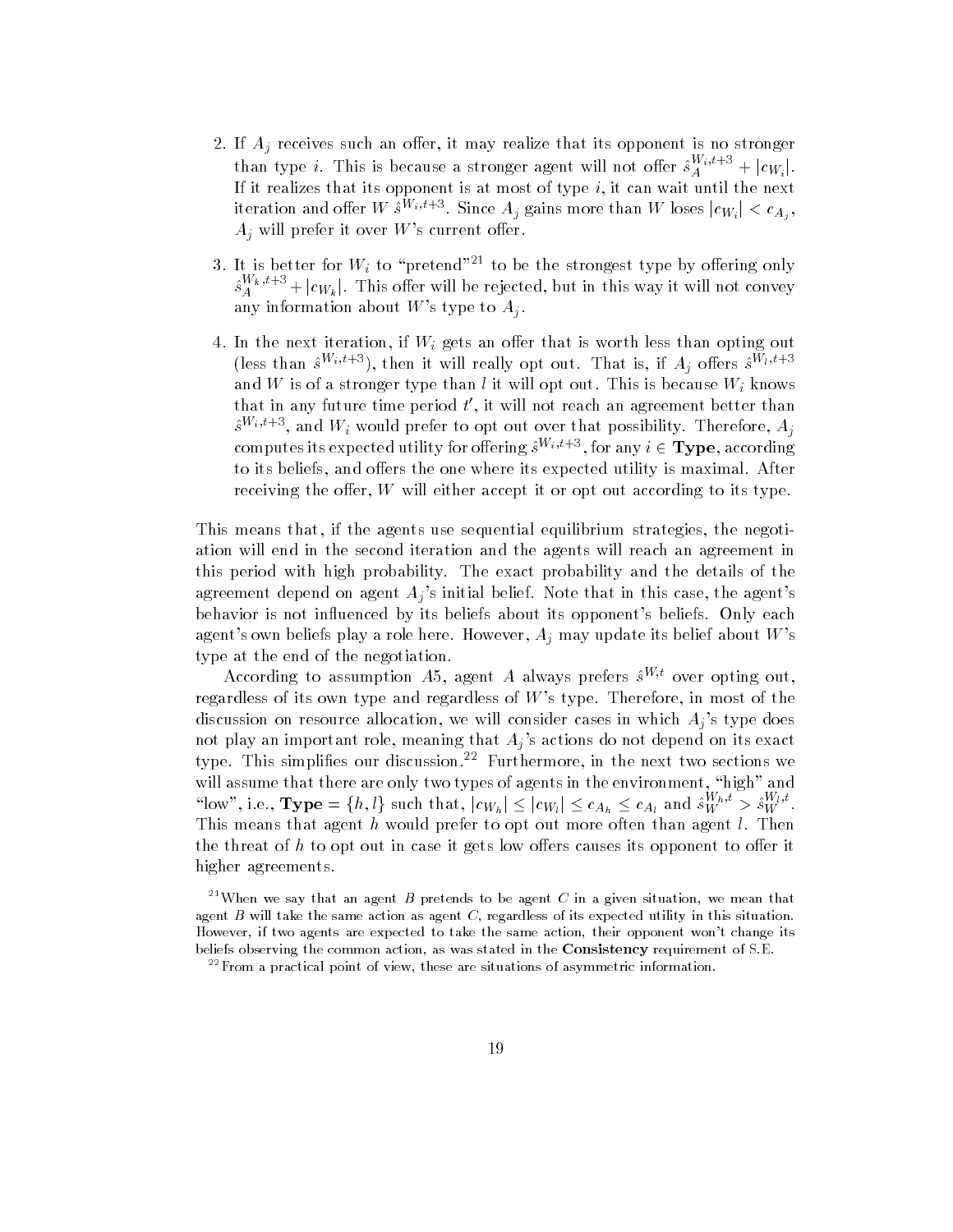### 3.5 Multiple-encounter negotiation protocol

The main concern in this paper is situations where two agents may negotiate several times. We will adjust the negotiation protocol described in the beginning of Section to the multipleencounter negotiation situation-

The notion of *history* defined in Definition 2 describes the progress of the negotiation in a single encounter  $\mathbf{r}$  and  $\mathbf{r}$  agents-s-multiple encounters-s-multiple encounters-s-multiple encounters-multiple encounters-multiple encounters-multiple encounters-multiple encounters-multiple encount we use a sequence of histories to describe the encounters between them over time For  $i,j \in \mathbf{Agent}$ , if the agents negotiate  $m$  times, we denote by  $\mathcal{H}_{i,j} = H_1,...,H_m$ the sequence of their histories Furthermore- we assume that interactions with other agents will not change the agents-beliefs about one another." I herefore, if there we assume that the beliefs of the beliefs of the beliefs of the beliefs of the begin the begin ning of encounter  $H_q$   $1 < q \leq m$  will be the same as at the end of the encounter  $-$ 

A pure strategy for an agent i specifies an action in the set  $\{Yes, No, Opt\} \cup S$ for every possible sequence of histories and appropriate system of beliefs. Since the agents' belief at the end of one history is similar to the one at the beginning of the next the sequence-of the strategy there is no need for a strategy to be a function of of all the histories in a sequence of histories Therefore-International and  $\alpha$  sequence  $\alpha$  sequence  $\alpha$  sequence of  $\alpha$ of histories will be composed of strategies that are functions of one history in the sequence

Furthermore- since in this paper we concentrate on the e ect of multiple en counters-will not describe in detail the agents strategies for each history in the agents strategies for each h sequence. We will use the strategies described in Section  $3.4$  as the basic components of strategies of sequences of histories For strategies that form a sequential equilibrium- we will identify them with the actual events that occur For examplegiven a specific encounter, when saying that  $A_j$  will oner  $s^{-(n+1)}$ , we mean that in every time period when it is  $A_j$  s turn to make an oner, it will oner  $s \ll$  and if It receives an oner smaller than  $s \llbracket x \rrbracket + c_{A_j}$  it will reject it. However, since by the second iteration, given  $W$  is strategy, either agreement with  $s^{m,n+1}$  or  $s^{m,n+1}$  will be reached-will option and will characterize the strategies by the strategies by the strategies by the behavior i the second iteration, i.e.,  $s^{+(n-1)}$ ,  $s^{+(n-1)}$  or **Opt.** Thus, in the rest of the paper the main factors that play a role are the agents' utilities in the third time period. To make the paper more readable, we will use short notations for these utilities,  $U_{\delta}$ j which denotes the utility of agent i from outcome ji first particularly as the control outcome  $(s^{n+1}, 3), n$  for  $(s^{n+1}, 3),$  and U for  $(\text{Opt}, 3)$ .  $U_i^*$  will denote A s utility and  $U_i^*$ je poznata u predstavanje poznata u predstavanje poznata u predstavanje poznata u predstavanje poznata u preds

 $\lceil$  We described first the protocol for one encounter in detail since it is the basic component of the multi-encounter case.

<sup>-</sup>This is the situation when there are only two agents in the environment or when the type of one agent does not depend on the types of the others That is we do not consider the cases where by learning that an agent is of type  $h$ , for example, it can also conclude that others are less likely to be of the same type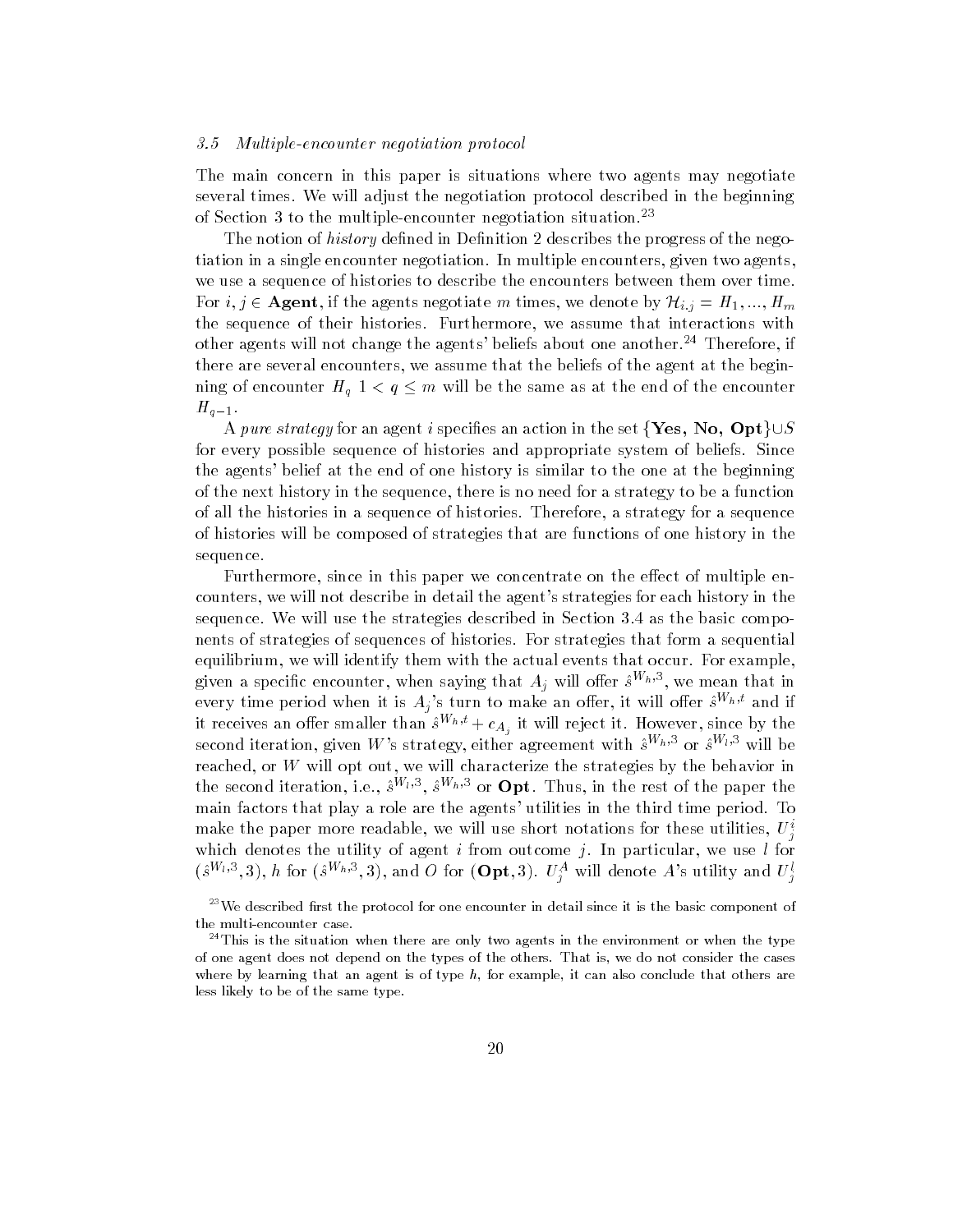| Short Notation   Utility |                                    | Explanation                                                                                                                                           |  |
|--------------------------|------------------------------------|-------------------------------------------------------------------------------------------------------------------------------------------------------|--|
|                          |                                    | $U^{W_l}(\hat{s}^{W_l,3},3)$   $W_l$ 's utility for agreement $\hat{s}^{W_l,3}$ in period 3                                                           |  |
|                          |                                    | $U^{W_l}(\hat{s}^{W_h,3},3)$   $W_l$ 's utility for agreement $\hat{s}^{W_h,3}$ in period 3                                                           |  |
| $U_O^l$                  |                                    | $U^{W_l}(\text{Opt}, 3)$   $W_l$ 's utility for opting out in period 3                                                                                |  |
| $U_t^A$                  |                                    | $\left\{ \left( U^{A_j}(\hat{s}^{W_l,3},3) \right) \; \right  \; A_i \text{'s utility for agreement } \hat{s}^{W_l,3} \; \text{in period 3} \right\}$ |  |
| $U^A_\iota$              | $+U^{A_j}(\hat{s}^{W_h,3},3)^{-1}$ | $A_i$ 's utility for agreement $\hat{s}^{W_h,3}$ in period 3                                                                                          |  |
| UА                       | $U^{A_j}({\rm Opt}, 3)$            | $A_i$ 's utility if W opts out in period 3                                                                                                            |  |

rigure 1: Short hotation. Note that  $U_Q \leq U_h \leq U_l$  and  $U_Q \leq U_l \leq U_h$ .

denotes  $W_l$ 's utility. These notations are summarized in Figure 1.

Given the new denitions of histories- strategies and systems of beliefs- se quential equilibrium's three conditions impose restrictions on each time period in all sequences of histories In particular- in any time period of every possible history in a sequence of histories- agent i will try to maximize its expected utilitywith regard to the strategy of its opponent (which is composed of a sequence of strategies for each encounter) and its beliefs about the probabilities of its opponents type according to the given history Furthermore- if there is a probability attached as to whether a future encounter will happen-like with  $\mathbb{I}^n$  . We are this probability will use this probability will happento compute its expected utility

# Two Agents Involved in Two Encounters

Suppose that there is some probability that the agents will meet again and nego tiate in similar situations in the future In particular-the future In particular-the agents in  $\mathcal{M}_\mathcal{A}$ that plays the role of A in the current negotiation- will play the same role in the future. This may happen in situations where there are agents that use the resource more cases in some cases-action in a some cases-and in  $\mathcal{J}$  , and the cases-action in order to no out what Ws type is On the out of the matrix  $\mathcal{A}$ beliefs in order to benefit in future encounters and may be willing to lose now in order to increase its overall expected utility from all encounters We demonstrate the problem using the following example

# Example

Suppose there are several automated bankers, and each has its own communication system to communicate with its customers and with other branches of the bank. In addition there is a public communication line available for payment. The automated bankers usually use their own communications systems; however, in the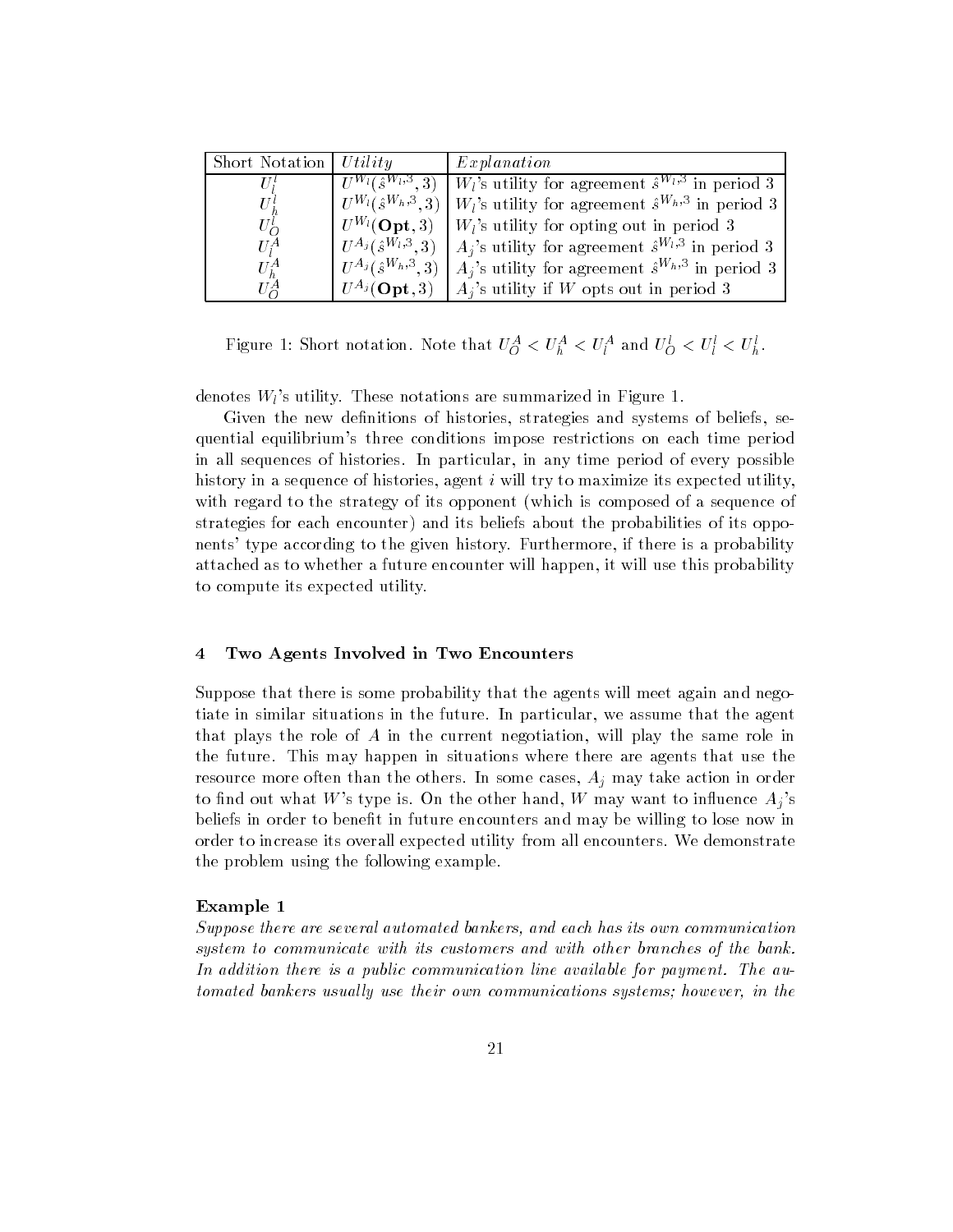case they are experiencing an overload, or in case their communications system is down, they use the public domain system. There are several possible standard  $contracts for using the public systems which are known to all agents; however, the$ specific contract of each bank is not known to the others.

Suppose that the communication system of BankA is down for several days and therefore it uses the public system. At the same time, while the private system of  $BankB$  is working, it is experiencing an exceptionally high workload. Therefore, BankB would like to use the public system in the next M time periods

A negotiation ensues between the two agents over dividing the use of the pub lic system, during which time BankA has sole access to the public system and continues to serve its customers during the negotiation, and BankB cannot serve any of its extra customers. The negotiation requires resources from both agents; however a gain from usage of the resource is higher than its loses from its loses from its loses from its lose the negotiation itself. If an agreement on sharing the public system is not reached, BankB can threaten to opt out and disconnect BankA from the public system If BankA is disconnected, each has some probability gaining access to the public system after some time.<sup>--</sup> During the delay aue to opting out , DankA will lose the connection with all its customers; if it is able later to gain access, it will need to pay again for the connection BankB can still use its own communication line to serve a portion of its customers

They both know that on the following day, the communication system of BankA s sil a sil a be down and the down and the probability of the BankBooks and BankBooks and the BankBooks of the overloaded -this probability is based on their expectation from the behavior of the stock market  $etc.$ ).

In this case, BankA which is using the communications system plays the role of A, while BankB plays the role of W. Since, BankA continues to serve its customers during the negotiation and its profits from using the public system is higher than its loss from the negotiation, it gains during the negotiation. Therefore, it doesn t care if the negotiation continues indenitely In addition it wil l prefer the same agreement later rather than sooner and opting out later rather than sooner thus,  $A0$ ,  $A2$  and  $A3$  hold for BankA.

Since BankB can t use the resource during the negotiation but the negotiation is costly, it loses over time. Therefore, it would prefer any action over disagreement and it will prefer any agreement sooner rather than later and opting out sooner rather than later; thus  $A0$ ,  $A2$  and  $A3$  hold for BankB.

Both agents would like to use the public system in the relevant time period as much as possible, which justifies  $A1$ .

Suppose that both agents believe that with probability  $0 \le \beta \le 1$  they will meet again in a similar situation in the future. We also assume that any given

<sup>-</sup>Similar situations occur in the usage of public phones by humans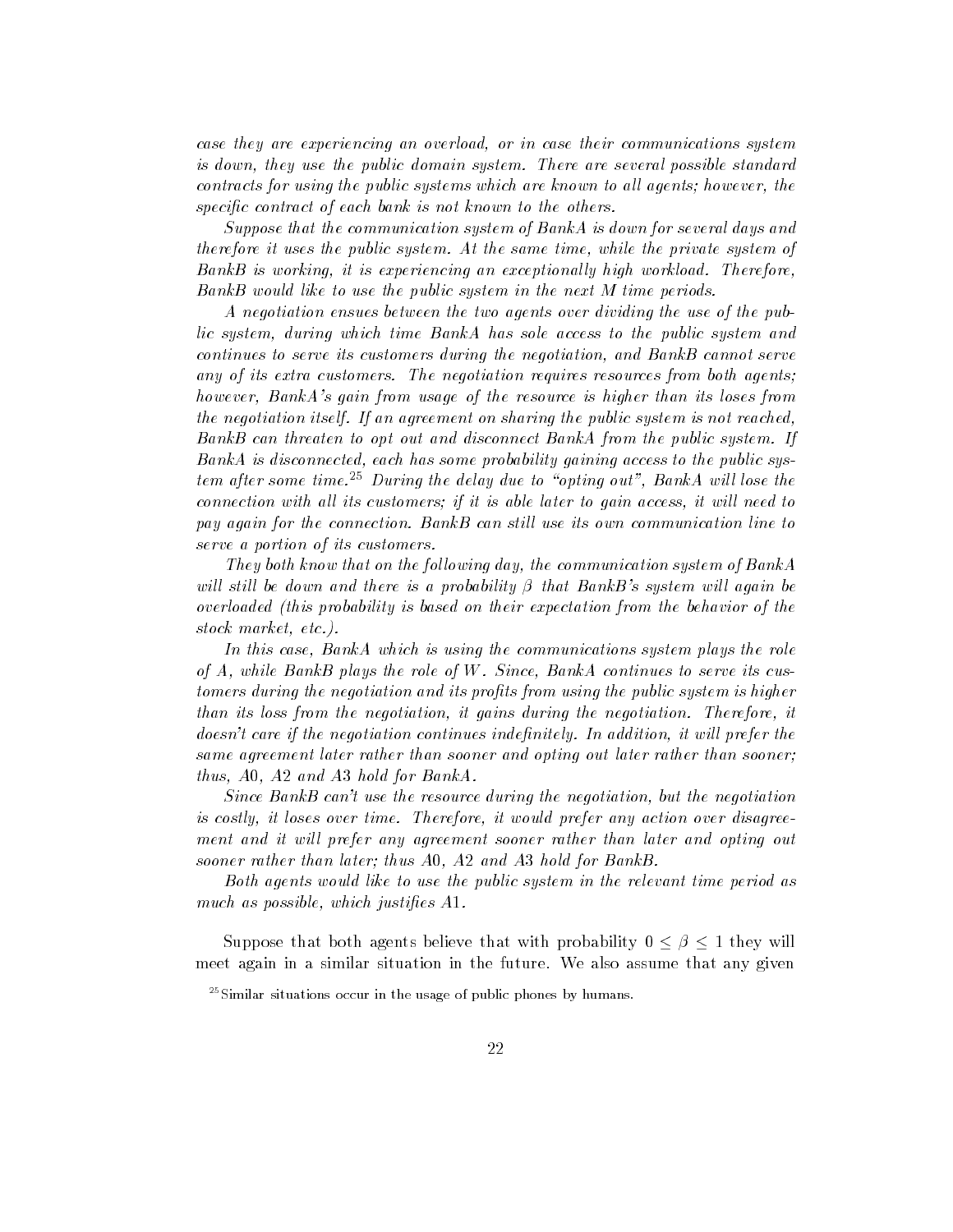| case           | Conditions                                                                                                           | Subconditions                                                | Results                                                                                                |
|----------------|----------------------------------------------------------------------------------------------------------------------|--------------------------------------------------------------|--------------------------------------------------------------------------------------------------------|
|                | $U^{A_j}(\hat{s}^{W_h,3},3) - (\phi^j U_l^A +$<br>$(1-\phi^j)U_O^A$ ) ><br>$\phi^j \beta (U^A_l - U^A_\mu)$          |                                                              | $(\hat{s}^{W_h,3},3)$<br>in both encounters                                                            |
| 2a             | $U_{h}^{A} - (\phi^{j} U_{l}^{A} +$<br>$\begin{array}{c} (1-\phi^j)U_O^A) < \\ \phi^j\beta(U_I^A-U_h^A) \end{array}$ | $U_l^l - U_O^l$<br>$\beta(U_h^l-U_l^l)$                      | $(\hat{s}^{W_h,3},3)$<br>in both encounters                                                            |
| 2 <sub>b</sub> |                                                                                                                      | $U_1^{\iota} - U_{\Omega}^{\iota} >$<br>$\beta(U_h^l-U_l^l)$ | If $W_l$ then $(\hat{s}^{W_l,3},3)$ in both<br>encounters. If $W_h$ (Opt, 3)<br>in the first encounter |
|                |                                                                                                                      |                                                              | $(\hat{s}^{W_h,3},3)$ in the second                                                                    |

Table 1: Results when the expectation for A from  $\hat{s}^{W_h,t}$  is higher than from  $\hat{s}^{W_l,t}$  $(Section 4.1.)$ 

type of agent has the same beliefs concerning its opponent. We will denote by  $\phi^j, j \in \textbf{Type } A_j$ 's beliefs that W is of type *l*. For example, all the agents  $A_h$ believe that their opponents are of type  $\iota$  with probability  $\varphi^+$ , and type  $n$  with probability  $1 - \phi^{h-26}$ 

In the next sections we will characterize the situations of negotiation by two agents in the third district using different conditions in the theory that the conditions of the conditions of comparente and measure, which provides the virtual of situation of situations Theory conditions consist of inequalities on the utility functions of the agents When the inequality is with respect to agent A the letter A will appear in the condition's tithe Formal production in the contract  $\alpha$  in  $\alpha$  and  $\alpha$  in  $\alpha$  and  $\alpha$  are  $\alpha$  as utility functions and If an inequality is denoted by - its reverse will be denoted by For examplethe reverse of inequality Barry Based by Barry and the best for the second above  $\sim$  . The second two intequalities cover and the possibilities of As utility functions-weight functions-weight functionsthat yields equality

#### 4.1  $\,$  A s expectation from s  $\,$   $\,$   $\,$  is higher than from s  $\,$   $\,$   $\,$

We first consider the case where  $A_j$ 's expected utility (regardless of its type) in a single encounter from offering  $s^{n_0}$  is greater than offering  $s^{n_0}$  (when it is A s turn to make an oner). As was discussed in Section 5.4, if onered  $s \ll 0$  , both types of W will accept the o er- but if o ered \$sWl t - Wh will opt out Thereforein the current section we assume that the following holds

 $\mathbf{BA1} \qquad \forall j \in \mathbf{Type}, \phi^j U^{A_j}(\hat{s}^{W_l,t},t) + (1-\phi^j) U^{A_j}(\mathbf{O},t) < U^{A_j}(\hat{s}^{W_h,t},t).$ 

 $^\circ$  This assumption is reasonable if there is a finite number of beliefs about other agents. Then, we can divide any type into subtypes according to its beliefs about its opponent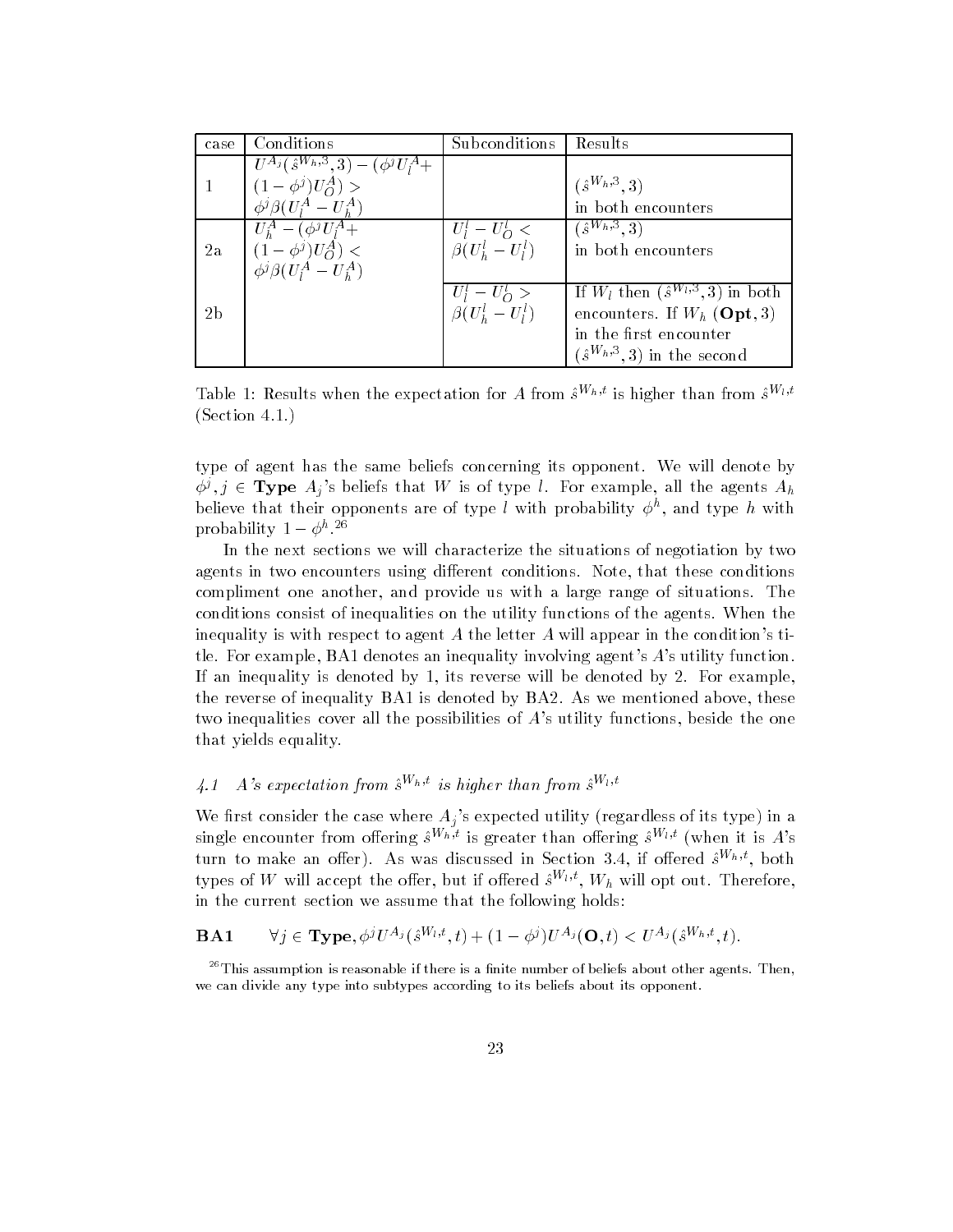In particular, the utility for  $A_j$  from onering  $s^{n(i)}$  is  $U_l^{i}$  if W is of type  $l$ (which  $A_j$  believes with probability  $\varphi$ ) and  $U_Q$  if W is of type  $n$  (which  $A_j$ believes with probability  $1 - \phi^j$ ). Thus, the expected utility for  $A_j$  from offering  $s^{1000}$  is smaller than the utility of offering  $s^{1000}$  which will be accepted by W regardless of its type and will provide  $A_j$  with  $U_h^*$  with certainty in the second iteration of the negotiation

The main question here is- if another encounter is possible with probability whether it is worthwhile for  $A_j$  to oner  $s\llcorner\psi$  in the first encounter. In such cases, if its opponents type is ly may not about it and use it and use it and use it about  $\alpha$ second encounter. In that case,  $A_i$  should compare between its expected utility any showled compare showled utility and the state of the state utility of the state  $\gamma$ from offering  $s^{n}$ , in both encounters, i.e.,  $U_h^+ + \rho U_h^+,$  and offering  $s^{n}$ , in the rst encounter After that Aj can then decide according to the results whether to offer  $\hat{s}^{W_l,3}$  again or  $\hat{s}^{W_h,3},$  i.e.,  $\phi^{\jmath}[U_l^A+\beta U_l^A] + (1-\phi^{\jmath})[U_O^A+\beta U_h^A].$ 

In the following theorem we consider the situation where the situation where the possible loss for possible loss for  $\mathbb{P}^1$  $A_j$  from offering  $s\ll 1$  rather than  $s\ll 1$  in the first encounter is greater than the possible gain for  $A_j$  from finding out that W is of type l and then reaching the agreement *sww*. rormany,

**BA1.1** 
$$
U_h^A - [\phi^j U_l^A + (1 - \phi^j) U_O^A] > \phi^j \beta [U_l^A - U_h^A].
$$

In the next theorem we show that if BA1.1 holds both encounters will always end with an agreement

# **Theorem 6** ( $A_i$  does not gain enough from information)

If the model satisfies assumptions  $A0 - A6$ ,  $BA1$  and  $BA1.1$  and the agents use sequential equilibrium strategies then  $A_j$  should offer  $s^{\ldots n}$  in the second iteration of both encounters This oer wil l be accepted by both types of W -this is Case of Table

# Proof

If  $A_j$  oners  $s^{n \mu_{j+1}}$  in the first encounter,  $W$  will accept the oner regardless of its type. On the other hand, if  $A_j$  oners  $s_{\text{max}}$ , it is clear from the discussion of Section 3.4 that  $W_h$  will opt out and  $W_l$  will consider accepting the agreement. If  $W_l$  accepts the agreement then  $A_i$  will realize that W's type is l and can use it in the second encounter (if it occurs). In order to conclude that the third of will only  $\hat s^{W_h,3}$  we need to show that:  $U_h^A+\beta U_h^A \geq \phi^{\jmath}[U_l^A+\beta U_l^A]+(1-\phi^{\jmath})[U_O^A+\beta U_h^A],$  $\Box$ but this is clear from the assumption BA

The equilibrium in the above theorem is a pooling equilibrium. Both types of w will take the same actions-will be agent A will be able to obtain additional information on  $W$  in these encounters. We now consider situations in which the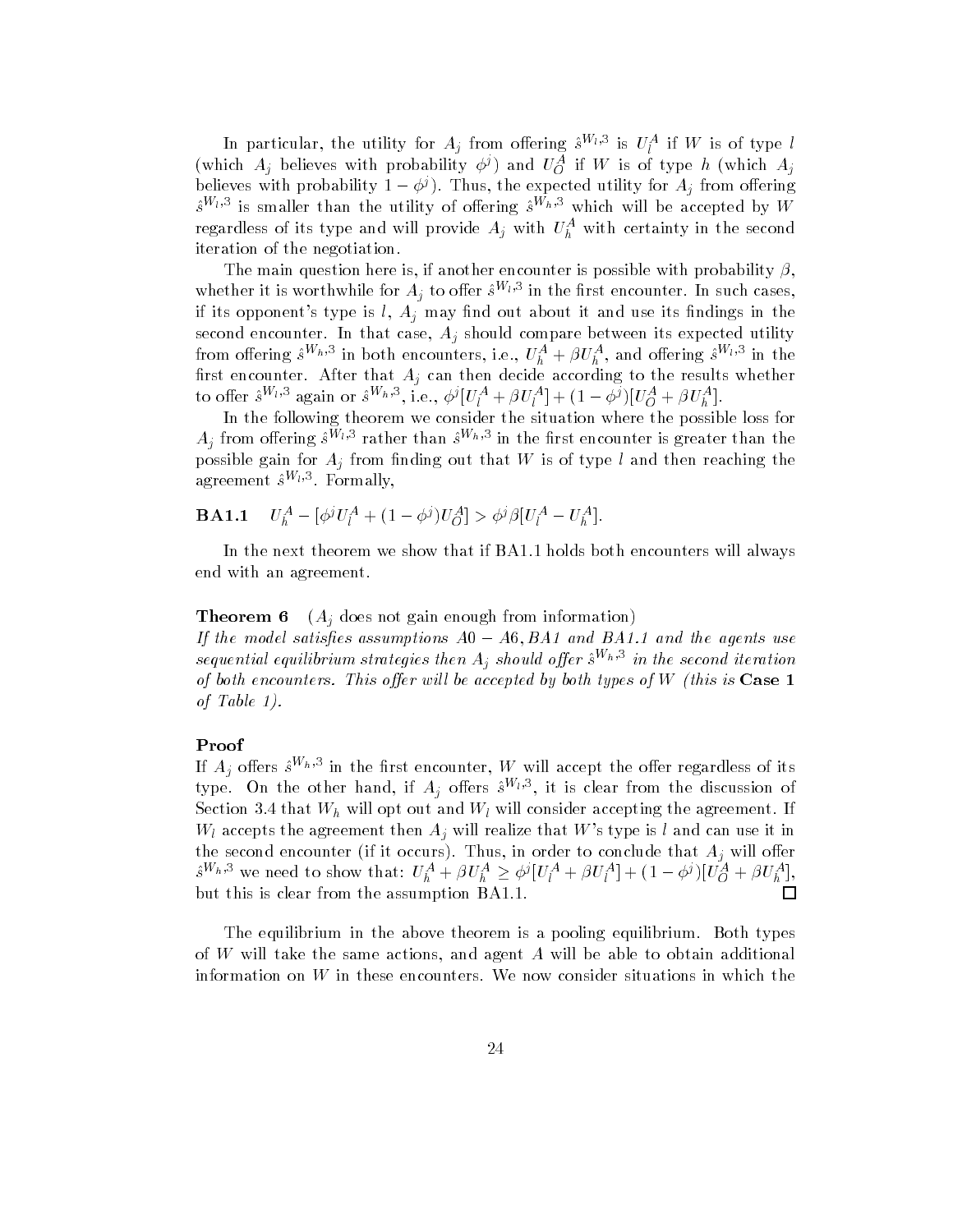inequality of  $\texttt{partial}$  is reversed-thangled make additional assumptions about  $W_l$  share utility function

**BA1.2** 
$$
U_h^A - [\phi^j U_l^A + (1 - \phi^j) U_O^A] < \phi^j \beta [U_l^A - U_h^A]
$$

The next inequality states that the possible loss for  $W_l$  from opting out in the iftst encounter rather than accepting  $s_{\mathbb{S}^{n+1}}$  is less than the possible gain for  $w_l$  in the second encounter given  $\rho$ , from onering  $v_h$  rather than  $v_l$ .

$$
\mathbf{B}\mathbf{W}\mathbf{1} \qquad U_l^l - U_O^l < \beta [U_h^l - U_l^l].
$$

 $\mathbf{I}$  $s^{10.5}$  (Case 2 of Table 1), depending on  $W_l$ s behavior. If BWT holds, it is worthwhile for  $W_l$  to pretend to be  $W_h$  by opting out when offered  $s^{\omega_0,\omega_1}$  in the first encounter to conceal its type. This will ensure that  $W$  will be offered  $s^{+n},$ in the second encounter. This is stated in the following theorem.

Theorem Aj may benet from information- but Wl conceals its type If the model satisfies assumptions  $A0 - A6$ ,  $BA1$ ,  $BA1.2$  and BW1 and the agents use sequential equilibrium strategies, then  $A_j$  will offer switch both encounters. -Case a of Table

#### Proof

If  $W_l$  is offered  $s^{\cdots}$  in the first encounter, it should consider whether to accept the orientation of the contract the contract the contract the contract the contract the contract of  $\eta$ opt out and receive  $s^{n+p+1}$  in the next encounter too (if it occurs). That is, if  $(1 + \rho) v_l < v_0 + \rho v_h$  then Wl should opt out in the first encounter if it receives  $s^{new}$  . However, this could be concluded from BWT.

If  $W_l$  will opt out in the first encounter if offered  $s^{n_l}$ , it is better for  $A_j$ to oner  $s \ll r$  in the first encounter (since  $A_j$  cannot learn anything by onering  $s^{\omega}$  ), so that both encounters will end with an agreement  $s^{\omega}$  in the second iteration  $\Box$ 

Next- we consider situations where the reverse of inequality BW holds-

 $\mathbf{B} \mathbf{W} \mathbf{2}$  $l_{l}^{l} - U_{O}^{l} > \beta [U_{h}^{l} - U_{l}^{l}].$ 

If BW2 holds, it is worthwhile for  $W_l$  to accept  $s^{\otimes n}$  in the first encounter (Case 2D of Table 1). In this situation, it is worthwhile for  $A_j$  to oner  $s^{n}$ . In the first encounter and to find out what  $W$ 's type is.

 $^{27}$  Note, that inequalities BA1.1 and BA1.2 below cover all possibilities of A's utility functions, beside the one that yields equality

 $^{28}$ Note, that inequalities BW1 and BW2 cover all possibilities of  $W_l$ 's utility functions, beside the one that yields equality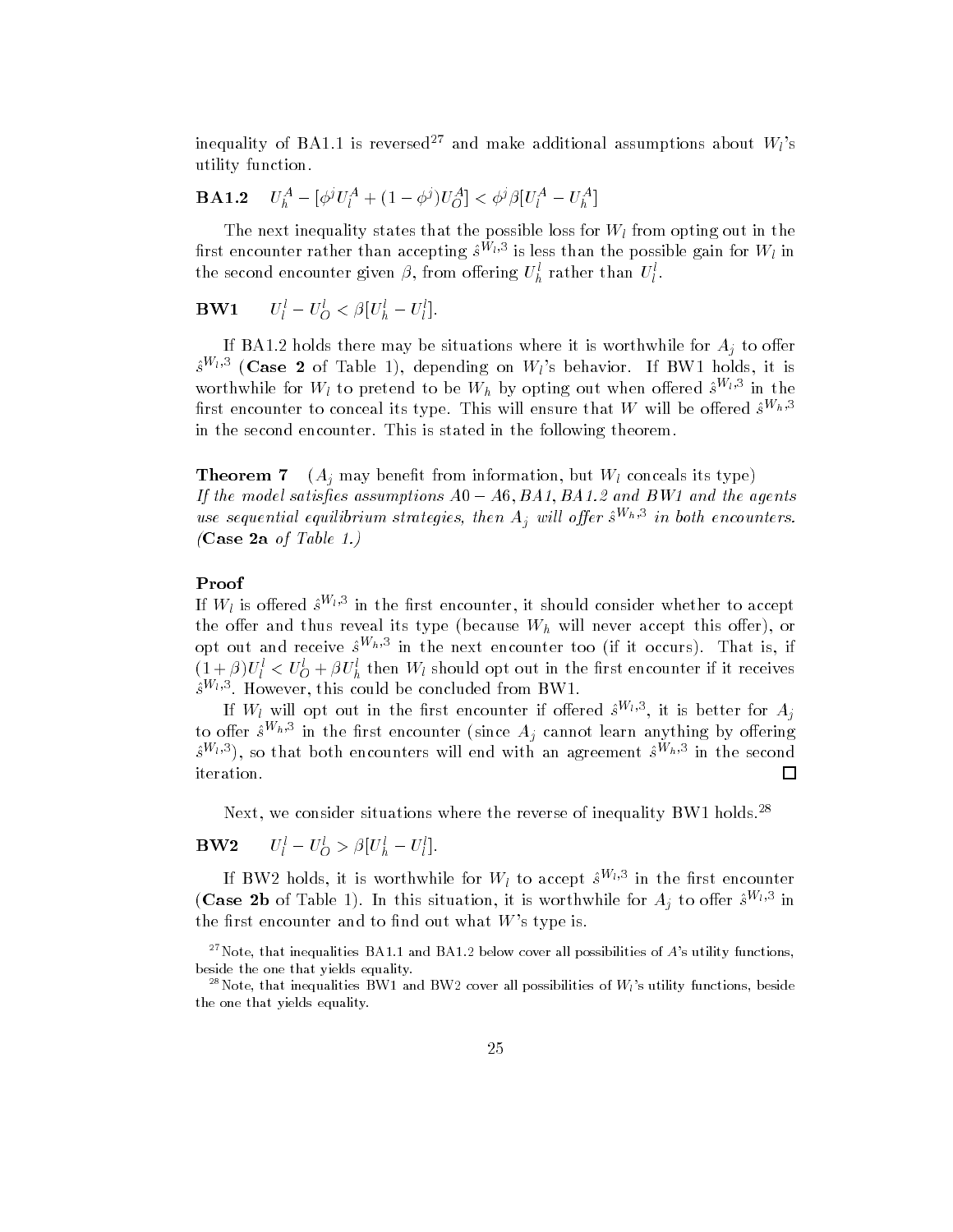Theorem  Aj may benet from information- and Wl reveals its type If the model satisfies assumptions  $A0 - A6$ ,  $BA1$ ,  $BA1.2$  and  $BW2$ , and the agents use sequential equilibrium strategies, then  $A_j$  will offer  $s^{\text{max}}$  in the first encounter and decide on its oer in the next encounter according to W s behavior in the first one. If  $w$  opts out,  $A_j$  will then offer  $s^{\vee n,\vee}$  in the second encounter and if W accepts the offer in the first encounter,  $A_i$  will then offer it  $\hat{s}^{W_l,3}$  again in the second encounter

# Proof

If  $U_l^l-U_O^l\geq \beta(U_h^l-U_l^l)$  then it isn't worthwhile for  $W_l$  to opt out in the first encounter even if it receives an offer of  $s^{n+p}$ . In such situations it is worthwhile for  $A_j$  to try to find out w s type by offering  $s \ll 1$  ins offer will be accepted  $\Box$  $\mathcal{L}$  will define the will optimize the contract of  $\mathcal{L}$ 

The equilibrium in the above theorem is a separating equilibrium At the end of the first encounter A will find out what  $W$ 's type is.

We demonstrate the di erent cases of this section in the following example

#### Example

We return to the example of the communication systems. Suppose that BankA does not know the exact details of the contract BankB has for using the public communication system- We also assume that each negotiation iteration takes one minute There are two possibilities for BankB s contracts high -h and low -l

If BankB holds contracts of type h, then the BankB loses  $$300$  per minute during the negotiation period and gains  $$100$  per minute when sharing the communication system with BankA. If BankB opts out the overall gain for BankB will be  $\$450$ , but it will also lose  $\$100$  per minute during the negotiation.

If BankB holds contracts of type l, then BankB loses  $$200$  per minute during the negotiation period and gains  $$100$  per minute when sharing the public communication system with BankA. If BankB opts out the overall gain for BankB will be  $\$250$ , but it will also lose  $\$100$  per minute during the negotiation as in type h.

BankA gains \$600 per minute during the negotiation and gains \$100 per minute when it shares the public communication system with the BankB If BankB opts out of the negotiation BankA obtains  $$300$  per minute for the time of the negotiation

The utility functions of the agents are presented in Table 2.

Suppose BankB would like to gain access to the public communication system for the next 10 time periods, i.e.,  $M = 10$  and the BankA believes that BankB is

- For simplicity we assume that BankB-s contract is known to BankA However it is easy to extend the example to the case where there are two types of contracts for BankA too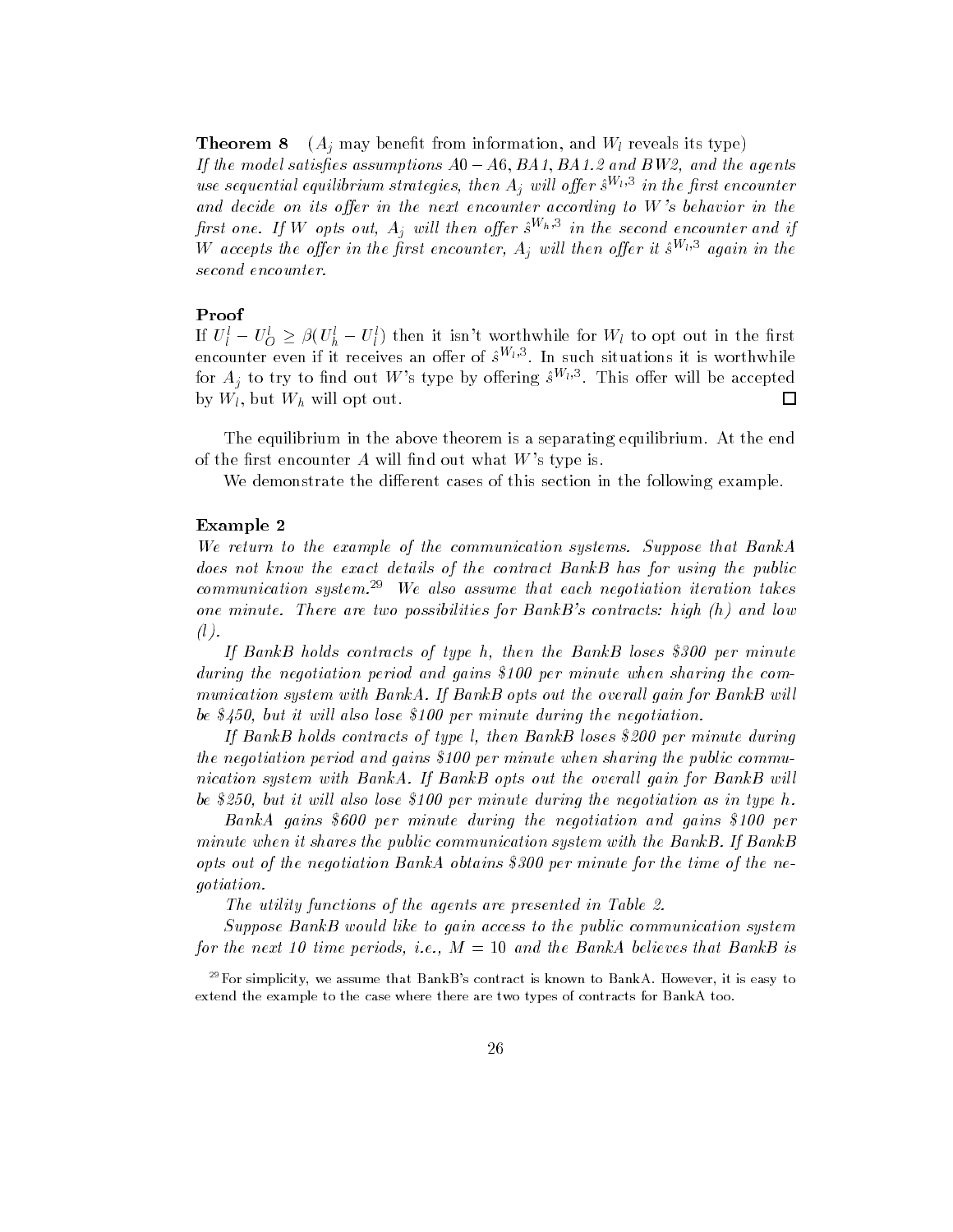| Type h                                                                                                  | Type l                                                                                                        |  |  |  |
|---------------------------------------------------------------------------------------------------------|---------------------------------------------------------------------------------------------------------------|--|--|--|
| $U^{bb_h}((s,t))=s_u-3\left\lfloor\frac{t}{2}\right\rfloor$                                             | $U^{bb}((s,t))=s_u-2\left\lfloor \frac{t}{2}\right\rfloor$                                                    |  |  |  |
| $U^{bb_h}((\textbf{Opt}_{bb},t)) = 4.5 - \lfloor \frac{t}{2} \rfloor$                                   | $U^{bb_l}((\textbf{Opt}_{bb},t)) = 2.5 - \lfloor \frac{t}{2} \rfloor$                                         |  |  |  |
| $U^{bb_h}((\textbf{Opt}_{ba},t)) = -\lfloor \frac{t}{2} \rfloor$                                        | $U^{bb_l}((\textbf{Opt}_{ba},t)) = -\lfloor \frac{t}{2} \rfloor$                                              |  |  |  |
| $\hat{s}^{bb_h,t} = (5-2\left\lfloor\frac{t}{2}\right\rfloor, 5+2\left\lfloor\frac{t}{2}\right\rfloor)$ | $\hat{s}^{bb_l,t} = (7 - \left\lfloor \frac{t}{2} \right\rfloor, 3 + \left\lfloor \frac{t}{2} \right\rfloor)$ |  |  |  |
| $U^{ba}((s,t)) = s_{ba} + 6\left\lfloor \frac{t}{2} \right\rfloor$                                      |                                                                                                               |  |  |  |
| $U^{ba}((\textbf{Opt}_{bb},t)) = 3\lfloor \frac{t}{2} \rfloor$                                          |                                                                                                               |  |  |  |
| $U^{ba}((\textbf{Opt}_{ba}, \lfloor \frac{t}{2} \rfloor)) = -100$                                       |                                                                                                               |  |  |  |

Table 2: Utility functions of the BankA and BankB in Example 2.  $bb_l$  and  $bb_h$ denote the BankB of type l and h respectively, ba denotes BankA.

of type t with probability  $\frac{1}{12}$ , i.e.,  $\phi = \frac{1}{12}$ . BankA, of course, plays the role of A and BankB plays the role of W This is a situation where A s expectation from  $\hat{s}^{W_h,t}$  is higher than from  $\hat{s}^{W_l,t}$  in a single encounter. In particular,  $\hat{s}^{W_l,3} = (6,4)$ ,  $s^{(n+1)} = (3, t), \; U_i^{\dagger} = 12, \; U_{\tilde{h}}^{\dagger} = 9 \; \text{and} \; U_{\tilde{O}}^{\dagger} = 3, \; U_{\tilde{h}}^{\dagger} = 3, \; U_i^{\dagger} = 2, \; \text{and} \; U_{\tilde{O}}^{\dagger} = 1.3.$ 

If the probability that BankB will need the public communication system again is, for example,  $\frac{1}{7}$  (i.e.,  $p = \frac{1}{7}$ ) then it is easy to compute that we are in Case 1 of Table 1. In that case there will be an agreement in both encounters.

However, if the probability that BankB will need the public communication system again is  $\frac{1}{7}$  (i.e.,  $\beta = \frac{1}{7}$ ) then we are in **Case 2** of Table 1. Given the utility function of BankB of type  $l$ , we are in Case 2a of Table 1 and therefore, this case will also end with an agreement in both encounters

To summarize- the cases that we consider cover all possibilities of utility func tions when A s expectation from  $s^{n}$  is higher than from  $s^{n}$  , beside situations of equality in the conditions In all the cases we considered in this section- the negotiation will end in the second iteration in both encounters Also- the second ence which will always end with an agreement However-County and the rate of the rate of the r ters will end with opting out Case b This seems to be a rare situation- since this may happen only if the probability of the second encounter ie- is very low and  $W_l$  s utilities from  $s^{n+1}$  and  $s^{n+1}$  are very close in value, considering that  $U^l_l-U^l_O$  is very close to zero.

# 4.2  $A_i$  s expectation from s  $\mathbb{R}^n$  is lower than from s  $\mathbb{R}^n$

In this section we consider the complementary case to Section where- in a single encounter- the expected utility for Aj - regardless of its type- from o ering  $s \sim$  is greater than from onering  $s \sim$  . i.e.,

$$
\mathbf{BA2} \qquad \phi^j U^{A_j}(\hat{s}^{W_l,t},t) + (1-\phi^j) U^{A_j}(\mathbf{O},t) > U^{A_j}(\hat{s}^{W_h,t},t)
$$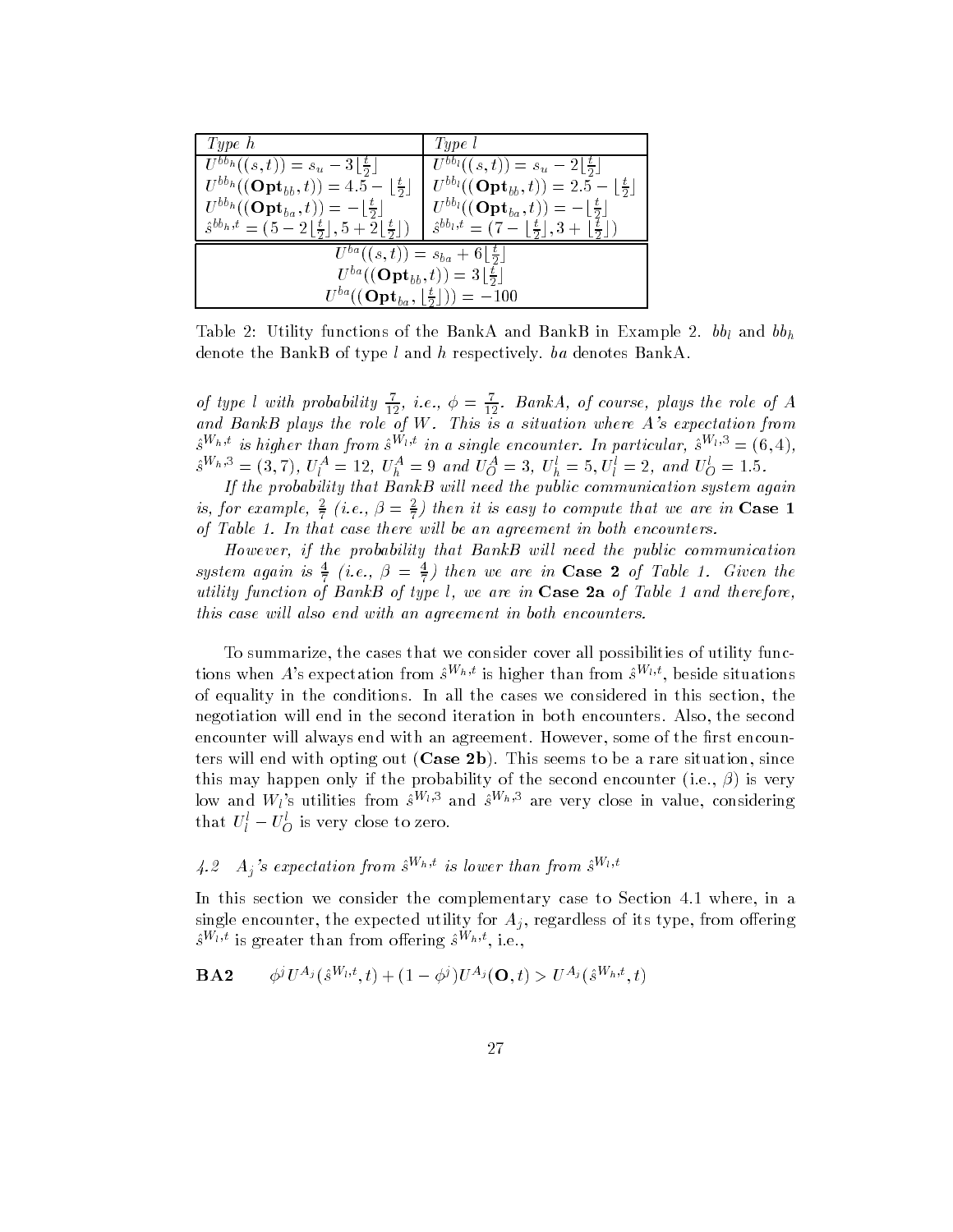In this situation, if there is a single encounter,  $A_j$  will oner  $s \sim$  and will always have the opportunity to give information on William Contraction on the Second rst nederly the rate that the results the rate need to province and the results to convince  $\mathcal{A}$  that the it is of type h If it succeeds- in the next encounter Aj will treat <sup>W</sup> as Wh and not as  $w_l$  as if its beliefs are not changed. The only way that  $w_l$  may convince  $A_j$  that its type is  $n$ , is by opting out if it gets an oner less than  $s^{n,n}$ . As we explained above, if  $w_h$  is onered less than  $s^{+m+\epsilon}$  then it opts out since opting out is better for  $W_h$  than an oner that is less than  $s \sim 1$ . If  $W_h$  rejects the oner (chooses not it will not a better a better and the future the future Therefore-I is to future Therefore-I is convince Af that it is of type h it showed opt out too However-Converted out to However-Converse to rational for  $W_l$  to pretend being  $W_h$  and to opt out. It depends on condition BW that is described in the previous section in which the di erence between  $W_l$  s utility from  $s^{m_l}$  and  $(\textbf{Opt}, s)$  is greater than the difference between  $s^{m_l}$ and  $\hat{s}^{W_h,3}$  multiplied by  $\beta$ .

in particular-matrix in the matrix of the matrix and the state where  $\alpha$  is not when  $\alpha$  as  $\alpha$ stated in the following theorem

# **Theorem 9** ( $W_l$  accepts  $\hat{s}^{W_l,3}$  and reveals its type)

If the model satisfies assumptions  $A0 - A6$ ,  $B A2$ ,  $B W2$ , and the agents use sequentiat equilibrium strategies, if  $A_j$  with offer  $s^{\ldots}$  in the second iteration of the first encounter, then  $w_h$  will opt out and will be offered switch the second encounter.  $\hspace{0.1 cm}$  $W_l$  will accept  $\hat{s}^{W_l,3}$  and will be offered the same in the second encounter.

#### Proof

If  $A_j$  knows that W is of type  $i$  it will oner  $s\geq 1$  in any iteration of the negotiation. On the other hand, since  $w_h$  will not accept an oner of  $s \sim$  if w accepts such an only type and that it is of the start of type life and there  $\gamma$  ,  $\gamma$  ( therefore that  $\gamma$ between accepting  $s^{m+1}$  in both encounters, or opting out in the first encounter and accepting  $\hat{s}^{W_h,3}$  in the next one (if it occurs). Thus, if  $U^l_l + \beta U^l_l \ge U^l_O + \beta U^l_h$ ,  $W_l$  should accept  $s^{\vee}$ . But this inequality is clear from BW  $z$  of the theorem. e in this section we assume that the section were there is a preferred to obtain the complete that  $\{1,2,3,4\}$  $\Box$ BA holds- the theorem is clear

As in Theorem 8 the equilibrium in the above theorem is separating equilibrium and  $A_i$  will find out what W's type is in the second encounter.

If BW holds rather than BW- then the situation is more complicated In these cases-cases-cases-cases-cases-cases-cases-cases-cases-cases-cases-cases-cases-cases-cases-cases-cases-casesrst encounter-in the next hours and the next encounter and the next encounter  $\mathcal{M}^{(0)}$  in University than its expected utility from accepting an o er as Wl in both encounters Even

 $\rm ^{50}$ Note that in the previous section,  $W_l$  just wanted to maintain the current situation. In this case,  $W_l$  tries to convince  $A_j$  that its type is h.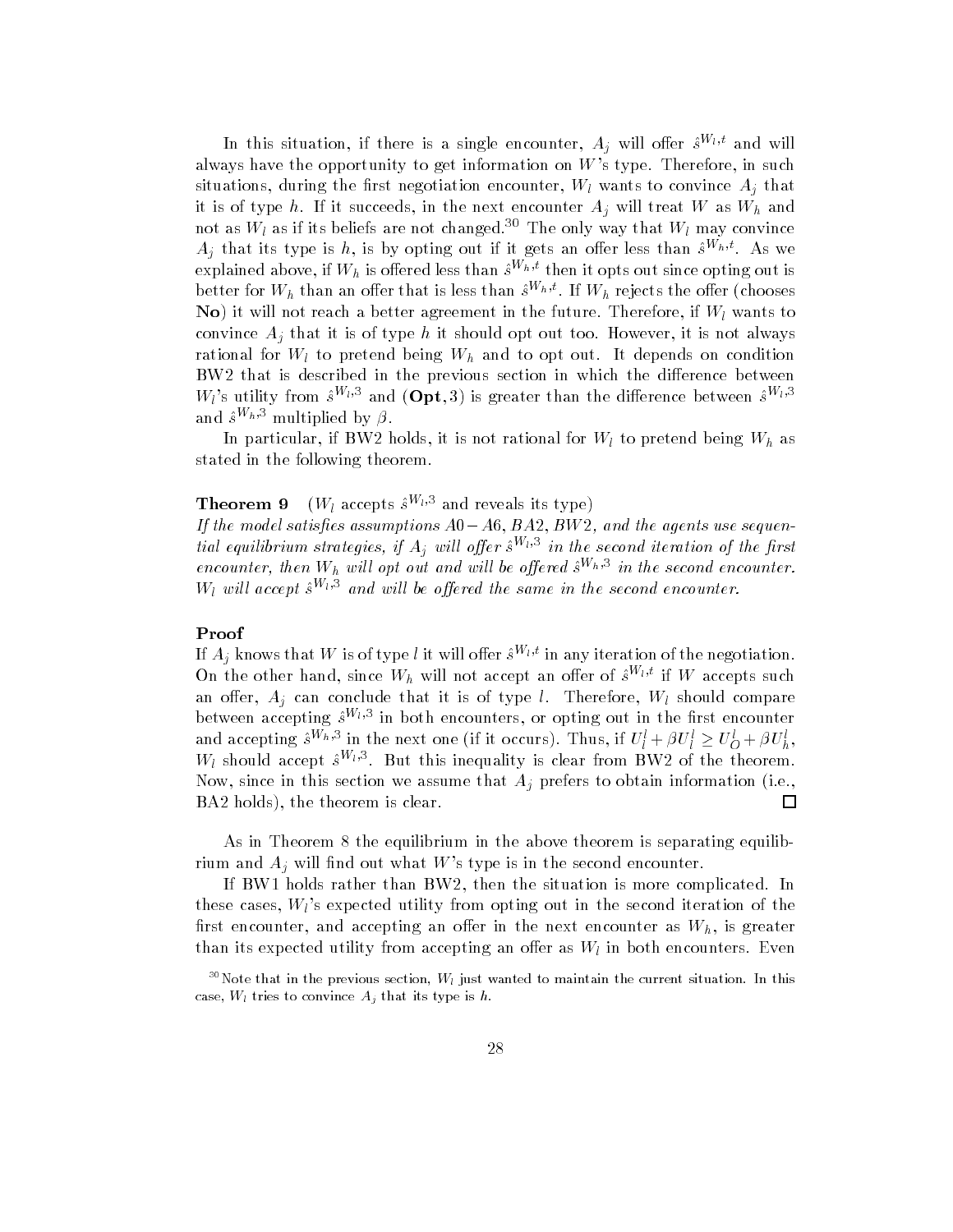though it is worthwhile for Wl to option  $\mathcal{I}$  is option of  $\mathcal{I}$  is option of  $\mathcal{I}$  is option of  $\mathcal{I}$  $s^{100}$  in the second iteration and if as a result  $A_j$  will change its beliefs and offer W  $s^{16}$ . In the second encounter. However, if Wl will always behave as Wh, then Aj will not change it is beliefs if it observes behavior typical to Wh-  $\mathcal{A}$  if  $\mathcal{A}$  to Wh-  $\mathcal{A}$  if  $\mathcal{A}$  is the  $\mathcal{A}$  if  $\mathcal{A}$  is the since it follows: that both  $W_l$  and  $W_h$  behave similarly  $\cdot$  , i.e., opting out when onered  $s\cdots$  . Thus, there is no sequential equipment with with pure strategies- and the agents showld use the agents showld use th mixed strategies and the equilibrium is hybrid equilibrium

 $\mathcal{A}$  when the agents choose to  $\mathcal{A}$  agents choose to randomize between the agents choose to randomize between  $\mathcal{A}$ se veral pure strategies, in the expected utility from all of the strategies showledges showled be the same- otherwise they will not agree to randomize but rather prefer one pure strategy over the other. In our case, when  $w_l$  is onered  $s^{\ldots}$  it should randomize between accepting the o er and opting out Thus- its expected utility in both cases showld be the same If Aj observes optimize in the same If Aj observes optimize in the showld randomize i second encounter between onering  $s^{n+1}$  again or onering  $s^{n+1}$ .

We denote by  $p_W$  the probability that  $w_l$  will opt out if offered  $s^{\omega}$ . In the first encounter, and by  $p_A$  the probability that  $A_j$  will oner  $s^{\ldots n_j}$  in the second encounter if W opts out of the first one. The probability in which  $W_l$  and  $A_j$ should randomize their strategies in a sequential equilibrium is stated in the next lemma

# **Lemma 10** (probabilities of mixed strategies of  $W_l$  and  $A_i$ ) If the model satisfies assumptions  $A0 - A6$ ,  $B A2$ ,  $B W1$  and the agents use sequen-

tial equilibrium strategies -with mixed strategies then

$$
p_A = \frac{U_l^l - U_O^l}{\beta (U_h^l - U_l^l)}
$$
\n(1)

and

$$
p_W = \frac{(1 - \phi^j)(U_h^A - U_0^A)}{\phi^j (U_l^A - U_h^A)}
$$
(2)

### Proof

Suppose that if  $W_l$  receives an offer  $s^{\ldots}$  in the first encounter, it will opt out with probability pW Since Wh always opts out in such situations- when Aj observes opting out after proposing  $s^{new}$ , it will update its beliefs about W s type and using Bayes' rule it will conclude that W's type is l with probability  $\frac{\psi^2 W}{\psi^2 + \psi^2}$ .  $1 - \varphi J + \varphi J p_W$ in the next encounter in the state  $\mu$  and  $\mu$  will choose randomly between onestimal  $s^{new}$  and  $s^{new}$  if the expected utilities from both offers are the same. If it

<sup>&</sup>lt;sup>31</sup> Note that there is a paradox. If  $A_i$  is not influenced by both agents behaving as  $W_h$ , it is not rational for  $W_l$  to behave as  $W_h$ . Therefore, if  $A_j$  observes  $W_h$ 's behavior, it may conclude that it is  $W_h$ . However, if  $A_i$ 's beliefs are affected by  $W$ 's behavior, it is worthwhile for  $W_l$  also to pretend to be  $W_h$ ; a paradox.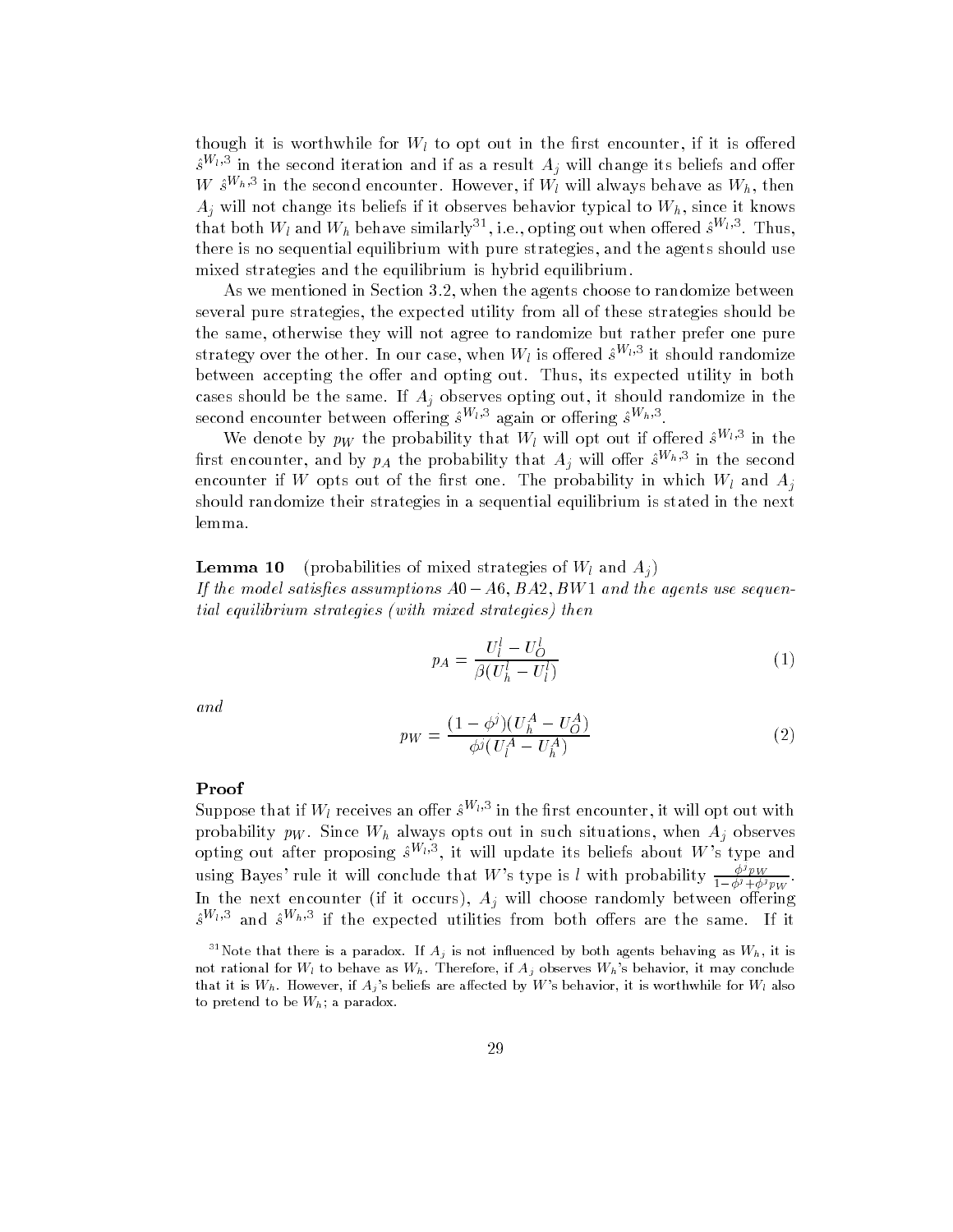oners  $s^{1/n+1}$ , then W will accept the oner regardless of its type and  $A_j$  s expected utility will be  $U_b^{\pm}$ . If it offers  $s^{\pm}$  of the the second encounter,  $h$  . If it is not the second contract  $\cdots$  ,  $\cdots$  ,  $\cdots$  and  $\cdots$  . the other will option and USI using Aj updated utility is expected utility is the set  $\varphi \cdot p_W = r$  $\frac{\phi'pw}{1-\phi^j+\phi^jpw}U_l^A+(1-\frac{\phi'pw}{1-\phi^j+\phi^jpw})U_Q^A.$  If  $A_j$  expected utilities from both  $\hat{s}^{W_h,3}$  and  $\hat{s}^{W_l,3}$  to be the same we can conclude that  $\frac{\phi^2 p_W}{1-\phi^2+\phi^2 p_W} U_l^A + (1-\frac{\phi^2 p_W}{1-\phi^2+\phi^2 p_W}) U_O^A =$  $U_h^A$  and thus  $p_W = \frac{(1 - \varphi^2)(U_h - U_O)}{\varphi^j(U_i^A - U_h^A)}$ .

If  $W_l$  receives the oner  $s \sim$  in the first encounter, it will choose randomly between opting out and accepting the o er only if its expected utility from both are the same. If it accepts the oner and reveals its type, it will be onered  $s^{\omega}$  of also in the next encounter, thus  $W_l$  s expected utility in this case is  $U_l^+ + \rho U_l^+$ . If it opts out with probability pW - then in the second encounter Aj will o er  $\hat{s}^{W_h,3}$  with probability  $p_A$  and will offer  $\hat{s}^{W_l,3}$  with probability  $1-p_A$ . Thus,  $W_l$ 's expected utility in this case is  $U_O^l + \beta (p_A U_h^l + (1-p_A) U_l^l)$ . We require that  $U_Q^l + \beta (p_A U_h^l + (1-p_A)U_l^l) = U_l^l + \beta U_l^l$  and we conclude that  $p_A = \frac{U_l - U_O}{\beta (H^l - H^l)}$ .

It is still left to be shown that  $0 \le p_A \le 1$  and that  $0 \le p_W \le 1$ . From our assumptions,  $U_l > U_Q$  and  $U_h > U_l$  it is clear that  $p_A > 0$  and from BWT it is clear that  $p_A < 1$ . Similarly, since  $U_h > U_O$  and  $U_l > U_h$   $p_W > 0$  and by BA2 it is clear that  $p_W < 1$ .  $\Box$ 

Finally- we must verify that under the above mixed strategies- it is still worth while for  $A_j$  to oner  $s \ll r$  in the first encounter, where  $w_h$  will opt out and  $w_l$ will choose randomly between also opting out or accepting. This is considered in the following theorem

# **Theorem 11** (mixed strategies and pure strategies)

If the model satisfies assumptions  $A0 - A6$ ,  $B A2$ ,  $B W1$  and the agents use sequential equilibrium strategies -with mixed strategies then if

**BA23 :**  
\n
$$
\phi^{j}(1-p_{W})(U_{l}^{A}+\beta U_{l}^{A}) +
$$
\n
$$
(1-\phi^{j}+\phi^{j}p_{W})[U_{O}^{A}+\beta p_{A}U_{h}^{A}+\beta(1-p_{A})(\phi^{j}U_{l}^{A}+(1-\phi^{j})U_{O}^{A})] >
$$
\n
$$
U_{h}^{A}+\beta(\phi^{j}U_{l}^{A}+(1-\phi^{j})U_{O}^{A})
$$

then

**First encounter:**  $A_i$  will offer such the line first encounter;  $W_h$  will always opt out and  $W_l$  will opt out with probability  $p_W = \frac{(1-\phi^2)(U_h^2-U_0^2)}{4\pi i (I/A - I/A)}$  and  $\phi^j(U_l^A-U_h^A)$ probability  $1 - p_W$  will accept the offer. If W accepts the offer, agent A will be a stype is larger with probability one of  $\mathcal{H}$  and  $\mathcal{H}$  and  $\mathcal{H}$  of  $\mathcal{H}$ will believe with probability  $\frac{U_h^{\lambda - U_O}}{U_l^A - U_O^A}$  that W's type is l.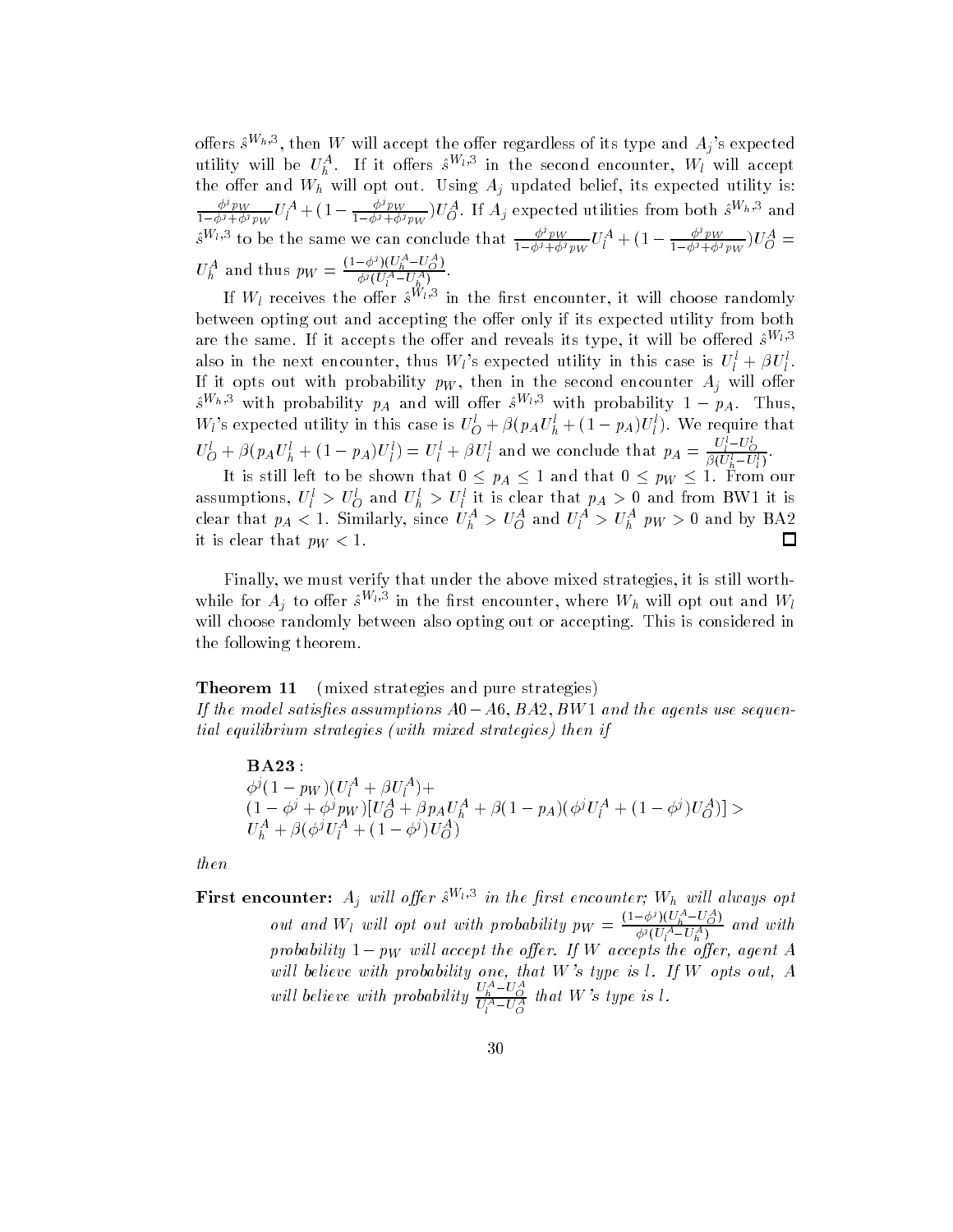$\mathbf{S}$  believes that With probability  $\mathbf{S}$  believes that With probability  $\mathbf{S}$  and its linear its linear intervals of  $\mathbf{S}$ will offer  $\hat{s}^{W_l,3}$  which be accepted by  $W^{32}$ Otherwise,  $A_i$  will offer  $\hat{s}^{W_l,3}$  with probability  $p_A = \frac{U_l - U_O}{\rho (I_l I_l - I_l I_s)}$  a  $\beta(U_h^i-U_l^i)$ probability  $1 - p_A$  it will offer  $\hat{s}^{W_h,3}$ . W<sub>l</sub> will accept the offer, but  $W_h$ will opt out.

If inequality BA z5 aoes not hold,  $A_j$  will offer strive in the first encounter and  $\blacksquare$  $\hat{s}^{W_l,3}$  in the second one.

#### Proof

Most of the proof is clear from Lemma 10 and the discussion in Section 3.4. It is left to be shown that if inequality  $\mathbf{D}\mathbf{A}\mathbf{Z}$  holds, then  $A_j$  will oner  $s\rightarrow s\cdot$  in the first encounter. According to Lemma 10, if  $A_i$  oners  $s \ll r$  in the first encounter, then it believes that with probability  $\phi^j(1 - p_W)$  its offer will be accepted,  $W_l$  reveals its type and its overall expected utility in this case is  $(U_l + PU_l)$ .

 $A_j$  also believes that with probability  $1 - \phi^j + \phi^j p_W W$  will opt out (either because it is  $W_h$  or because it is  $W_l$  that opts out with probability  $p_W$ ). In this case its utility in the first encounter will be  $\tilde{U_O}$  and in the second encounter  $A_j$ will offer  $\hat{s}^{W_h,3}$  with probability  $p_A$  and with probability  $1-p_A$  will offer  $\hat{s}^{W_h,3}$ . If it oners  $s^{n_0}$ , its oner will be accepted by both agents; however,  $w_h$  will opt out if offered  $s^{16/2}$ . To summarize,  $A_j$  s expected utility from offering  $s^{16/2}$  in the first encounter is:

$$
\phi^j (1 - p_W) (U_l^A + \beta U_l^A) + (1 - \phi^j + \phi^j p_W) [U_O^A + \beta p_A U_h^A + \beta (1 - p_A) (\phi^j U_l^A + (1 - \phi^j) U_O^A)]
$$

If  $A_j$  oners  $s^{1/n}$  it will be accepted by W regardless of its type, and  $A_j$  s beliefs will not be changed According to BA in the second encounter- Aj will offer  $\hat{s}^{W_l,3}$ , thus,  $A_j$ 's expected outcome in this case is  $U_h^A+\beta(\phi^{\jmath}U_l^A+(1-\phi^{\jmath})U_O^A).$ 

I neferore,  $A_j$  will oner  $s^{n+j-1}$  in the first encounter if the following holds:

$$
(1 - \phi^j p_W)(U_l^A + \beta U_l^A) +
$$
  
\n
$$
(1 - \phi^j + \phi^j p_W)[U_O^A + \beta p_A U_h^A + \beta (1 - p_A)(\phi^j U_l^A + (1 - \phi^j) U_O^A)] >
$$
  
\n
$$
U_h^A + \beta (\phi^j U_l^A + (1 - \phi^j) U_O^A).
$$

By BA23 this inequality holds.

It is useful to characterize situations where the condition BA2.3 of the above the corresponding  $\frac{1}{\sqrt{2}}$  is useful to  $\frac{1}{\sqrt{2}}$  includes which  $\frac{1}{\sqrt{2}}$  is useful to know the corresponding  $\frac{1}{\sqrt{2}}$ whether  $A_j$ 's decision depends on  $W_l$ 's utility or not. We found out that  $A_j$ 's decision depends on its own utilities,  $A_j$  s original belief that W is type is  $\iota$  ( $\varphi$  ) if and on the probability that the agents will meet again  $(\beta)$ .

 $\Box$ 

 $^{32}{\rm Note},$  that  $A$ 's belief is correct here in this case;  $W$ 's type is  $l.$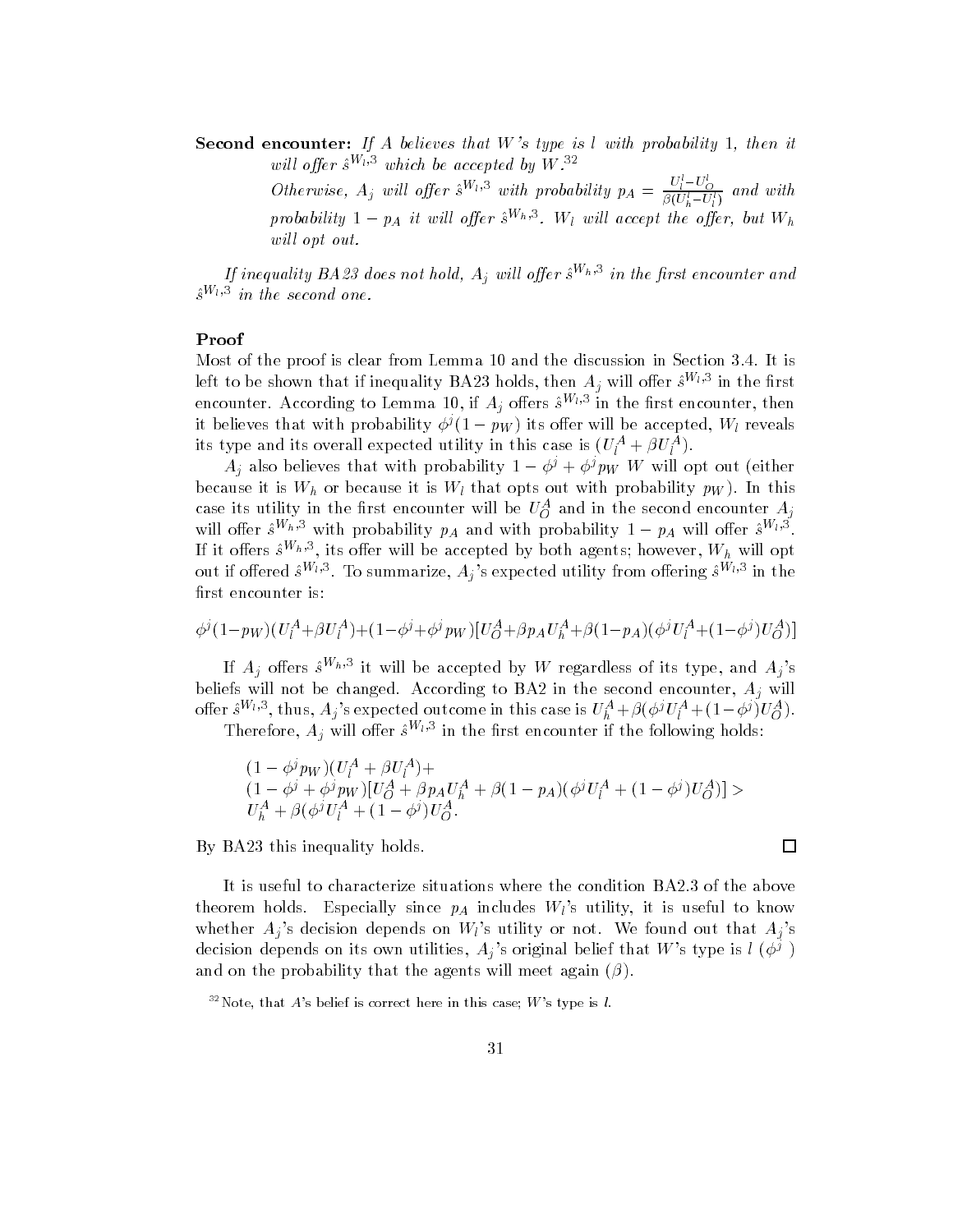# Lemma

If the model satisfies assumptions  $A0 - A6$ ,  $B A2$ ,  $B W1$  and the agents use sequential equilibrium strategies -with mixed strategies and

$$
U_l^A - U_h^A + (1 - \phi^j)U_O^A + \beta (1 - \phi^j)U_l^A > (1 - \phi^j) \frac{(U_h^A - U_O^A)(U_l^A - U_O^A)}{U_l^A - U_h^A} \tag{3}
$$

 $then A_j$  will offer such the finite finite measurer.

#### Proof

After substituting  $p_W$  and  $p_A$  according to their definitions in inequality 3 we obtain the following

$$
U_h^A + \beta U_h^A - (1 - \frac{(1 - \phi^j)(U_h^A - U_O^A)}{U_I^A - U_A^A})(U_I^A + \beta U_I^A)
$$
(4)  
 
$$
-(1 - \phi^j + \frac{(1 - \phi^j)(U_h^A - U_O^A)}{U_I^A - U_h^A})(U_O^A + \frac{\beta U_h^A (U_h^l - U_O^l)}{\beta (U_h^l - U_I^l)}) + \beta (1 - \frac{U_I^l - U_O^l}{\beta (U_h^l - U_I^l)}(\phi^j U_I^A + (1 - \phi^j) U_O^A)
$$
(4)  

$$
< 0.
$$

After some manipulations of the above- one can conclude that inequality holds □

In the following examples we demonstrate the situations described in this section

#### Example

We return to the example of the communication systems. Suppose that the utility functions are exactly as in Table 2 of Example 2, but that BankA believes with probability  $\frac{1}{4}$  that the BankB's type is t. We have  $U_l^+ = 12, U_h^+ = 9, U_O^- = 3, U_h^- = 1$  $5, U^l_l = 2,$  and  $U^l_O = 1.5$  In this situation we are in the case where A's expectation from  $\hat{s}^{W_h,t}$  is lower than from  $\hat{s}^{W_l,t}$  in a single encounter, i.e., BA2 holds.

Suppose  $p = \frac{1}{10}$ . In this situation BW z holds and by Theorem 9 BankA (A) will offer  $\hat{s}^{W_l,3} = (6,4)$  in the first encounter. If BankB is of type l, it will accept the offer  $\hat{s}^{W_l,3} = (6,4)$  and will get a similar offer in the second encounter if it occurs If  $\mathcal{B}$  is one in the interval optimization in the rst encounter  $\mathcal{B}$ will accept  $(3,7)$  in the second encounter. In both cases, at the end of the first  $encounter BankA$  will know for sure the type of BankB.

Suppose,  $p = \frac{1}{2}$ . In this situation BW1 notas and the reverse of inequality Baasic is true Birst place of Birst and Bankings will open the theorem in the state of the state of the st encounter and will offer  $(6, 4)$  in the second encounter.

Suppose,  $\beta = \frac{1}{2}$  as before, but  $U_l^+ = 20$ . In this situation BW1 still holds but inequality BA also holds By Theorem if BankB s type is l and it is offered  $(6, 4)$  in the first encounter it should choose randomly between accepting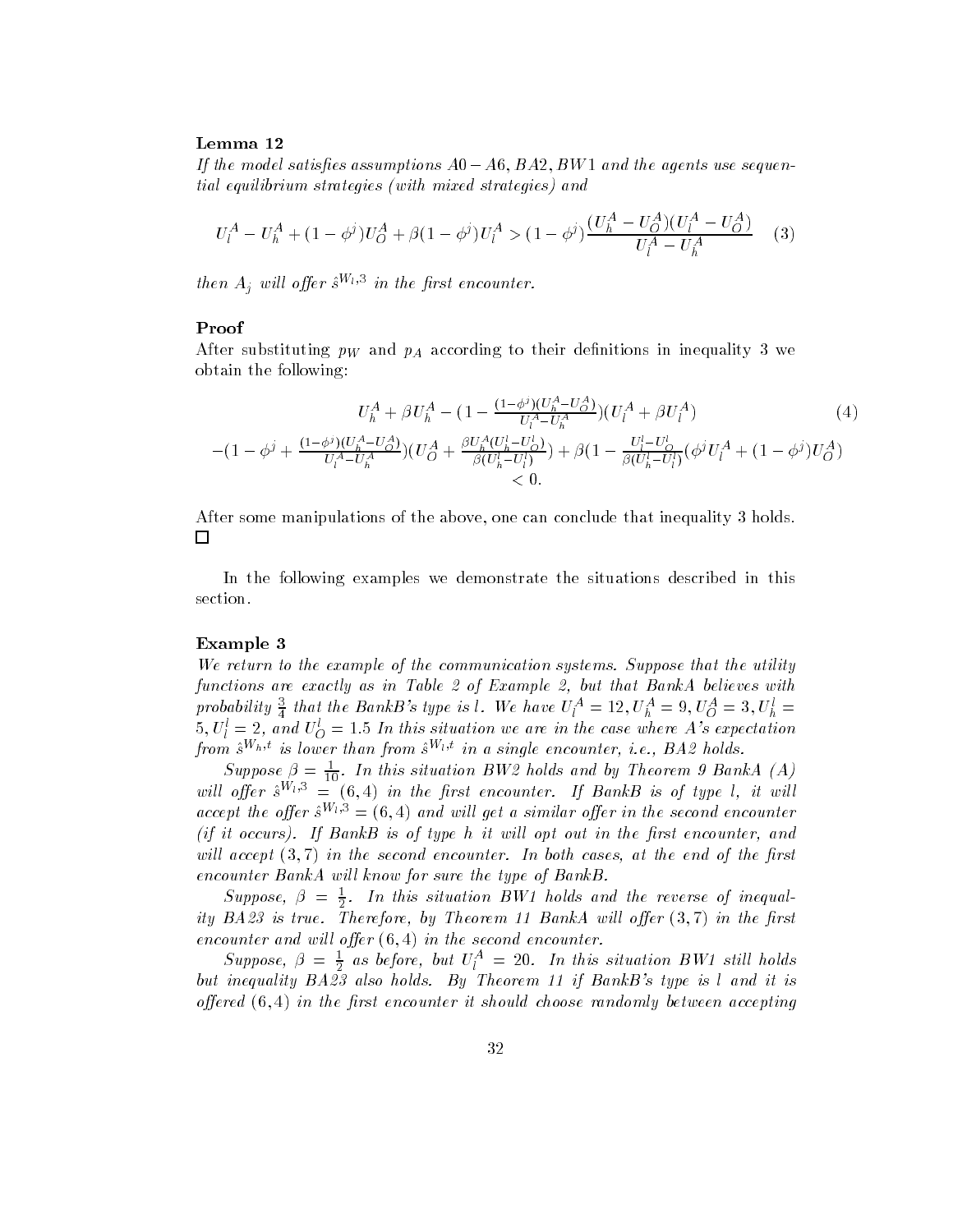the offer and opting out in the first encounter; with provability  $p_W \; = \; \frac{1}{5}$  it will opt out ana with probability  $\frac{1}{x}$  it will accept the offer. BankA will offer  $(6,4)$  in the first encounter. In the second encounter, with probability  $p_A = \frac{1}{3}$  it will offer  $(3, 1)$  and with  $\frac{1}{2}$  it will offer W  $(0, 4)$ .

In the previous section- where BA holds- we were able to nd pure sequential equilibrium strategies, while in this section, while in this section, where  $\alpha$ the agents will need to use mixed strategies The reason for this behavior is that when  $\mathcal{W}$  is the rest encounter-to-change  $\mathcal{W}$  . The rst encounter-to-change  $\mathcal{W}$ just tries not to reveal its type However- when BA holds- Wl tries to decrease A's probabilistic belief that its type is l. In several of these situations there is no sequential equilibrium of pure strategies

#### Two Agents and More Than Two Encounters

In this section we consider situations in which the agents may meet more than twice.<sup>--</sup> For example, there is some probability that BankB s system will again be overloaded while the communication system of BankA is still down

Suppose the agents believe that in addition to the current encounter there is some positive probability for  $m$  encounters and that the (independent) probability for each of these encounters is in the set of these encounters is in the set of the set of the set of the set of the set of the set of the set of the set of the set of the set of the set of the set of the set of the set o valid in the case that the probability of the need for a resource in one time period does not depend on the probability of using the resource in another time period For example- the probability that the communication system will be down on one day does not depend on whether it was down on the previous day. Similarly, the fact that there are excessive customer requests on one day does not help in predicting the situation on the next day It mainly depends on the behavior of the market-day of the week-the week-the week-the-day of the week-the-day of the-day of the-day of the-day of th their beliefs about future interactions

As in the case of two encounters-definition  $\mathcal{U}$  that agents play the same role of the same role of the same role of the same role of the same role of the same role of the same role of the same role of the same role o in all encounters and again we will distinguish between the case where Aj s ex pectation from  $s \ll 1$  is higher than from  $s \ll 1$ n a single encounter, and the case where  $A_j$ 's expectation from  $\hat{s}^{W_h,t}$  is lower than from  $\hat{s}^{W_l,t}$  in a single encounter.

# $\mathcal{A}_i$  is expectation from s  $\mathcal{B}_i$  is higher than from s  $\mathcal{B}_i$  (many encounters)

We assume that BA holds In this case of two encounters-two encounters-two encounters-two encountersmay try to oner  $s \ll r$  in some of the encounters in order to find out what  $W$  s

<sup>&</sup>lt;sup>33</sup>Since the case of two encounters is much simpler than the general case and the strategies are simpler, we decided to present both results.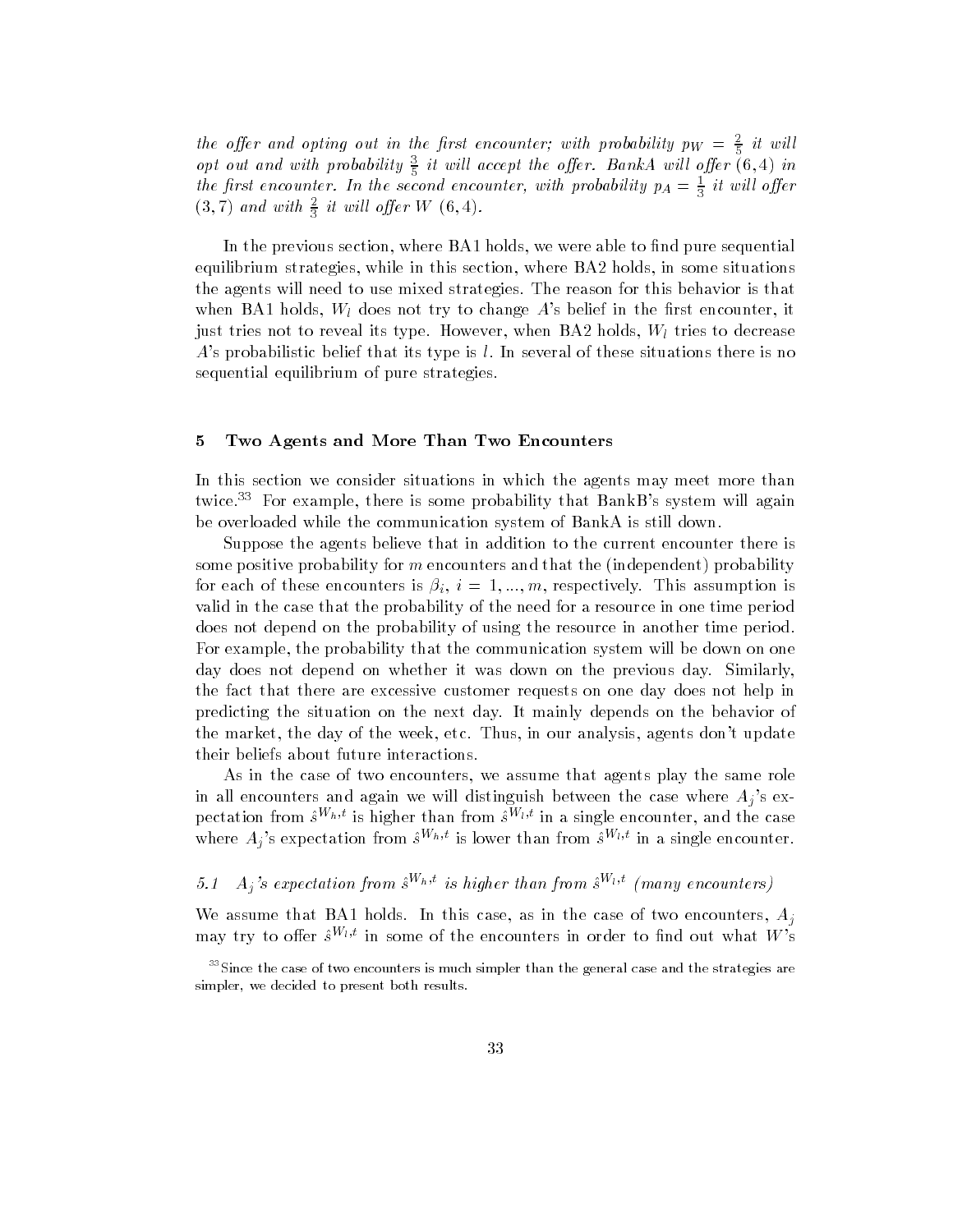type is.  $A_j$ 's benefits from finding that W's type is l increases with the number of encounters. Therefore,  $A_j$  should compare between onering  $s \ll 1$ n all encounters (an oner which will be accepted by both types of  $W$  ), and onering  $s \rightarrow \cdots$  in the rst encounter which will cause will cause out and depending on the result-of- $\hat{s}^{W_l,t}$  or  $\hat{s}^{W_h,t}$  in later encounters. We first consider the case where the expected  $\max$  from onering  $s\ll 1$  -rather than  $s\ll 0$ . In the first encounter, is greater than the expected gain from the information on  $W$ 's type in possible future encounters. This is an extension of assumption BA1.1 for more than two encounters and it is formalized as follows

**BA1.1M** 
$$
U_h^A - [(\phi^j U_l^A + (1 - \phi^j) U_O^A)] > (\sum_{q=1}^m \beta_q) [(\phi^j U_l^A + (1 - \phi^j) U_h^A) - U_h^A].
$$

If BAT.IM holds,  $A_j$  should oner W  $s^{+n_j+1}$ n both encounters as stated in the following theorem

### **Theorem 13**  $(A_i$  does not gain enough from information)

If the model satisfies assumptions  $A0 - A6$ ,  $BA1$ ,  $B1.1M$  and the agents are using  ${\it sequence}$  sequential equilibrium strategies, then  $A_j$  should offer  $s^{\dots m}$  in all the encounters. This offer will be accepted by  $W$  regardless of its type.

#### Proof

 $A_j$  should compare between the expected outcome from offering  $s^{\dots}$  , in which case it would have the spectrum it was the model who will have the will have what where the contract of the se following expected utility:  $\phi^j U_l^A (1+\beta_1+\cdots+\beta_m) + (1-\phi^j)[U_O^A + U_h^A(\beta_1+\cdots+\beta_m)],$ and onering  $s^{+n+1}$  in all encounters, in which case its expected utility will be  $(1+\beta_1+\cdots+\beta_m)U^A_h$ . Putting this together, the result will be that if the following inequality holds,  $A_j$  should offer  $s^{\ldots n_j}$  in all encounters:

$$
(1 + \sum_{i=1}^{m} \beta_i)U_h^A > \phi^j[U_l^A + (\sum_{i=1}^{m} \beta_i)U_l^A] + (1 - \phi^j)[U_O^A + (\sum_{i=1}^{m} \beta_i)U_h^A] \tag{5}
$$

But-is is clear from assumption BAM assumption BAM assumption BAM assumption BAM assumption BAM assumption BAM

$$
\square
$$

We demonstrate this case in the following example.

# Example

Suppose the situation is exactly as in the first case of Example 2, but in this case there are four possible encounters in addition to the first one - in all all when  $\sim$ the probability of each of the encounters is " - Note that the probability of each encounter is independent of the others; thus if BankA and BankB negotiate on the second day it doesn t inuence their probability of negotiating on the third day. In such a case BA1 and BA1.1M hold, and by Theorem 13,  $A_j$  will offer  $\hat{s}^{W_h,3} = (3,7)$  in all the encounters, and the offer will be accepted by W.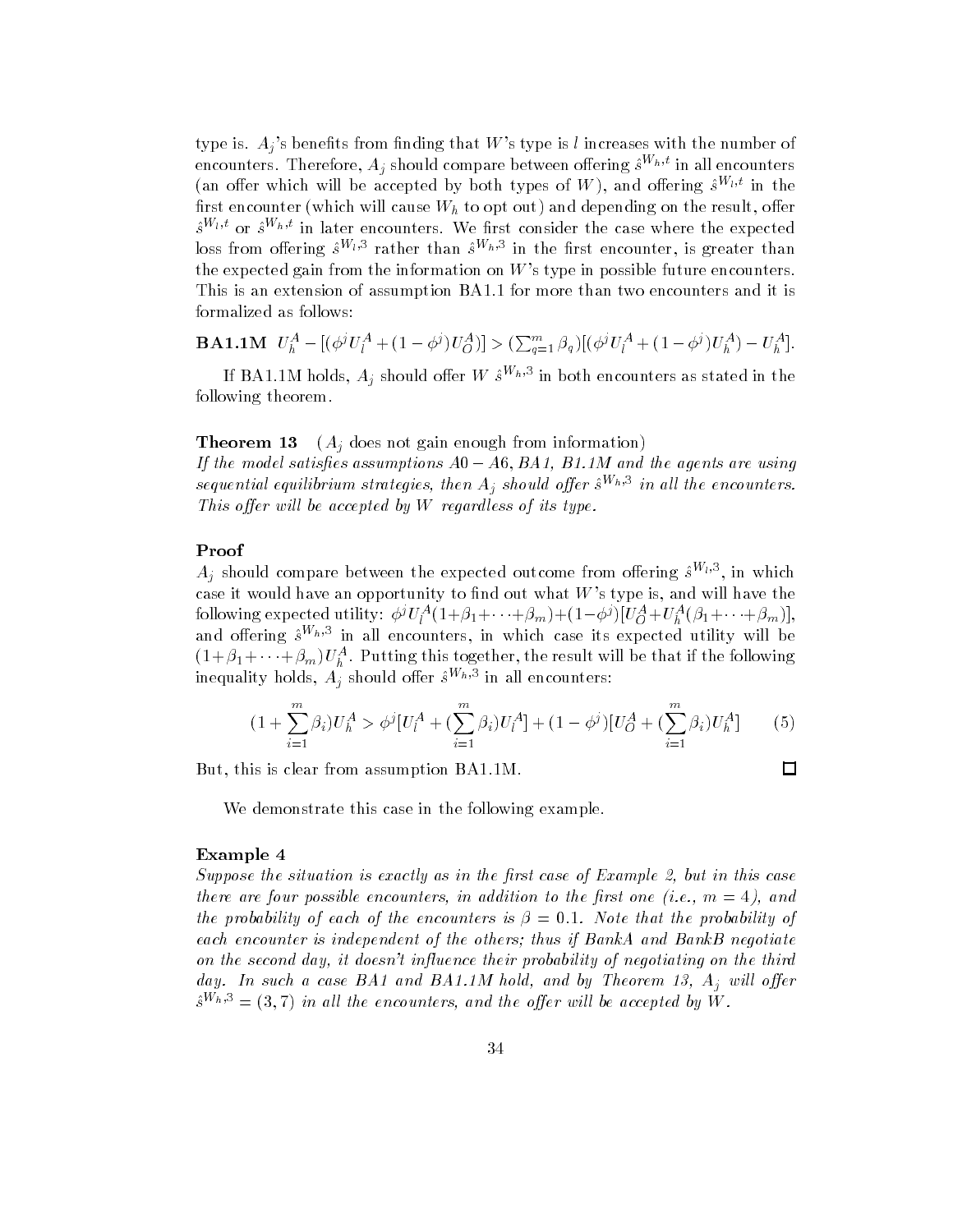We now consider the situation where the inequality of  $B A1.1M$  is reversed. In this case it is an extension of the situation of two encounters where BA1.2 holds.

 $\textbf{BA1.2M} \;\; U_h^A - [(\phi^{\jmath}U_l^A + (1-\phi^{\jmath})U_O^A)] < (\sum_{q=1}^m \beta_q) [(\phi^{\jmath}U_l^A + (1-\phi^{\jmath})U_h^A) - U_h^A]$ 

If BAT.2M holds,  $A_i$  may consider onering W  $s \ll \gamma$ , but that depends on W  $\gamma$  s response to such an outcome to such an outcome to such an outcome to the two encounter caseonered  $s \ll 0$ , will prefer to select randomly between opting out and accepting the our in order to prevent Aj from changing its beliefs This will be rational for William if opting out and then receiving  $s^{m_{i+1}}$  in all the encounters that are left is better  $\blacksquare$  $\tan$  receiving  $s^{new}$  in all encounters.

Otherwise-this situation is situation is similar to the situation when  $\alpha$  is situation when  $\alpha$ were only two encounters. We denote the extension of BW2 by BW2M.

$$
\mathbf{B}\mathbf{W2M} \quad (\textstyle\sum_{q=1}^m \beta_q)(U_h^l-U_l^l)< U_l^l-U_O^l.
$$

— Af a failure in the second from its type from information-theorem in the failure in the failure of the second If the model satisfies assumptions  $A0 - A6$ , BA1, BA1.1M and BW2M and the agents use sequential equilibrium strategies, then in the first encounter  $A_i$  will offer state. We will accept state, W<sub>h</sub> will opt out and  $A_j$  will update its beliefs accoraingly. In the rest of the encounters if W is of type  $\iota$ ,  $A_j$  will offer  $s\llcorner\llcorner$ ; otherwise it will offer  $s^{max}$ .

If  $W_l$  s gain from accepting  $s^{1/n+1}$  instead of  $s^{1/n+1}$  in the rest of the encounters is smaller than  $W_l$  s loss from opting out instead of accepting  $s^{\omega_l}$  in the first encounter, it should accept  $s^{\dots}$  in the first encounter. Dut this is clear from  $\Box$ assumption BW2M.

Situations where the conditions of Theorem 14 hold are rare since  $U_l^l - U_O^l$ is close to zero. They are true only when the probabilities of future encounters are low and when  $U_h^l-U_l^l$  is relatively small. We present such a situation in the following example

# Example

Suppose the situation is as in the first case of Example 2 but Wl s utility from  $s^{n}$   $\cdots$ is only three, i.e.,  $U_l = 12$ ,  $U_h = 9$ ,  $U_O = 3$ ,  $U_h = 3$ ,  $U_l = 2$ ,  $U_O = 1.3$  and  $\phi^3 = \frac{1}{12}$ . In addition, suppose there are three expected encounters (in addition to the probability with probability processes with this change were and the situation of the situation of the s  $B$  W zm nota.  $A_j$  will then offer swarp in the first encounter, W  $_{h}$  will opt out and which and an alternatives with  $\mathcal{W}$  and  $\mathcal{W}$  the will actual ly Ws type will actual ly  $\mathcal{W}$ offer. The rest of the encounters will end either by  $s^{\otimes n}$  or  $s^{\otimes n}$  depending on where the contract of the contract of the contract of the contract of the contract of the contract of the contract of the contract of the contract of the contract of the contract of the contract of the contract of the cont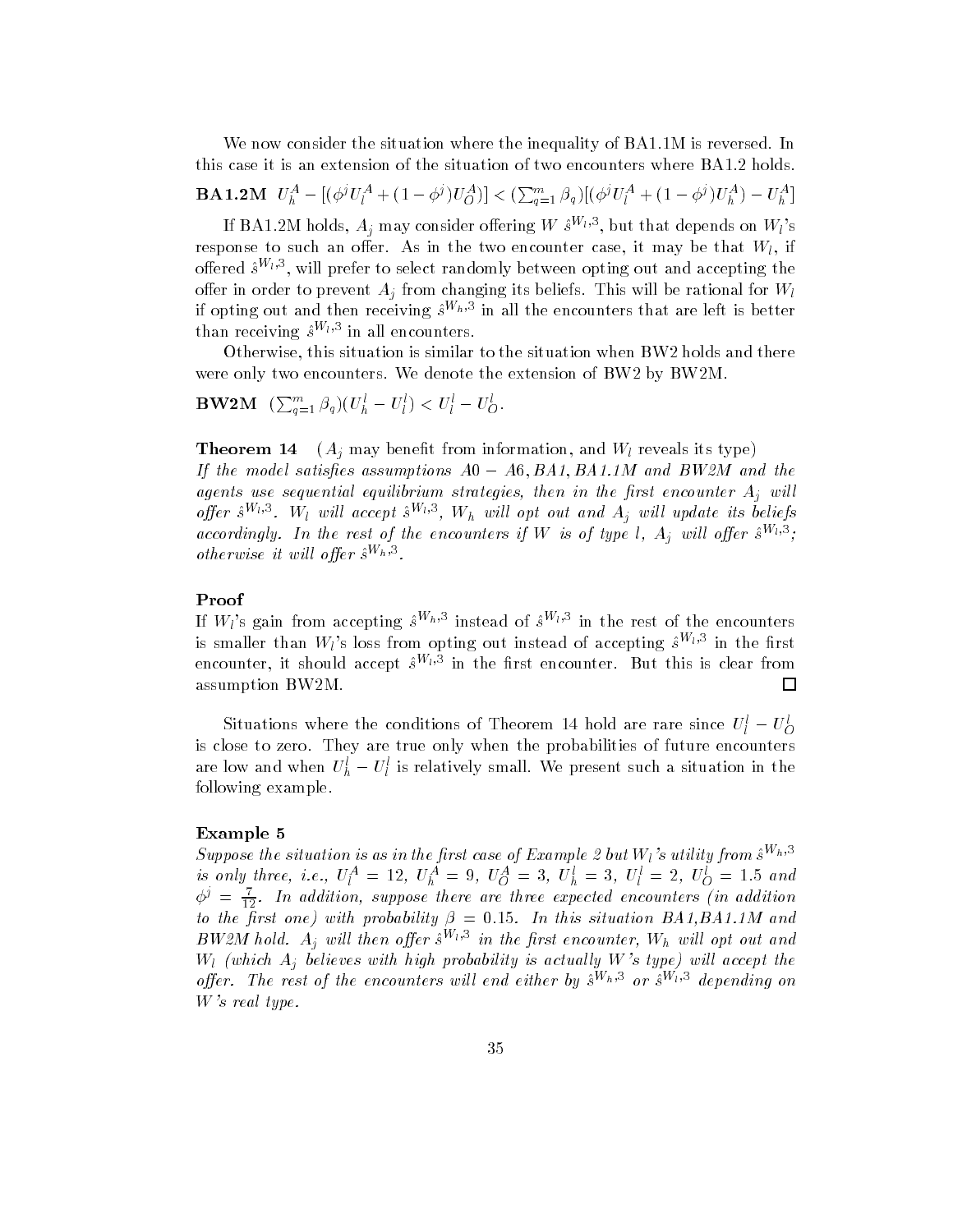The situation is more complicated if  $BW2M$ 's inequality is reversed. This is an extension of the two encounters case where BW1 holds. Since  $U^l_l-U^l_O$  is close to zero- it is a common situation

$$
\mathbf{B}\mathbf{W}\mathbf{1}\mathbf{M} \quad (\sum_{q=1}^m \beta_q)(U_h^l - U_l^l) > U_l^l - U_O^l.
$$

In such situations we will use backtracking techniques to identify sequential equi librium. For this purpose we identify two types of encounters.

**Definition 15** (maximal encounter in which it is still worthwhile for  $A_i$  to gather information

Let  $n_A$  be the maximal encounter  $0 \leq n_A \leq m$  which satisfies the following inequality

$$
U_h^A - [(\phi^j U_l^A + (1 - \phi^j) U_O^A)] < \left(\sum_{q=n_A+1}^m \beta_q\right) [(\phi^j U_l^A + (1 - \phi^j) U_h^A) - U_h^A] \tag{6}
$$

 $\mathcal{I}$  is the maximal encounter in which is still wordhamping in which it is still wordhamping in  $\mathcal{I}$ try to gather information by onering  $s \sim 0$  to W . It is clear that such an  $n_A$  exists  $\mathcal{L}^{\infty}(\mathcal{A})$  . The since we consider the case where  $\mathcal{A}$  is also clear  $\mathcal{A}$ that  $n_A \neq m$  since we consider the case in which  $A_j$ 's expectation from  $\hat{s}^{W_h,t}$  in a single encounter is migher than that from  $s \ll 1$  , i.e.,  $\mathtt{BAL}$  noids.

We will consider A and W's behavior in encounter  $n_A + 1$  and the encounters that came before it. At encounter  $n_A + 1$  it is clear that if  $A_j$ 's beliefs were not changed by it, so that  $A_j$  will oner  $s^{1/n+1}$  (since  $n_A$  is the maximal encounter in which it is still worthwhile for  $A$  to try to gather information regardless of its type) and  $W$  will accept it.

 $A_j$ 's behavior before encounter  $n_A+1$  depends on  $W_l$ 's behavior which in turn depends on the maximal encounter so that it is still worthwhile for  $W_l$  to pretend being  $W_h$ .

**Definition 16** (maximal encounter in which it is still worthwhile for  $W_l$  to pretend being  $W_h$ )

We denote by  $n_W$  the maximal encounter so that the following holds:

$$
\left(\sum_{q=n_W+1}^{m} \beta_q \right) (U_h^l - U_l^l) > U_l^l - U_O^l \tag{7}
$$

That is the maximal encounter in which is still worth it is still worth in which it is still word word with the pretend being  $w_h$  by opting out if it receives an offer of  $s^{\dots}$  . Note, that since in this case we have  $\mathbf{h}$  in the inequality interval interval interval in  $\mathbf{M}$  . Then interval interval in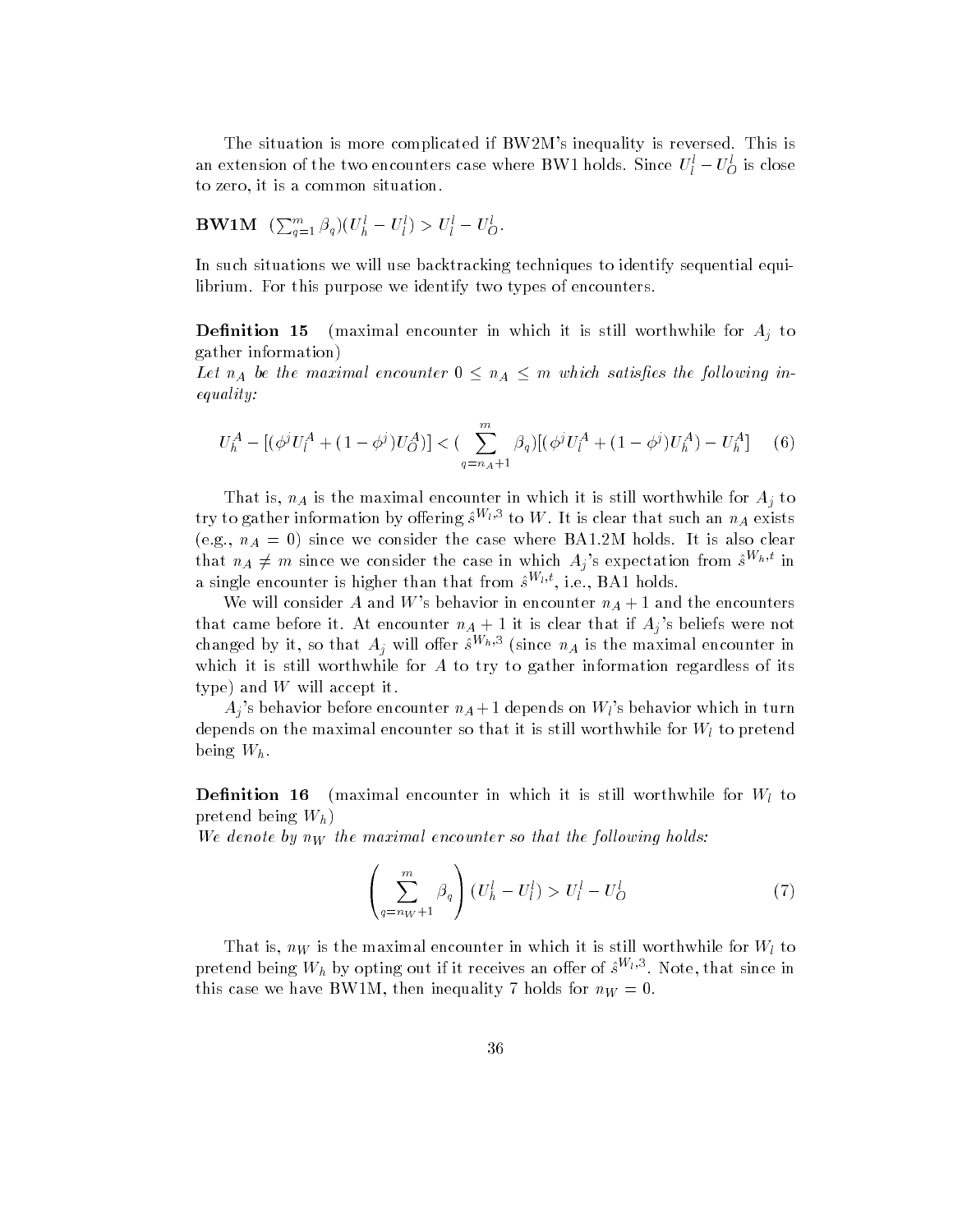The main factor that a economic that a economic in this case in this case in this case in this case in this case in this case in this case in this case in this case in this case in this case in this case in this case in t is the relation between  $n_A$  and  $n_W$ . We will consider the case in which  $n_A \leq n_W$ . This is a common situation when  $U_l^l-U_O^l$  is close to zero and in the presence of the other assumptions we make in this section. If  $n_A \leq n_W$ , then all encounters will end with an agreement.

# **Theorem 17** (*W*<sub>l</sub> may wait longer than  $A_j$ )

If the model satisfies assumptions  $A0 - A6$ ,  $BA1$ ,  $BA1.2M$  and  $BW1M$ , and the agents use sequential equilibrium strategies, then if  $n_A \leq n_W$ , agent  $A_j$  will offer  $s^{+n+1}$  in all encounters, and it will be accepted by W regardless of its type.

#### Proof

We will show that for every encounter that for every encounter  $\mu$  and  $\mu$  show the linear second second second second second second second second second second second second second second second second second second se changed before, and if it still believes with probability  $\phi$  that W is type is  $\iota$ , then  $A_j$  should oner  $s^{+n,\ast}$  and its beliefs will not change at the end of this encounter. e this assumption is assumption in  $\mathcal{A}$  , then the distribution is clear-field were the sequence of the li not changed-up that the maximal encounter in the maximal encounter in which it is still worthwhile. for  $A_j$  to try and nnd out W s type by onering  $s^{\dots}$  , if the encounter is greater than  $n_A, A_j$  should oner  $s^{+n+1}$ . This oner will be accepted by  $W$ , regardless of its type- and Aj s beliefs will not be changed

When  $k = n_A, A_j$  should consider offering  $\hat{s}^{W_l,3}$ . However, since  $n_W \geq n_A$  and for an encounters which are greater than  $n_A$ , it is clear that  $A_j$  will oner  $s^{+n+1}$  it its beliefs were not changed. Therefore if  $W_l$  is onered  $s\llcorner\llcorner$  , it should opt out and as a result-to be changed and in the rest of the rest of the rest of the encounters it will be completed and it will oner  $s^{+n+1}$ . However, it this occurs, then  $A_j$  will not gain anything by onering  $s \sim$  and it should actually offer  $s \sim$ .

**Induction case**  $(k < n_A)$ : Suppose the assumption is true for all  $k < k' \leq m$ . In encounter  $\kappa$ , if it occurs,  $A_j$  should consider onering  $s^{\gamma,\gamma}$ . However, by the inductive assumption-deterministic  $\Omega$ encounters  $A_j$  will oner  $s^{+n+1}$ . Since  $\kappa < n_W$ , it is clear that it is worthwhile for  $W_l$  to opt out if offered  $s^{n_l}$  . In this case,  $A_j$  will not benefit from offering  $s^{n_l}$ and it will therefore offer  $s^{1/n+1}$  which will be accepted by  $W$  , leaving  $A_j$  s beliefs the same as before

We can conclude, that in all encounters,  $A_i$  will oner  $s^{n_i}$ , which will be accepted by  $W$  regardless of its type.  $\Box$ 

Note that the equilibrium in the above theorem is a pooling equilibrium. Both  $W_l$  and  $W_h$  will take the same actions. We demonstrate this case with the following example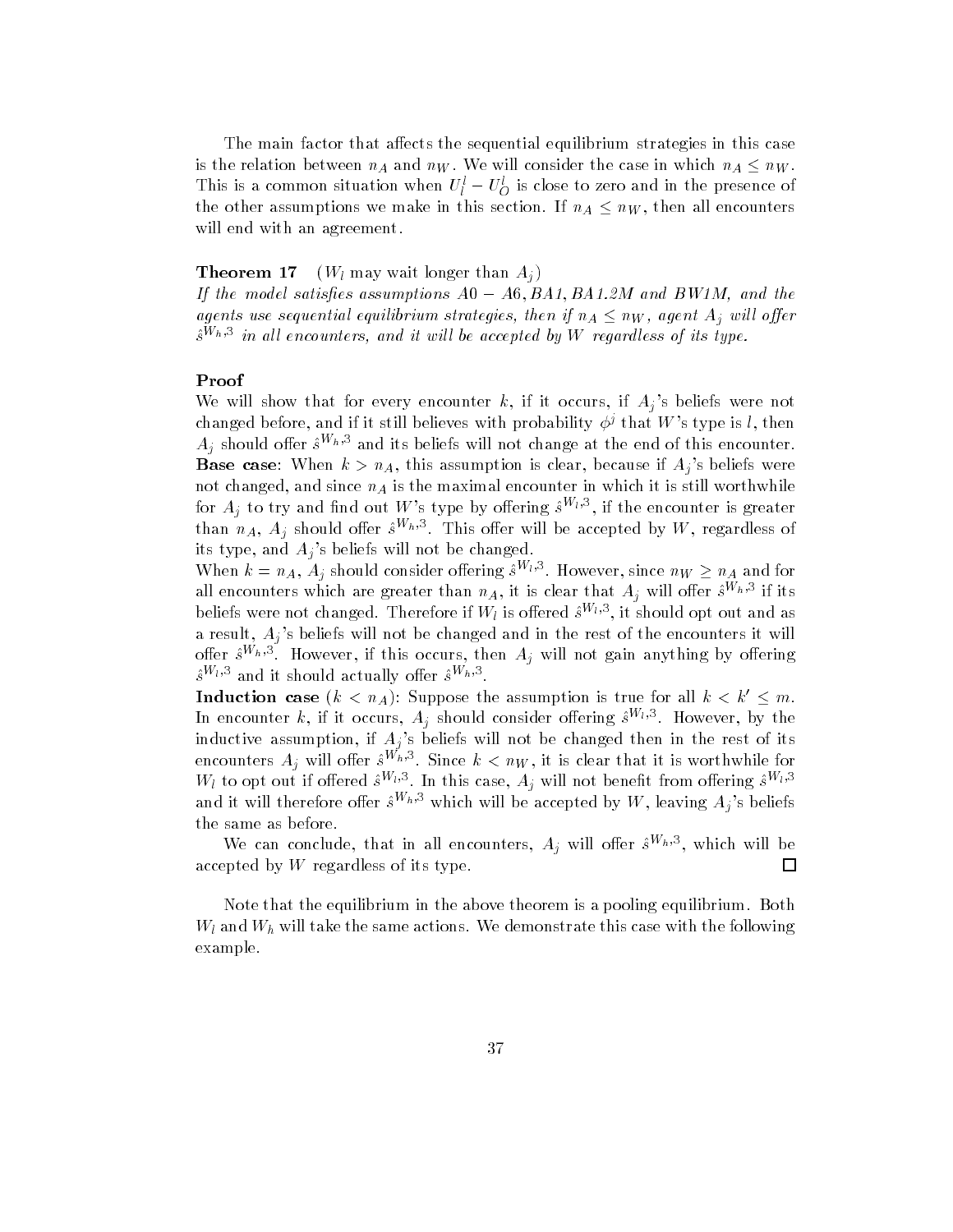# Example

Suppose the situation is similar to Example 2 but there are four possible encounters (in data to the first one) each with probability  $\rho = 0.2$ , i.e.,  $U_l^* = 12, U_h^* =$  $\Theta, U_O^{\perp} = 3, U_h^{\perp} = 5, U_l^{\perp} = 2, U_O^{\perp} = 1.5.$  and  $\phi^{\perp} = \frac{1}{12}.$  It is easy to see that  $B_{\rm eff}$  band  $B_{\rm eff}$  and  $B_{\rm eff}$  and  $B_{\rm eff}$  if we denote the rst encounter by denote the rst encounter by  $\sigma$  , the last one is denoted by  $\sigma$  , and  $\sigma$  and  $\sigma$   $\sigma$  and  $\sigma$  are more is denoted by  $A_i$  will then offer  $\hat{s}^{W_h,3} = (3,7)$  in all encounters.

# $\sigma$ ,  $\sigma$   $\lambda$  is expectation from  $s$   $\sim$  is lower than from  $s$   $\sim$  (many encounters)

In this section we assume that  $B$  holds-dimensional always considerable  $A$  will always considerable  $A$ onering  $s \rightarrow s$  and will gather information.

The simple case is when BW2M holds and it is *not* worthwhile for  $W_l$  to pretend to be  $W_h$ . The equilibrium in this case is a separating equilibrium and  $A_j$  finds out what is  $W$ 's type. It is considered in the next theorem.

**Theorem 18** ( $A_j$  may benefit from information and  $W_l$  reveals its type) If the model satisfies assumptions  $A0 - A6$ ,  $BA2$  and BW2M, and the agents use sequential equilibrium strategies, then  $A_j$  will offer same in the first encounter  $\hspace{0.1mm}$ which will be accepted by  $W_l$  and  $W_h$  will opt out. In future encounters, if it is W<sub>h</sub> the agreement will be s  $\mathbb{R}^n$ , and if it is Wl, the agreement will be s  $\mathbb{R}^n$ .

# Proof

Similar to the proof of Theorem 14.

 $\Box$ 

As we mentioned before, situations where BW2M holds are rare since  $U_l^l-U_O^l$ is close to zero. We present such a situation in the next example.

# Example

Suppose the agents utility function is as in Example 5, i.e.,  $U_l^{\perp} = 12, U_h^{\perp} = 8$  $n \qquad \qquad$  "  $U_{\tilde{O}} = 3$ ,  $U_{\tilde{h}} = 3$ ,  $U_{\tilde{l}} = 2$ ,  $U_{\tilde{O}} = 1.3$  but  $\phi^{\mu} = \frac{1}{4}$ . In addition, suppose that there are three expected encounters - in addition to the rest one with probability  $\mathbf{r}$  - in addition to the probability in In this case  $BA$  and  $BW2M$  hold and, according to the above theorem, if W is of type t then all encounters will end with  $s \ll 1$  if W is of type h, it will opt out in the first encounter, but the rest of the encounters will end with  $s^{m+1}$ .

if Bwam holds-then the situation is more complicated and the agents used the agents used mixed strategies. Usually, in the first encounter  $A_j$  will oner  $s^{\dots, \dots}, \, w_h$  will opt out and Wl will choose randomly between opting out and accepting the o er If  $s^{100}$  is accepted by W, then  $A_j$  will continue to oner  $s^{100}$  in the rest of the encounters If W opts out- If you have increased that W optimization is the contrelled that was the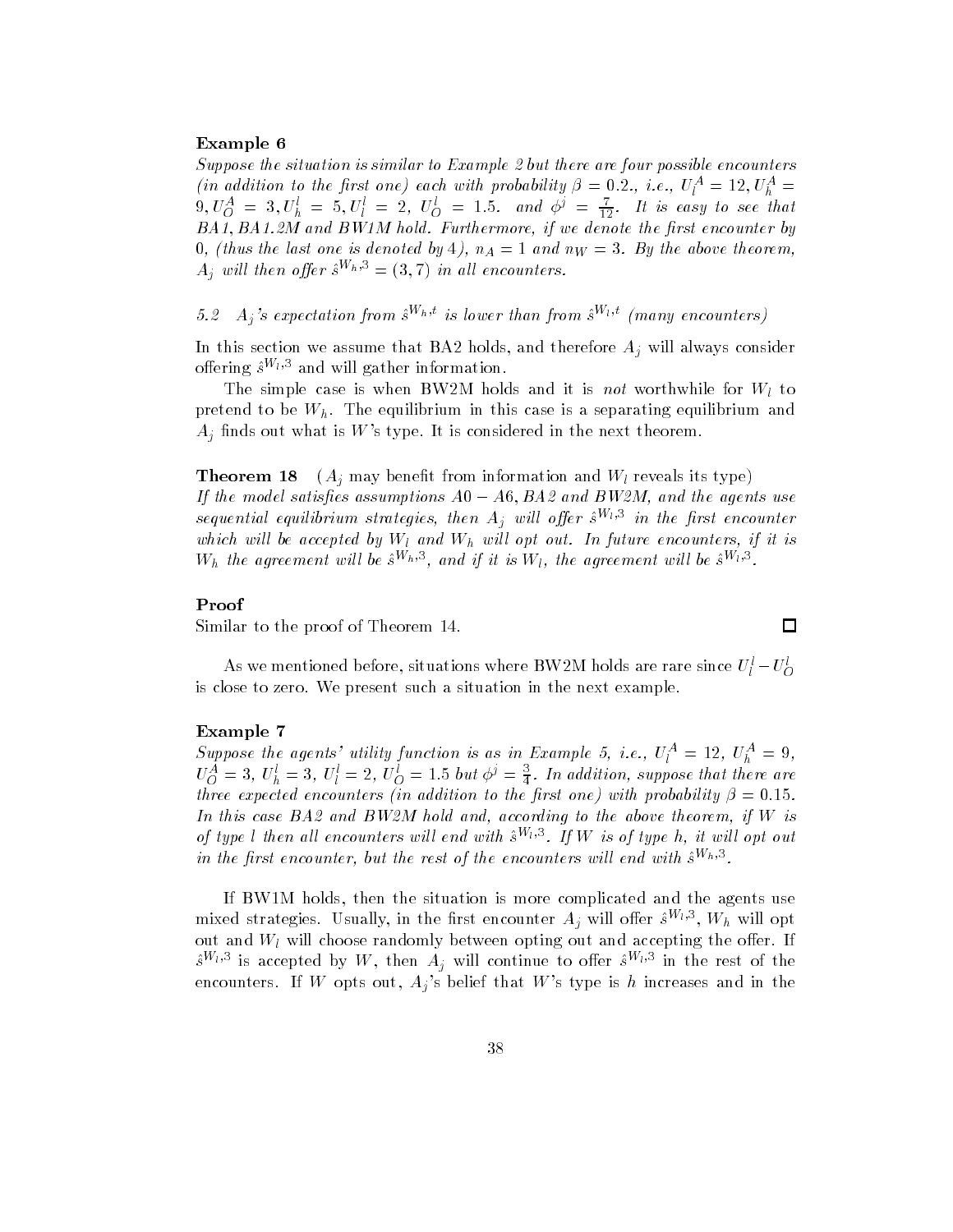$\max$ t encounter it will choose randomly between onering  $s\ll T$  again and onering  $s^{+n+1}$ . Wi will choose randomly again between opting out and accepting and so on and so forth. Eventually, in the last encounter, if  $W_l$  is onered  $s^{m+1}$  it will accept it and  $W_h$  will opt out. Let us denote the first encounter by 0 and the rest of them by 1,  $\ldots$ , m as well as denoting by  $p_i$   $i = 0, \ldots, m-1$  the probability that  $W_l$  will opt out in encounter i if it receives  $\hat{s}^{W_l,3}$ . We denote by  $q_i$  i = 1,  $\cdots$ , m the probability that  $A_j$  will oner  $s \leq r$  in encounter  $i$  if it chooses randomly between  $s$  we and  $s$  (which, whenever an agent chooses randomly between two options, its expected outcome from both options should be the same. We can construct message is the second these equations is second, these equations- equations-  $\mathcal{L}_{\mathcal{A}}$ provide us with the appropriate probabilities However- these equations may turn out to be complicated because we should take into consideration whether a future encounter will occur and other possible scenarios. Both  $A_j$ 's beliefs over time and the agents' expected utilities depend on the  $p_i$ s and the  $q_i$ s.

We prove a general lemma on  $A_j$ 's beliefs concerning W's type in a given encounter

# **Lemma 19** ( $A_i$ 's belief after several encounters)

If the model satisfies assumptions  $A0 - A6$ ,  $BA2$  and  $BW1M$ , and the agents use sequential equilibrium strategies such that in encounter  $0 \leq i \leq m$ , if  $W_l$  is offered  $\hat{s}^{W_l,3}$  and it opts out with probability  $p_i$ , then the following holds:

- Suppose that the agents reach encounter  $0 < y < m$  and before this encounter. encounters  $0, i_1, \dots, i_n$  occur in which W opts out, then if  $A_i$  's original belief that  $W$  stype is twas  $\varphi$ , and according to  $W_l$  s sequential equilibrium it opts out with probability  $p_{i_k}$  for  $i_k = 0, \dots, i_n$ , then in the beginning of encounter y,  $A_i$ 's belief that W's type is l is  $\frac{\varphi^{\circ} \text{p}_{0} p_{i_1} \cdots p_{i_n}}{1 - \varphi^{\circ} \text{p}_{0} p_{i_1} \cdots p_{i_n}}$  $1 - \phi^j + \phi^j p_0 p_{i_1} \cdots p_{i_n}$
- If  $A_i$  offered W  $\hat{s}^{W_h,3}$  in a given encounter, then its belief in the next encounter will not changer this play with the sheet did not occur at  $\mathcal{I}$ does not change.

#### Proof

The second conclusion is clear by our definitions. We prove the first item of the lemma by induction on  $i_n$ .

**Base case**  $(y=1)$ : It is easy to see by Bayes' rule that after the first encounter if W opted out,  $A_j$ 's belief is  $\frac{\varphi^2 p_o}{1 - \phi^j + \phi^j p_o}$ .

Induction case Suppose the assumption is true for encounter y and suppose we opten that in the counter-that in the beginning of the following entry  $\mathcal{L}_{\mathbf{t}}$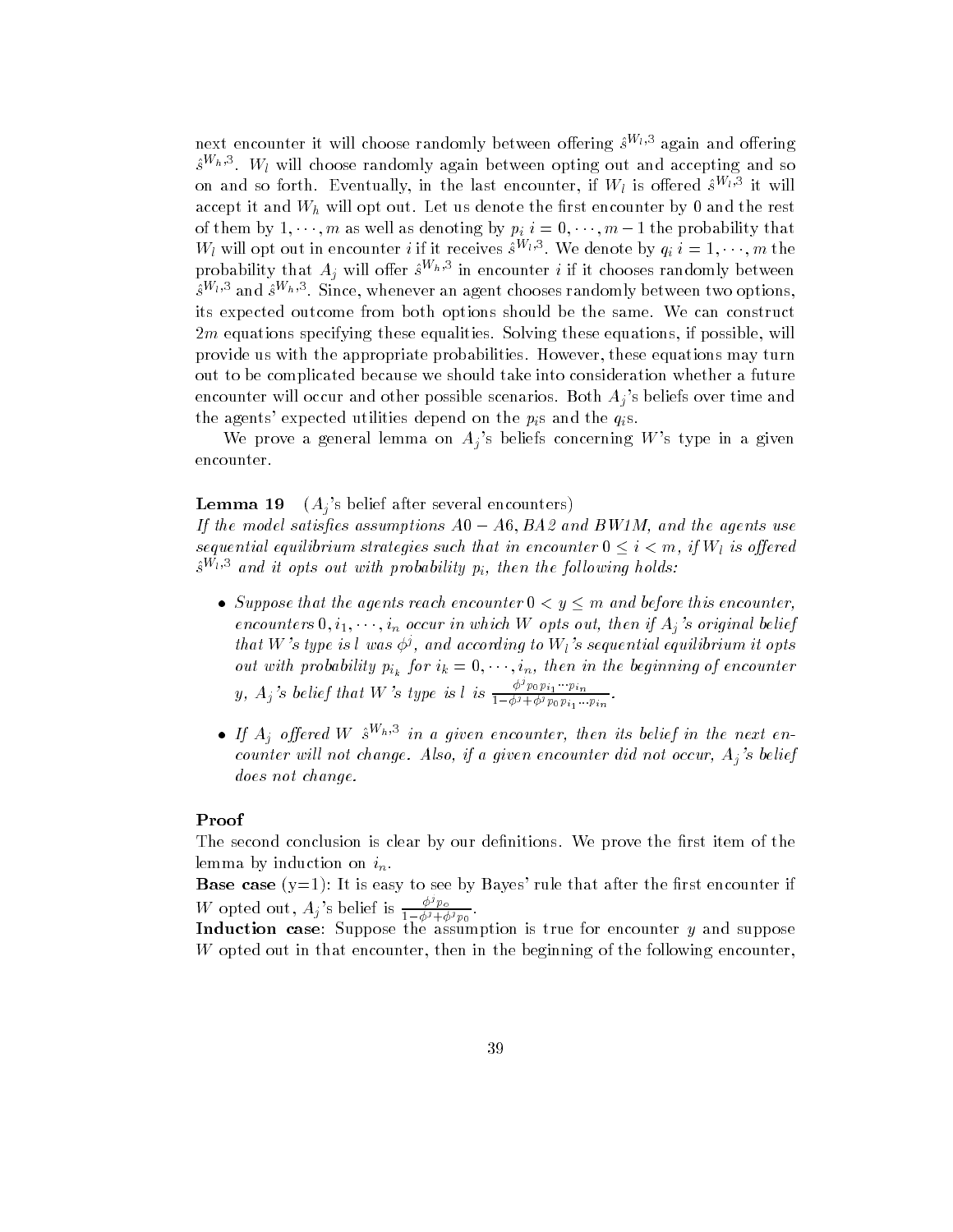$A_j$ 's beliefs will be according to Bayes's rule :

$$
\frac{p_y \frac{\phi^j p_0 p_{i_1} \dots p_{i_n}}{1 - \phi^j + \phi^j p_0 p_{i_1} \dots p_{i_n}}}{1 - \frac{\phi^j p_0 p_{i_1} \dots p_{i_n}}{1 - \phi^j + \phi^j p_0 p_{i_1} \dots p_{i_n}} + p_y \frac{\phi^j p_0 p_{i_1} \dots p_{i_n}}{1 - \phi^j + \phi^j p_0 p_{i_1} \dots p_{i_n}}}
$$

Using simple algebraic manipulations we obtain the required probability

 $\Box$ 

To demonstrate the kind of equations that should be considered- and to allow the reader to follow the reasoning-to-follow the reasoning-to-follow the restricted case  $\mathcal{C}(\mathcal{M})$ which is specified by the following condition.

 $A$ 7 Three Encounters: There are only three possible encounters and the second and third encounters have the same probability which is denoted by  $\beta$ .

We first consider whether it is beneficial for  $W_l$  to always threaten opting out in the first encounter if offered  $s^{\dots}$  . In such a case,  $A_j$  s belief will not change, and in the second encounter the situation will be as in Theorem 11 of Section 4.2. However- it turns out that this threat is credible only if BW and the reverse of the inequality BA23 of Theorem 11 hold. In the other situations  $W_l$  prefers to choose randomly between accepting the offer of  $s\llcorner\lq\urcorner$  and thereby revealing its type and maintaining out-the situation of  $\mathbf{A}$ 

# **Lemma 20** ( $W_l$ 's behavior in the first encounter)

If the model satisfies assumptions  $A0 - A7$ ,  $BA$ ,  $BWI$ ,  $BWM$  and the agents use sequential equilibrium strategies then

- If the reverse of inequality BA23 of Theorem 11 holds, then  $W_l$  will threaten If the reverse of inequality BA of Theorem is the set of the  $\mathcal{A}$ to opt out whenever it is offered substitutionally  $A_j$  will offer substitution.  $\mu$ rst and second encounters and will offer since the last encounter.
- If inequality BA23 of Theorem 11 holds, when offered  $\hat{s}^{W_1,3}$ ,  $W_l$  will not threaten to opt out but may choose randomly between accepting the offer and opting out

# Proof

If  $W_l$  accepts  $s^{\dots, s-}$  in the first encounter and reveals its type, its expected utility is:  $U_l + 2\rho U_l$ .

If  $W_l$  decides to opt out in the first encounter it will receive  $U_O$ . The rest of its expected outcome depends on whether the second and third encounters will occur and how  $A_j$  will behave then.

We first consider the case where the reverse condition  $BA23$  of Theorem 11 if the such a case if the second  $\{f_i\}$  if  $f$  is the rate rate of the seconducted in the seconducted in the seconducted in the seconducted in the seconducted in the seconducted in the seconducted in the seconducted in t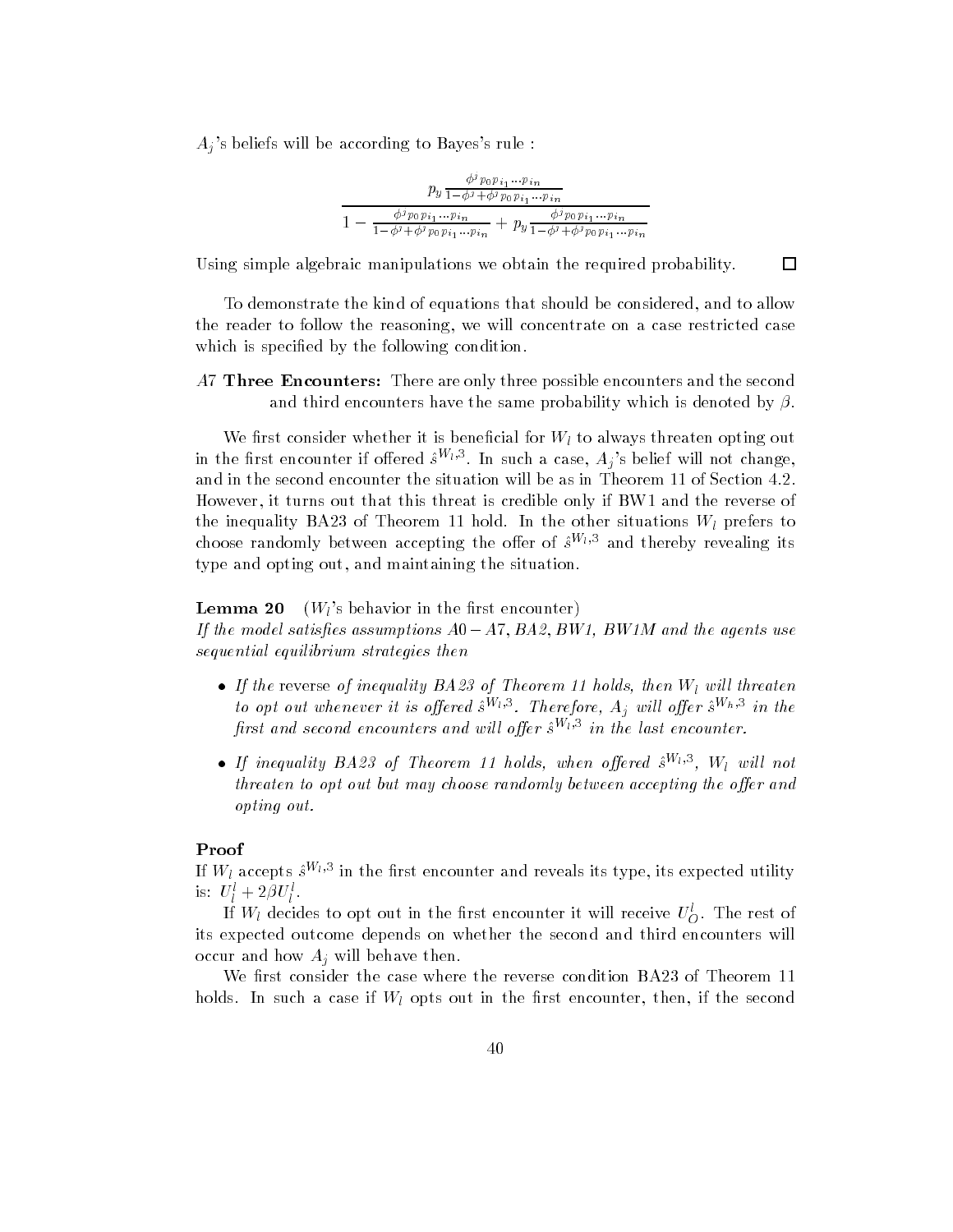encounter occurs,  $A_j$  will oner  $s^{+n+1}$ . In the third encounter,  $A_j$  will always oner  $s^{10.5}$  which will be accepted by  $W_l$ . Thus,  $W_l$  s expected outcome is  $U_O + P(U_h + I)$  $\beta U^l_l$ ) +  $(1-\beta)\beta U^l_l$ . It is easy to see that when BW1 holds then  $U^l_O$  +  $\beta (U^l_h$  +  $\beta U^l_l) + (1-\beta)\beta U^l_l > U^l_l + 2\beta U^l_l.$  In that case,  $W_l$  will opt out in the first encounter If onered  $s \sim$  . However, since  $A_j$  prefers  $s \sim$   $s \sim$  over opting out, it will also oner  $s_{\perp}$  and the first encounter.

Suppose the condition BA23 of Theorem 11 holds. If the second encounter will occur then  $A_j$  will oner  $s \leq s$  and  $W_l$  will opt out with probability  $p_W$  (as defined in Lemma 10) and will accept the offer with probability  $(1 - p_W)$ . In the third encounter, if it happens,  $A_j$  will oner  $s^{+n,+}$  with probabilities  $p_A$  (as defined in Lemma 10) and will offer  $\hat{s}^{W_l,3}$  with probability  $1-p_A$ . However, if the second encounter does not occur by  $\mathbf{B}\mathbf{A}\mathbf{z},\ \mathbf{A}_i$  will oner  $\mathbf{s}^{**}$  which be accepted by Winterfore- Winterfore- Winterfore- Winterfore- Winterfore- Winterfore- Winterfore- Interference in the rst encounter is the rst encounter in the rst encounter is a state of the rst encounter is a state of the rst encou  $U_Q^l + \beta [(p_W(U_Q^l + \beta(p_A U_h^l + (1-p_A)U_l^l))) + (1-p_W)(U_l^l + \beta U_l^l)] + (1-\beta)\beta U_l^l$ . If  $w_l$  will accept  $s^{\ldots}$  in the first encounter, its expected utility be  $v_l + \rho v_l + \rho v_l$ .

It is easy to show that since  $U_l^l > U_O^l$ , then  $U_O^l + \beta[(p_W(U_O^l + \beta(p_A U_h^l + (1$  $p_A(U_l^l))$  +  $(1-p_W)(U_l^l + \beta U_l^l)] + (1-\beta)\beta U_l^l < U_l^l + \beta U_l^l + \beta U_l^l$  holds. We can conclude that in the there were  $\{v_i\}$  cannot always threaten threaten to option to out if it is optional. 口  $s$   $\cdots$ 

In the rest of the section we assume that inequality BA- holds In such a case- as was shown in the previous lemma- the agents will use mixed strategies

# **Lemma 21** (agents' behavior in the third encounter)

If the model satisfies assumptions  $A0 - A7$ ,  $BA$ , BW1M and inequality BA23 and the agents use sequential equilibrium strategies then

- 1. If W is offered since in the third encounter,  $W_l$  will accept the offer and  $W_h$ will opt out.
- z. Accoraing to  $w_l$  s sequential equilibrium,  $\eta$  it is offered switch the first and second encounters district with respectively opt out with probabilities pQ distri  $p_1$ . If the first two encounters occurred and in both of them W opted out, then  $A_i$  will choose randomly between offering such and such the third  $\blacksquare$  $\emph{encounter if the following equation holds:}$

**E2A** 
$$
\frac{U_l^A \phi^j p_0 p_1 + (1 - \phi^j) U_O^A}{1 - \phi^j + \phi^j p_0 p_1} - U_h^A = 0
$$

3. If the second encounter ata not occur or  $A_j$  offered states in the second encounter and if EZA holds, then in the third encounter  $A_j$  will offer substitution.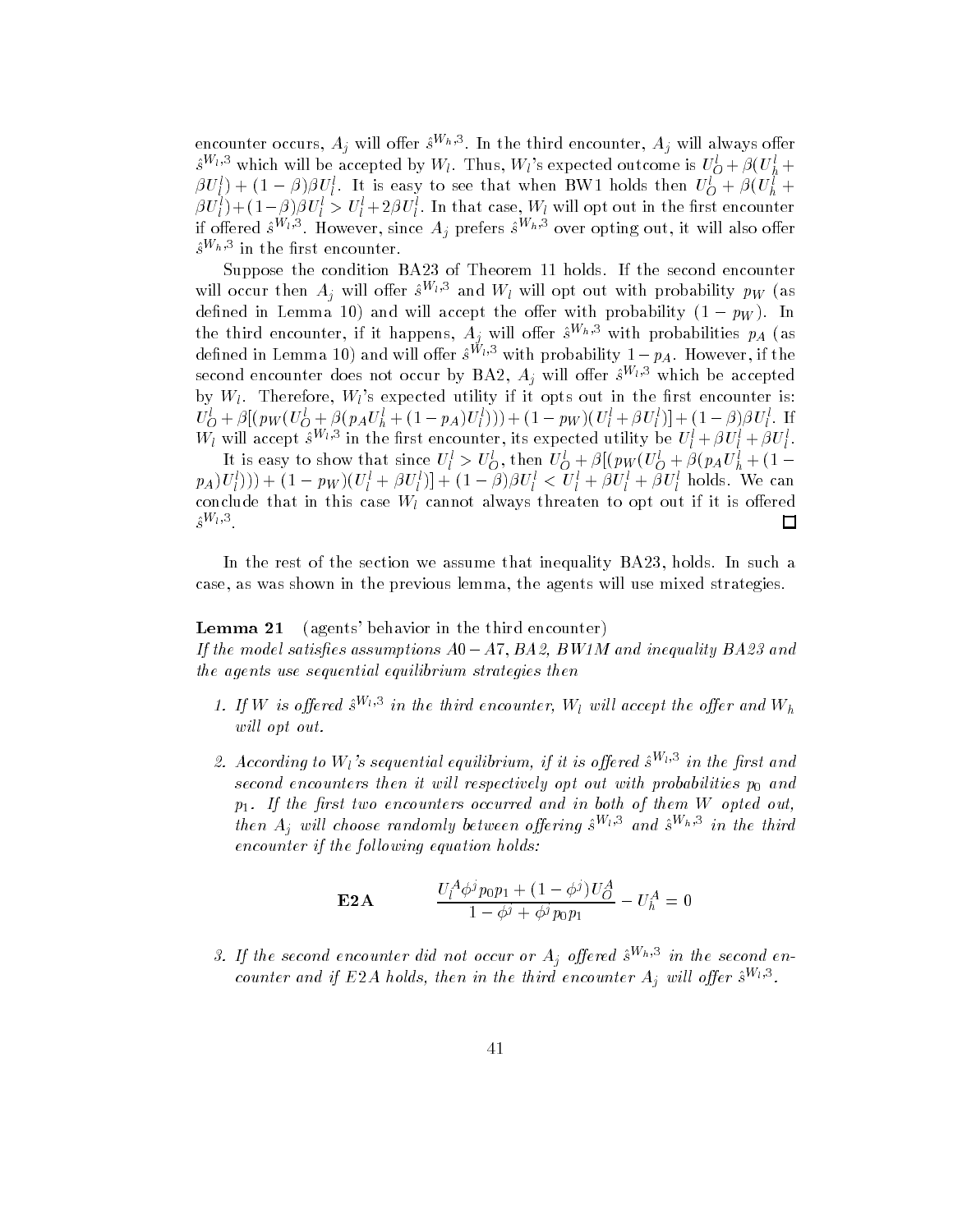# Proof

- 1. In the last encounter there is nothing for  $W_l$  to gain from pretending to be  $W_h$  and therefore it will accept  $s^{m+1}$ .
- if both the rate occurred-second contractions occurred-  $\alpha$  ,  $\beta$  is a contract the  $\beta$  -rate  $\beta$  contracts with probability  $\frac{\varphi^3 \cdot p_0 p_1}{\cdots}$  $j = \phi^j + \phi^j p_0 p_1$  is  $\phi^j$  to the above items in  $\phi^j$ its expected utility from offering  $\hat{s}^{W_l,3}$  is  $U_l^A\frac{\varphi^2\ p_0p_1}{1-\phi^j+\phi^j\,p_0p_1}$  $\frac{\frac{\phi}{\rho} \cdot p_0 p_1}{1 - \phi^j + \phi^j p_0 p_1} + U^A_O \left(1 - \frac{\phi^j p_0 p_1}{1 - \phi^j + \phi^j p_0 p_1}\right)$  $1 - \phi^{j} + \phi^{j} p_0 p_1$ which should be equal to  $U_h^{\perp}$  if  $A_j$  chooses randomly between them.
- 3. If the second encounter ald not occur or  $A_j$  offered  $s^{\dots n}$  in the second encounter, in the best in the beginning of the third encounter is as in the third end of the first one (by Lemma 19), i.e.,  $\frac{\varphi \circ p_0}{1 - \phi^j + \phi^j p_0}$  $\cdots$  is the set  $\cdots$ since  $p_1 < 0, \frac{\varphi \circ p_0}{1 - \phi^j + \phi^j p_0} > \frac{\varphi \circ p_0 p_1}{1 - \phi^j + \phi^j p_0 p_1}$  $1 - \phi^j + \phi^j p_0 p_1$  and since Equation extends, the since  $\phi^j$  $\frac{\psi^2 p_0}{1-\phi^j+\phi^j p_0} U_l^A + \frac{1-\psi^j}{1-\phi^j+\phi^j p_0}$  $\frac{1-\phi^j+\phi^j p_0}{\phi^j}U_O^{\sigma} \geq U_h^{\tau}$  and therefore in this case  $A_j$  should offer  $s$  with  $\sim$

We should now consider  $W_l$  s behavior in the second encounter. If offered  $\mathcal{S}^{(l)}$ it will select randomly between opting out and accepting the o er if its expected outcome is to be the same This place places restrictions on the probability  $\eta$  are there.  $A_j$  oners  $s^{+n},\,$  in the third encounter.

**Lemma 22** ( $A_i$  s probability of offering  $s^{\dots}$ ) in the third encounter) If the model satisfies assumptions  $A0 - A7$ ,  $BA$ <sup>2</sup>,  $BW1M$  and inequality  $BA$ 23 and the agents use sequential equilibrium strategies, then  $q_2 = \frac{U_1 - U_O}{\beta (H - H)}$ .  $P(V_h^- - V_l)$ 

# Proof

Similar to the proof of the value of  $p_A$  in Lemma 10.

 $\Box$ 

 $\Box$ 

As Wls behavior in the second encounter inuences Aj s probability in o ering  $s^{\dots n},$  in the third encounter,  $W_l$  s behavior in the first encounter influences  $A_j$  s probability in the second encounter as we will explain in the next lemma

**Lemma 23** ( $A_j$  s probability of offering  $s^{m,n+1}$  in the second encounter) If the model satisfies assumptions  $A0 - A6$ ,  $BA$ <sup>2</sup>,  $BW1M$  and inequality  $BA$ <sup>23</sup> and the agents use sequential equilibrium strategies satisfying the properties of lemmas 19-22, then  $q_1 = \frac{U_l - U_O}{\rho (H_l - H_l)}$ .  $PU_h - U_l$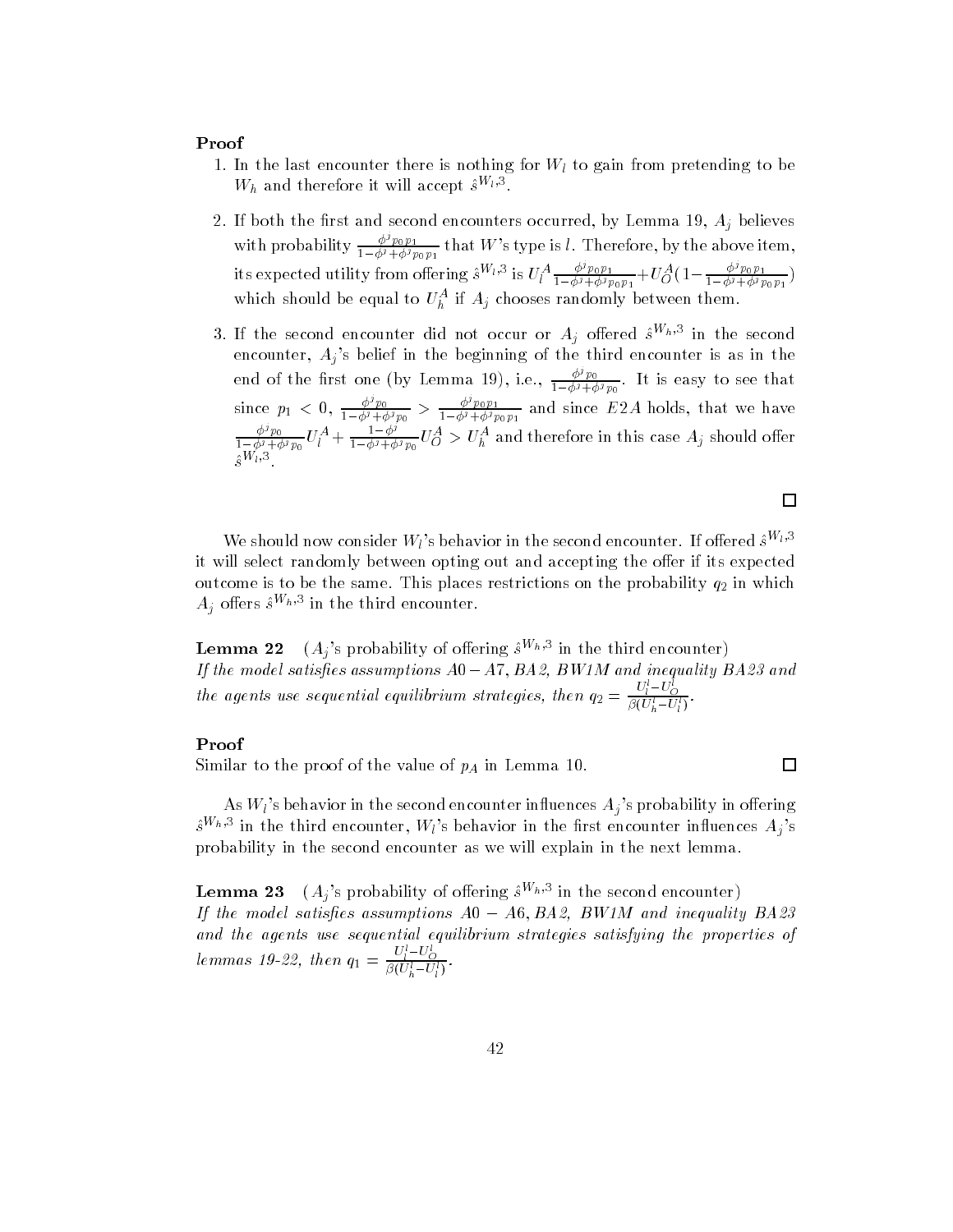# Proof

the character in the rate and the second considered the second consideration when the second consider  $\sim$ counter will occur or note it as a function probability  $\mu$   $\mu$  , and will select randomly and between offering  $s^{m}$  and  $s^{m}$ . If  $A_i$  ends up offering  $s^{m}$ . In in the second ends up of the second ends up of the second ends up to a second end of the second ends of the second ends of the second ends of the second ends of the second ends of the second ends of the second ends of the counter, by Lemma  $z_1$  it will oner  $s_1 \cdots$  in the third encounter, which will be accepted by W<sub>l</sub>. Therefore, the outcome in this case is  $U_h^+ + \rho U_l^+$ . If  $A_j$  oners  $s^{10.9}$  in the second encounter, then  $W_l$  will opt out with probability  $p_1$  and if  $W_l$ really opts out in the second encounter then by Lemma 22 in the third encounter.  $A_i$  will offer  $\hat{s}^{W_h,3}$  with probability  $\frac{U_i - U_O}{\hat{s}(H_i - H_i)}$  a  $\overline{U_l^l)}$  and  $s^{1,1,2}$  otherwise. In that case,  $P(U_h$ both will be accepted by Wi- , and there its expected output the case of the from the from this case of this c  $\frac{U_l - U_O}{\beta (U_h^l - U_l^l)} + (1 - \frac{U_l - U_O}{\beta (U_h^l - U_l^l)})U_l$  $U_l$ <sup>- $U_O$ </sup>  $I$  $\overline{\beta(U_h^l-U_l^l)}$   $U_h$ ). If  $W_l$  accepts  $s^{(l)}$ . In the second is:  $U_O + P(U_i)$ encounter (with probability  $1 - p_1$ ), it will receive a similar offer in the third encounter.

If the second encounter does not occur- but the third one does- then by  ${\scriptstyle\rm L}$ emma  ${\scriptstyle\rm Z}$ i it will be offered  ${\scriptstyle\rm S}$  we which it will accept.

Putting all the cases together we get

$$
U_O^l + \beta [q_1 (U_h^l + \beta U_l^l) + (1 - q_1)[(1 - p_1)(U_l^l + \beta U_l^l) +
$$
  
\n
$$
p_1 (U_O^l + \beta (U_l^l \frac{U_l^l - U_O^l}{\beta (U_h^l - U_l^l)}) + (1 - \frac{U_l^l - U_O^l}{\beta (U_h^l - U_l^l)})U_h^l))]]
$$
  
\n
$$
+ (1 - \beta)\beta U_l^l =
$$
  
\n
$$
U_l^l + 2\beta U_l^l
$$

Simplifying the equation we get

$$
q_1 \beta U_l^l + U_l^l - U_O^l - q_1 \beta U_h^l = 0 \tag{8}
$$

 $\Box$ 

and we conclude that  $q_1 = \frac{U_l - U_O}{\rho (H_l - H_l)}$ .  $\beta(U_h^i-U_l^i)$ 

The last restriction in this situation has to do with  $A_i$ 's choosing randomly between  $s^{\ldots}$  and  $s^{\ldots}$  in the second encounter. We describe the appropriate equation in the next lemma

**Lemma 24**  $(A_j)$ 's behavior in the second encounter)

If the model satisfies assumptions  $A0 - A7$ ,  $BA$ ,  $BWM$  and inequality  $BA$ ,  $23$ and the agents use sequential equilibrium strategies, then if  $A_i$  chooses randomly between offering  $s^{\vee}$  of and  $s^{\vee}$  in the second encounter the following holds:

 $E1A$ 

$$
(1 - P_1 + P_1 p_1)[U^A_0 + \beta (q_2 U^A_h + (1 - q_2)(P_1 U^A_l + (1 - P_1) U^A_0))]
$$
  
+ 
$$
(P_1 - P_1 p_1)[U^A_l + \beta U^A_l]
$$
  
= 
$$
U^A_h(1 + \beta)
$$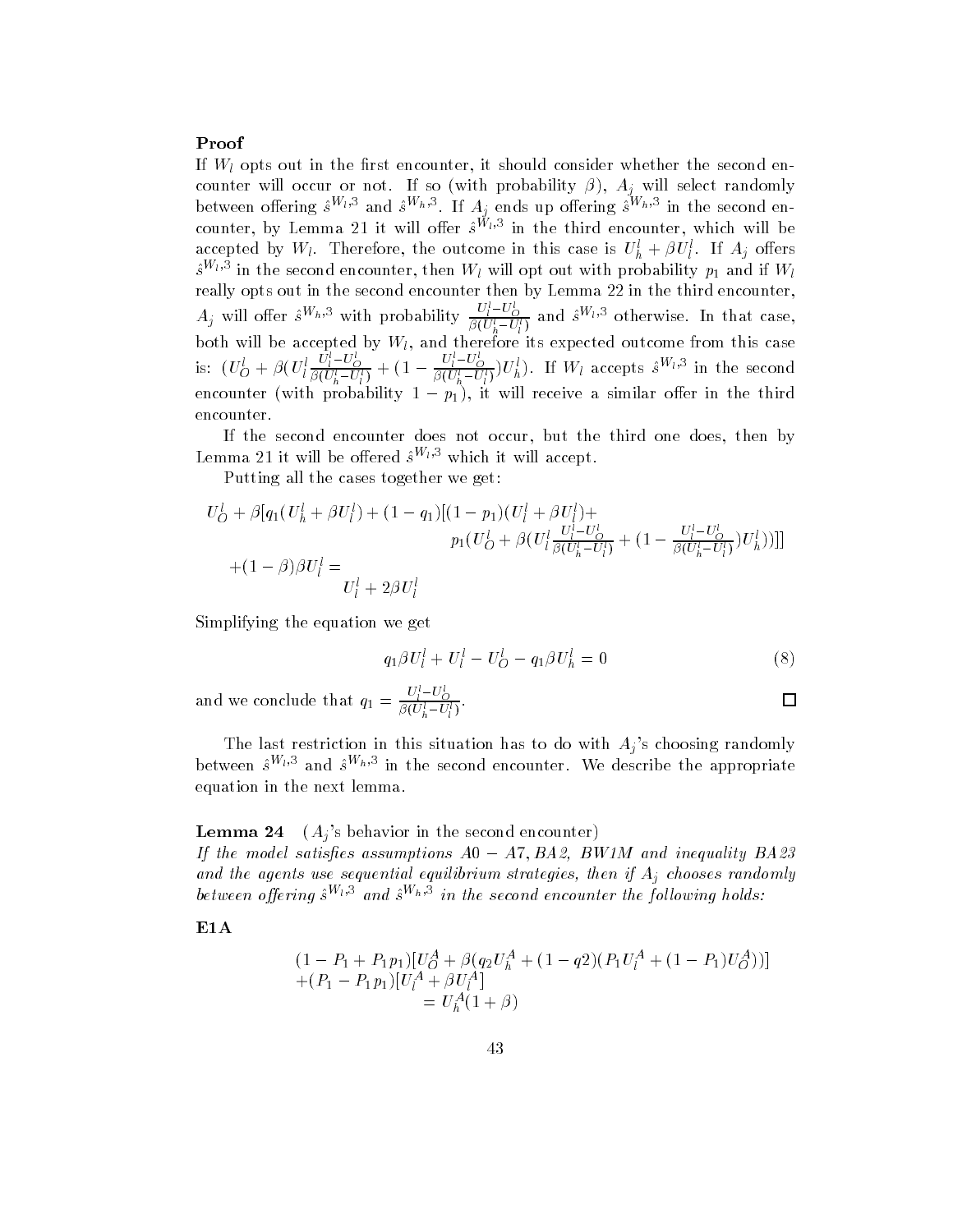where 
$$
P_1 = \frac{\phi^j p_0}{1 - \phi^j + \phi^j p_0}
$$
 and  $q_2 = \frac{U_l^1 - U_O^1}{\beta (U_h^1 - U_l^1)}$ .

# Proof

In order for  $A_j$  to choose randomly between offering  $s^{\vee n}$  and  $s^{\vee n+1}$ , its expected outcome from both options should be the same.  $A_j$  s outcome when it offers  $s^{\dots}$ is interesting. Let us denote by  $P_1$   $A_j$ 's belief at the beginning of the second encounter after  $W$  opted out in the first encounter. According to Lemma 19,  $P_1 = \frac{\psi^2 p_0}{1 - \phi^j + \phi^j p_0}$ . If  $A_j$  will offer W  $\hat{s}^{W_l,3}$  in the second encounter,  $W_h$  will opt out and  $W_l$  will opt out with probability  $p_1$ . Therefore, with probability  $(1-P_1+P_1p_1)$  $\mathbf{r}$  then in the third contribution is a set of the third encounter Aj will be the third encounter Aj will be the third encounter  $\mathbf{r}$ again choose randomly between onering  $s^{n(r)}$  and  $s^{n(r)}$ . With probability  $q_2$ ,  $A_j$  will oner  $s^{1/n}$ . Which will be accepted by W regardless of its type, and with probability  $1-q_2$  it will offer  $\hat{s}^{W_l,3}$  which will be accepted by  $W_l$  but  $W_h$  will opt out. Putting this together we get the equation

$$
(1 - P_1 + P_1 p_1) [U_0^A + \beta (q_2 U_h^A + (1 - q_2)(P_1 U_l^A + (1 - P_1) U_0^A))] + (P_1 - P_1 p_1) [U_l^A + \beta U_l^A] = U_h^A (1 + \beta)
$$
\n(9)

substituting the value of P-mail the value of  $q$ -mail communities, which were parallely  $\sim$ the equation one can get  $B1A$ . П

In the next theorem we summarize the results in the case where there are three encounters

#### Theorem

If the model satisfies assumptions  $A0 - A7$ ,  $BA$ ,  $BWM$  and inequality  $BA$ ,  $23$ and there are solutions to equations EA and EA and EA such that  $\mathfrak{g} \rightarrow \mathfrak{g} \mathfrak{g} \rightarrow \mathfrak{m}$  $0 < p_1 < 1$ , then there are sequential equilibrium strategies for  $W_l$ ,  $W_h$  and  $A_j$  as follows:

- In the first encounter  $A_i$  offers  $\hat{s}^{W_l,3}$ ,  $W_h$  will opt out and  $W_l$  will choose to opt out with probability probability probability probability probability probability probability probability p  $1-p_0$ .
- In the second encounter  $\{ij\}$  it occurs)  $A_j$  with offer  $s^{n+1}$  with probability  $q_1 = \frac{U_i - U_{\odot}}{2(1)!} a$  $\frac{U_l-O}{\beta(U_h^l-U_l^l)}$  and will offer  $\hat{s}^{W_h,3}$  with probability  $1-q_1$ . If  $\hat{s}^{W_h,3}$  is offered, W will accept the offer (regardless of its type), and if  $s^{n+1}$  is offered,  $W_h$ will opt out and  $W_l$  will will accept the offer with probability  $1 - p_1$  and will opt out with probability  $p_1$ .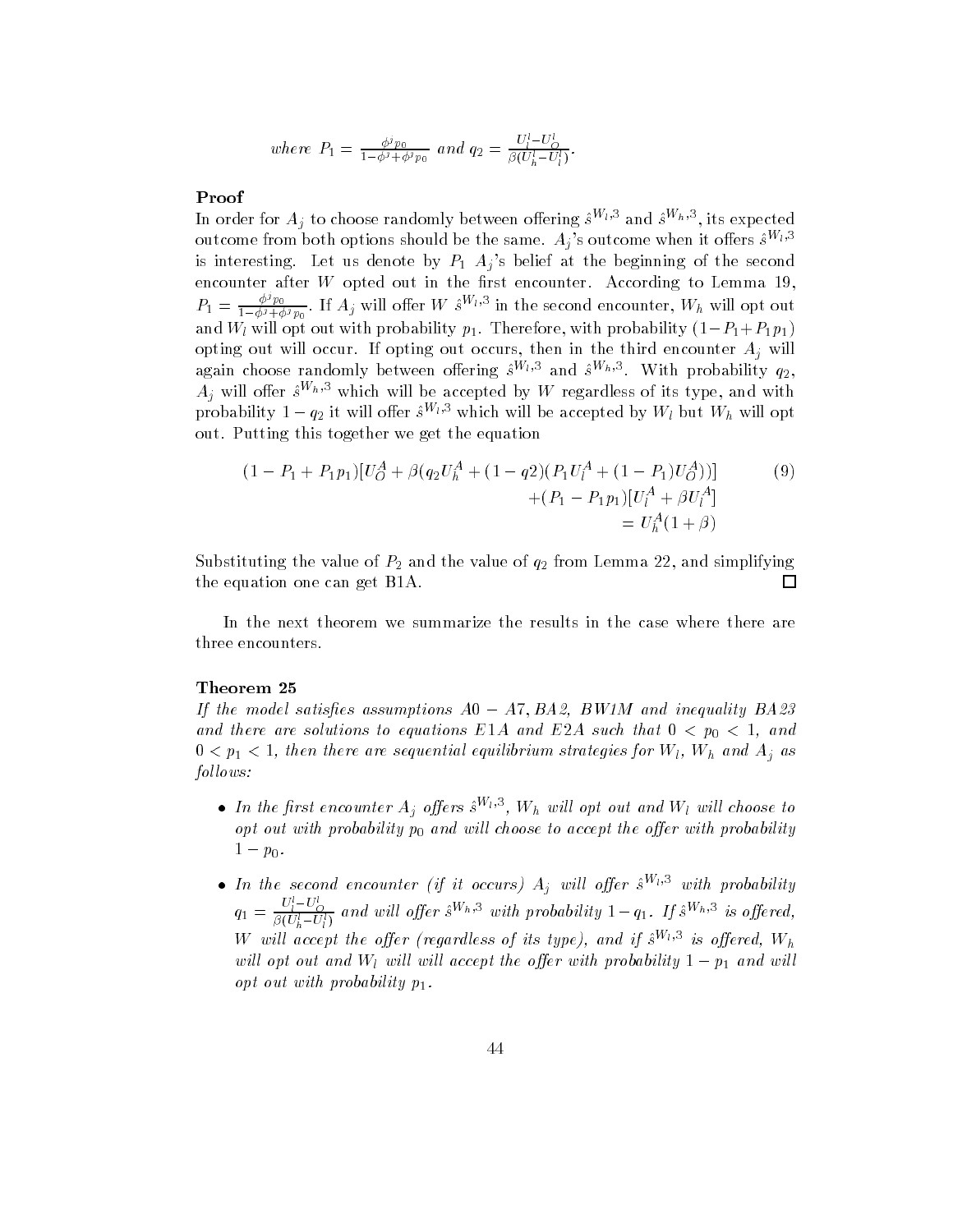In the third encounter  $\{y \mid u \text{ happens}\}$ ,  $W_l$  will always accept substance  $\sigma$  substance. and  $W_h$  will accept s with but will opt out if it is offered substitution.

If the second encounter ata not occur or  $A_j$  offered singly, then in the third encounter  $A_i$  will offer substituted conterwise, it will offer substant probability  $q_2 = \frac{U_l - U_O}{\sqrt{U_l} U_l + U_l} a$  $\frac{U_l - U_O}{\beta(U_h^l - U_l^l)}$  and with probability  $1 - q_2$  it will offer  $\hat{s}^{W_l,3}$ .

# Proof

Clear from the above lemmas

In order to have appropriate solutions to equations  $E1A$  and  $E2A$  that can serve as probabilities (i.e., solutions that are between 0 and 1), then  $\frac{(1-\omega)^2((U_1^2-U_2^2)-U_3^2)}{2\omega A - X^2}$  $\phi^j(U_l^A-U_h^A)$  $\iota$  must hold will demonstrate this case in our communication systems in our communication systems examined the co ple

# Example

Suppose the situation is as in Example 2 but with the following specification:  $U_l^+ =$  $20, U_h = 10, U_O = 8, U_h = 9, U_l = 2,$  and  $U_O = 1.5$ . Suppose that there are three possible encounters where the probability of the second and third one is " ana  $\varphi$  = .10. In such situations  $q_1 = q_2 = .2222222222, p_0 = .445809$  and p " -

# Extension of the Model

There are several possible extensions of the model Here we discuss the cases where the environment-there are many resources in the environment-there is the environment-there there there t are more than two types of agents

#### 6.1 Many resources

Suppose that there are several resources in the environment and at any given time- only two agents may share the same resource- after the agents have reached a detailed agreement There may be two types of resources available ones- available on resources that are already in use by other agents." In such an environment, when an agent needs a resource-that if there is such a resource-that if there is no take it there is no take it that is no use However- if all the resources of the type that is needed are already in useit may not the resources that are being used by one, when  $\alpha$  and being and by its beliefs about the species and its uncertainty for using the species  $\mathbf{r}$  resources-species-species-species-species-species-species-species-species-species-species-species-species-species-species-species-species-sp

 $\Box$ 

 $34$ The agents may use some Test and Set mechanism. This will prevent the situation in which two agents would like to get access at exactly the same time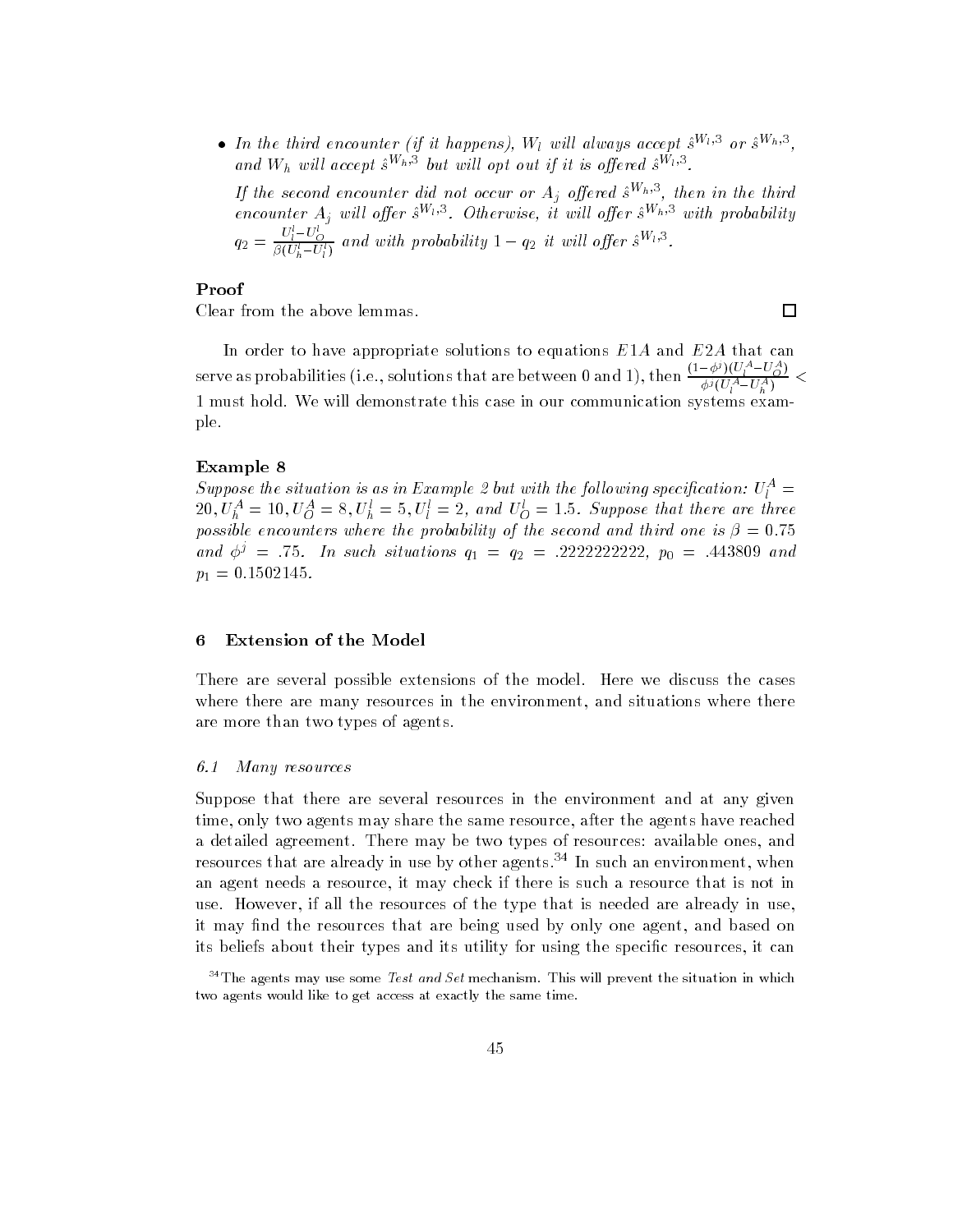decide with whom to start the negotiations. We assume that an agent cannot negotiate with more than one agent at a time

#### Example

We return to the example of the communication systems. Suppose there are two public communication lines available for payment; one is used by BankA and the other by BankC. BankB is experiencing an exceptionally high workload as in the previous examples. BankB then needs to reach an agreement with one of the other banks on sharing the public communication line it is using

 $\mathbf{L}$ agent that is waiting for a resource. For any resource  $R$  and an agent  $A^{\pm}$  that uses it,  $W$  has some probabilistic belief about its type and about the belief of  $A$ about Ws type For each of these types- we computer the possible outcome of the negotiation with  $A_i^R$  where  $j \in \textbf{Type}$  and computes the expected utility for W from it (denoted by  $U(A_i^R), j \in \textbf{Type}$ ). Using its own beliefs about the type of its opponent-term in the overall expected utility from Research and Research in the overall expected utility from Research 2007. The overall expected utility from Research 2007 and Research 2007 and Research 2007 and Re

After computing the expected utility for all the resources- W chooses the one with the highest expected utility and negotiates according to the strategies of the previous section After choosing a resource- it is easy to prove that the agent may it change it with a change it will not stop with with  $\alpha$  and  $\alpha$  and  $\alpha$  and  $\alpha$  and  $\alpha$ a new negotiation process with another agent about a di erent resource

#### 6.2 More than two types of agents

Suppose there are more than two types of agents ie- k The situation is similar to when there are only two- but the agents need to take more options into consideration. If there is only one encounter and  $A_j$  oners  $s^{\dots}$  in the second iteration, then if W' type is  $i \leq r$  it will accept the offer. If  $i > r$ ,  $W_i$  will opt out. Suppose that the maximum expected utility for  $A_i$  in such a case is from  $\hat{s}^{W_r,3}$ and that it is not it is continued to a form it is an all to gain information in the source  $\sim$ then  $A_j$  will oner  $s^{\cdots}$  and if it is accepted,  $A_j$  will know that  $W$  is type is at most  $r$  and will update its belief accordingly using Bayes's rules. It is easy to prove that in such a case  $A_j$  will oner  $s^{***}$  in the second encounter as well. However, if W opts out- Aj may conclude that Ws type is greater than <sup>r</sup> and update its belief. In such a case,  $A_j$  will oner in the next encounter  $s^{n+1}$  for some  $x > r$ . the question-partners and the case of the case of the case is if  $\mu$  is the case of the case of the case of the worthwhile for  $W$  to opt out or whether there is an equilibrium of pure strategies, or whether the agents should use mixed strategies In the case where there are no pure strategies, the probabilities of the mixed the probabilities of the mixed strategies of is similar to the case where there are only two types of agents However- it will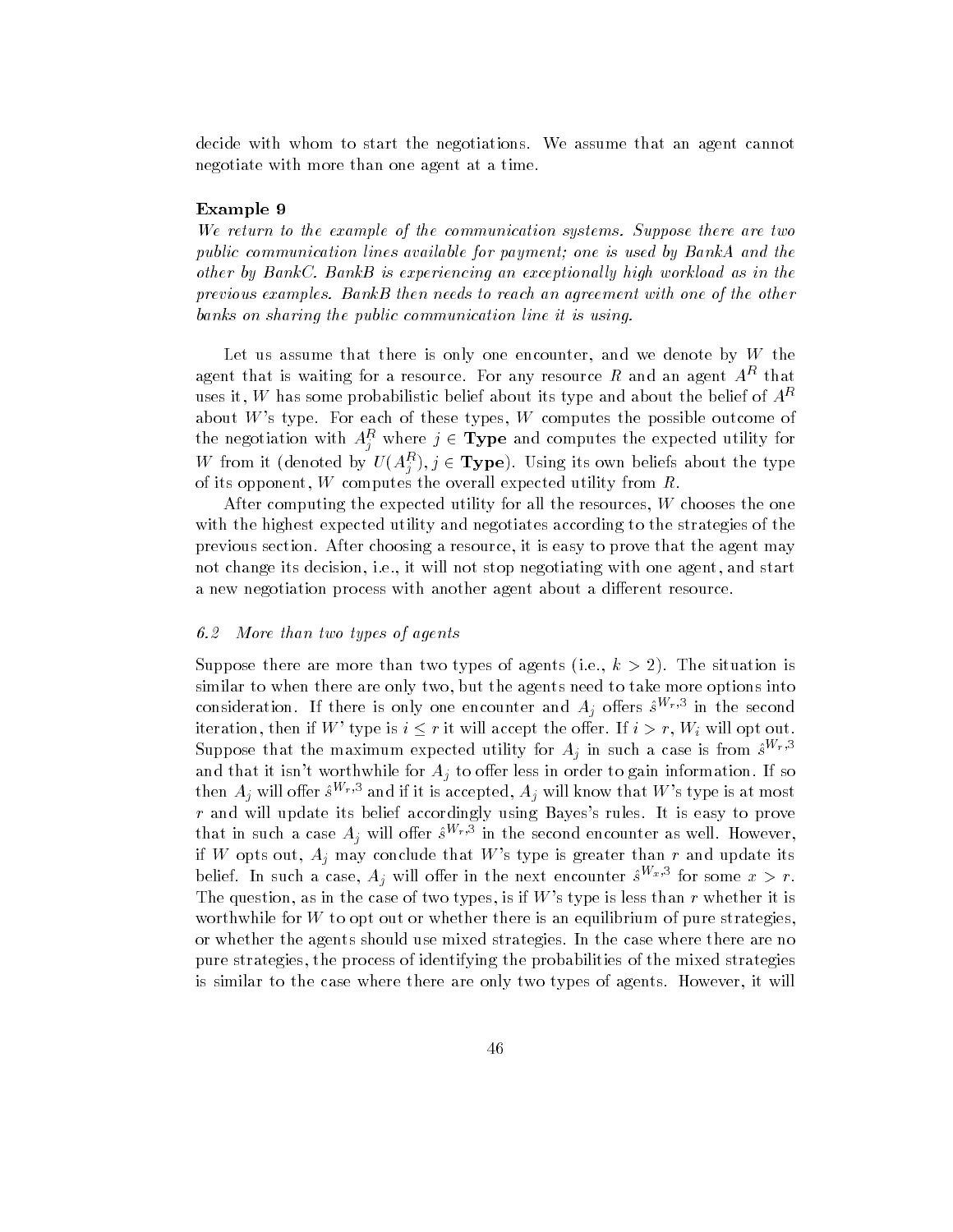require solving more equations

### Complexity and Implementation Issues

We have constructed a library of meta-strategies that are appropriate for negotiation situations characterized by time with one encounter When an automated negotiator participates in a specic negotiation environment- it could search for the appropriate metastrategy in the library- initiate some variables and use it in the negotiation It is assumed that agents believe that they will all assess the situation the same way- and will use the equilibrium strategies- either by nding it in a similar meta-strategies library or by computing it in other ways. We will report on the implementation issues in a discussion in paper of  $\mathbb{R}^n$  , in the case of the second some important related questions

The library is kept in an  $OR/AND$  tree where the internal nodes consist of conditions and the meta-strategies are stored in the leaves of the tree. The number of negotiators is an example of a condition When searching for the appropriate metastrategy- if any exists- for example- where there are two negotiators in the environment-the property will continue the subtree that continue its search is search in the const meta-strategies for bilateral negotiation. Other examples of simple conditions are where the agents can optimize  $\alpha$  or not-can optimize  $\alpha$  or  $\alpha$  and  $\alpha$  if  $\alpha$ etc

A metastrategy that is stored in the leaves consists of a compiled function and a set of names of variables Some of the variables are instantiated during the search in the tree equal the some some are instantiated during the negotiation. when the agents use the function to do next equal to do next equal to do next equal to do next egof the negotiation

There are procedures that help a designer of an agent to add new meta strategies to the multipleed multiplees and we intend to additional the strategies found to and the in this paper to that library

Concerning the motivation for constructing the library- there are two ap proaches to finding equilibria in incomplete information models. One is the straight game theory approach: search for Nash or sequential strategies. The other is the economist's standard approach: set up a maximization problem and solve it by using calculus [51]. The maximization approach is straightforward and if the utility functions of the agents are chosen correctly- the maximization prob lem can be solved using some well-known techniques of linear programming  $(e.g.,)$ is all the maximizations such as our such as oursers as oursers as oursers assumed that the maximization techn nique is less appropriate since the agents must solve their optimization problems jointly As strategy a ects Ws maximization problem and vice versa

The drawback of the game theory approach is that finding equilibrium strate-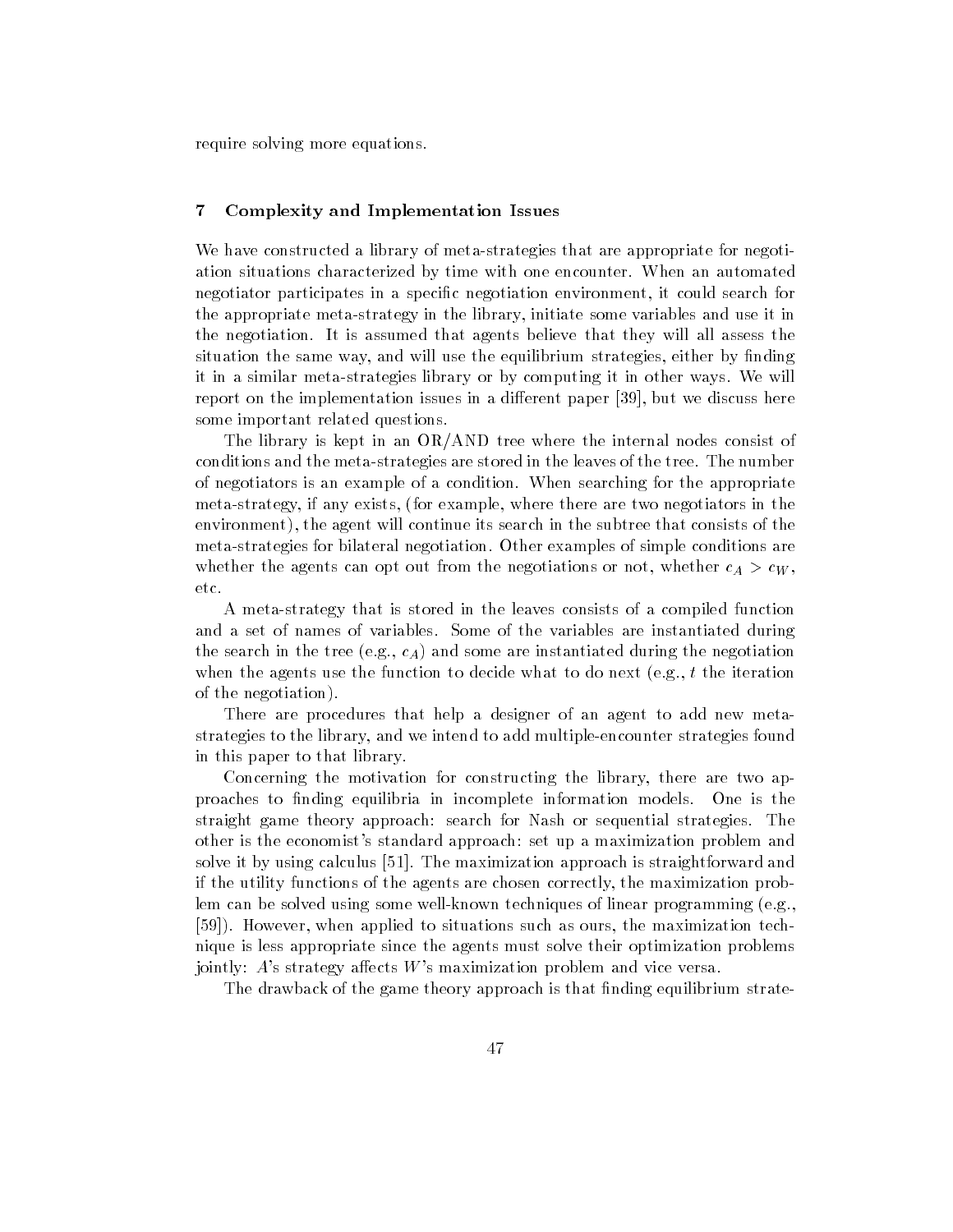gies is not mechanical: an agent must somehow make a guess that some strategy combination is in equilibrium before it tests it and there is no general way to make the initial guess

In situations of multistage negotiation (or games in general) strategies can be found by trying to "guess" the set of actions that are used with positive probability in each state of the game. Working with this guess an agent can either construct a sequential equilibrium or show that none exists with this guess and go on and try another guess It is often best to work through problems like this backward

In our negotiation protocol there are  $\frac{M}{4}$  generalized by  $(|{\bf A} \text{gent}| - 1)|^{-1}$ period of each iteration (i.e., the number of possible agreements) and 5------possible combinations of actions in the second time period of each iteration If we assume that there is some time period  $T$  after which no agreement can be reached  $\tau$ eget is the prefer option and the overall number of the overall number of pure overall number of  $\mathbb{R}^n$ strategies is  $O((\frac{M}{A})^2)$  $\frac{m}{\left(\left|\mathbf{Agent}\right|-\left|\mathbf{1}\right|\right)^{T}}\right)$ .

However- since we consider cases of incomplete information- in addition to guesses of the actions there should be a construction of the agents' beliefs in each state of the negotiation. This can be done by stating a set of inequalities which are the constraints on the beliefs in each state This makes it too time consuming to compute the strategies in real time Thereforefinding the equilibrium strategies be done *before* the negotiation process starts. In our papers, we present appropriate strategies to varied situations The situations The situations The situation are characterized by several factors of the environments equal factors of the environments of  $\alpha$ purpose of the negotiation and the agents utility functions That is why- in this papers, we to step of calculating the step of calculating the conditions in which each of the conditions in whi sequentialequilibrium strategies are applicable These conditions will appear in the internal nodes on the  $OR/AND$  meta-strategies tree.

Another important question is how the autonomous agents will initiate their beliefs One possibility is that they will have some general information about the distribution of the agent types among their opponents For example- it may be known to BankA that half of banks are of type l and half are of type h. Of course. in such situations- in Banka does not have any additional information-  $\mathcal{L}_{\mathcal{A}}$ believe with probability  $\frac{1}{2}$  that its opponent is of type *t*. During the negotiation encounters in many up may us a limit of the set

Techniques that were presented by Bacchus et al. (1, and 1, and 1, and 1, and 1, and 1, and 1, and 1, and 1, and 1, and 1, and 1, and 1, and 1, and 1, and 1, and 1, and 1, and 1, and 1, and 1, and 1, and 1, and 1, and 1, beliefs by an intelligent agent based on known facts- including statistical knowl edge-bested in our situation in our situations.

If there is no prior information about the opponents type- then the agent can always assume that there is equal distribution of the types of agents and use it for its prior probability beliefs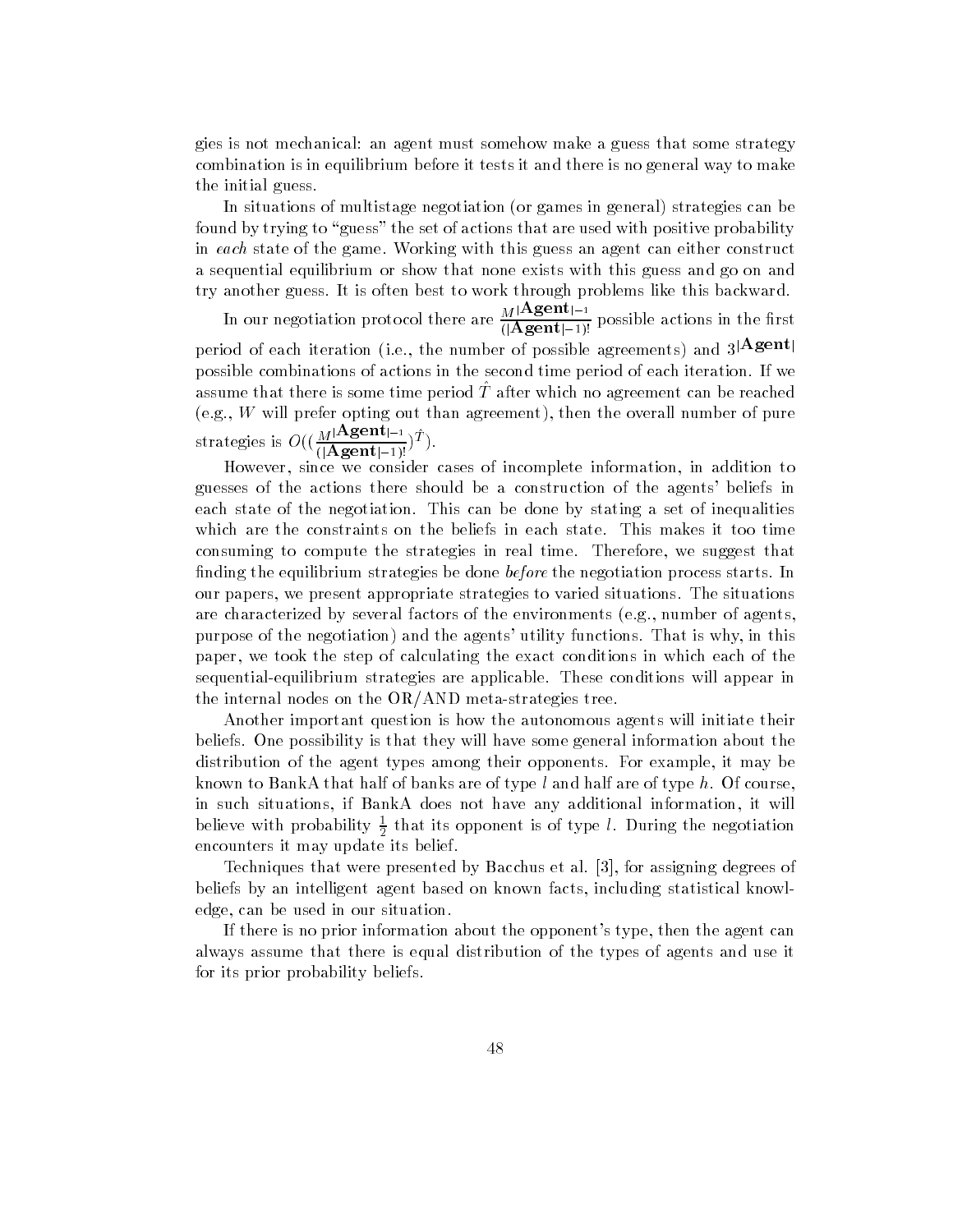# Conclusion and Open Questions

In this paper we presented a strategic model of negotiation that takes the passage of time into consideration- addresses situation- and time and  $\pi$  and  $\pi$  are  $\pi$  into  $\pi$ than once with each other- and where they have incomplete information about one another. Our results satisfy the desired properties listed in Section 1.2.

- **Distribution:** In all the situations we analyzed there is no central unit that is involved in the inter-agent encounters. The agents negotiate to reach an agreement. The agents' types do not play any role in the negotiation protocol. They only influence the negotiation strategies.
- **Instantaneously** : The negotiation will always end in the second iteration.

Con-icts are Avoided In some of the cases- the incomplete information in troduces inefficiency: one of the agents may opt out of the negotiation. In the case of two encounters-definition  $\mathcal{U}$ when BA1 and BA1.1 hold or when BA1, BA1.2 and BW1 hold.

> If Ws type is h then BA BA or BA hold- and if BW holds- opting out will occur in the rst encounter-term in the rst encounter-term in the rst encounter-term in the rst encoun BW<sub>2</sub> rarely holds.

> If  $BA2$  and  $BW1$  hold and if the reverse of inequality  $BA23$  holds. then agreement will always be reached in the rst encounter-the rst encounter-the rst encounter-the rst encounterif we have in the second out will also also in the second encounter If the second out of the second encounter inequality Bath probability that is a high probability that opting out that  $\alpha$ will occur in the rst encounter-that it will occur in the rst encounter-that it will occur probability that it in the second one

Similar events occur when there are more than two encounters.

- **Efficiency** : The resource is not in use only when there is no agent in the group that currently needs the resource However-Control is the present out out the second control of the control of inefficiency to the system.
- simplicity and strategies specificity in the strategies are strategies and the strategies are strategies are s simple: the agent's action depends only on the current situation and its beliefs The order the communications are simple the communications are simple to the communications of the communications of the communications of the communications of the communications of the communications of the commu

However- as was demonstrated in the paper- computing the strategies is sometimes a very difficult task and it is not recommended that this be done on mars interestigated and the compact of situation of situation of situation of situation of situatio ations-describe the appropriate strategies for the agents-described for the agents for the agents for the agen participate in such situations-them with the situations-provided them with the situation strategies

Stability: In the situations that we have considered we have found sequential equilibrium strategies, comment with pure or mixed strategies.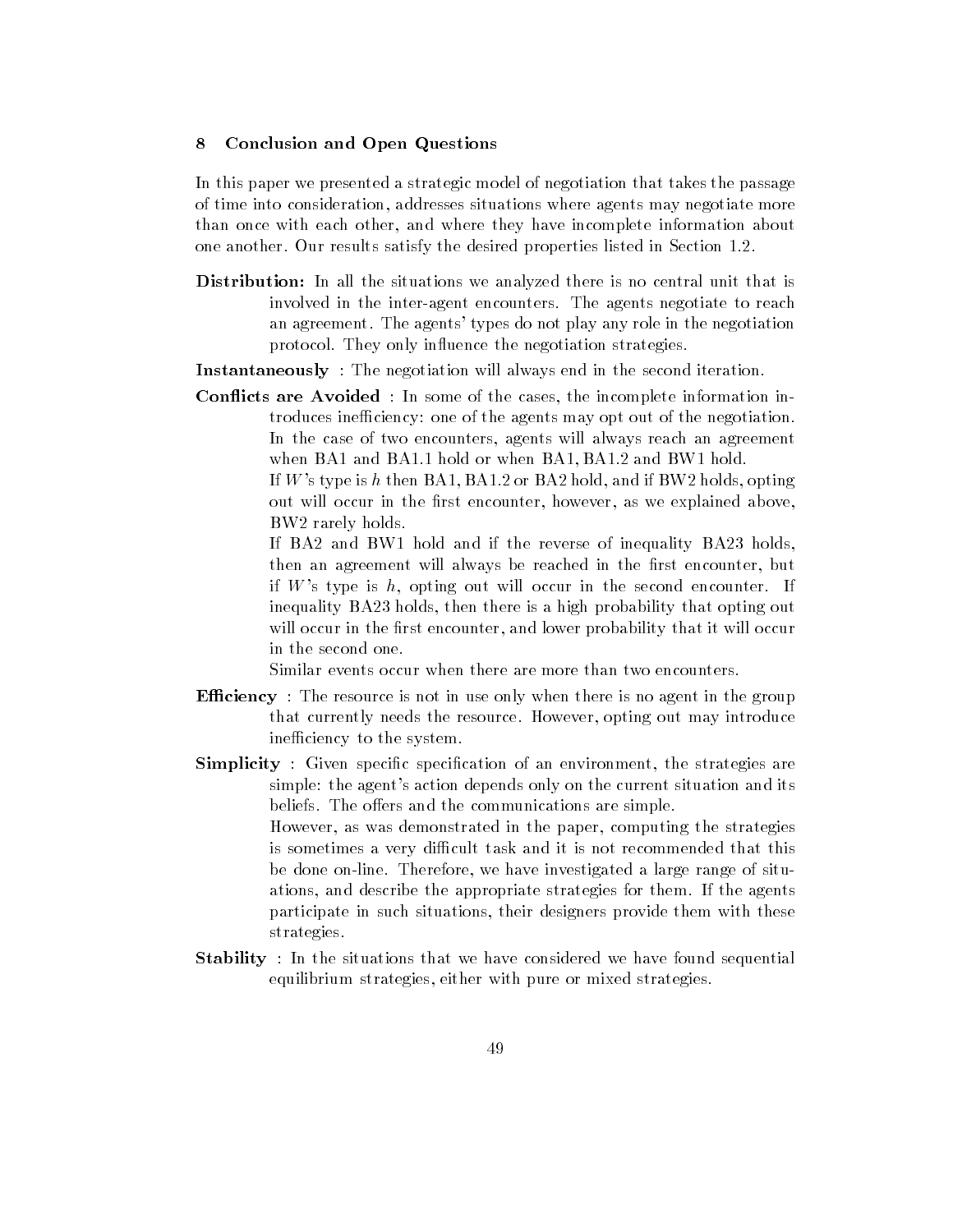Symmetry : The coordination mechanism we presented does not treat agents adie erently because of non-executives of the contract of the second

We believe that our model can be useful in other situations beside the ones we analyzed in the paper In this paper we consider the problem of resource allocation-dual problem of task distribution-dual problem of task distribution can also be analyzed using the this model [34]. There are several assumptions which can be relaxed to make the model appropriate to more realistic domains We list some of the possible extensions here

- Negotiation on multiple attributes
- The agents may collect information on one agent- while negotiating with another one
- Negotiations where As type plays an important role
- The occurrence of one encounter may inuence the probability of future ones

We leave this for on-going work.

#### References

- [1] R. J. Aumann. Subjectivity and correlation in randomized strategies. Journal of Mathematical Economics,  $1(1):67-96$ , 1974.
- L M Ausubel and R J Deneckere Stationary sequential equilibria in bargaining with two sided incomplete information. Discussion Paper 784, Center for Mathematical Studies in Economics and Management Science, Northwestern University, 1988.
- F Bacchus A Grove J Halpern and D Koller From statistics to beliefs In Proc- of  $\mathcal{A}$  and a californial particle in the californial pages of the californial pages of the californial pages of the californial pages of the californial pages of the californial pages of the californial pages of the cal
- [4] A. H. Bond and L. Gasser. An analysis of problems and research in DAI. In A. H. Bond and L. Gasser, editors, Readings in Distributed Artificial Intelligence, pages 3-35. Morgan Kaufmann Publishers, Inc., San Mateo, California, 1988.
- E Bond and L Samuelson Durable good monopolies with rational expectation and re placement sales. Rand Journal of Economics, 15:336-345, 1984.
- [6] E. Bond and L. Samuelson. The Coase conjecture need not hold for durable good monopolies with depreciation Economics Letters Letters Letters Letters Letters Letters Letters Letters Letters Letters Le
- N Carver Z Cvetanovic and V Lesser Sophisticated cooperation in FAC distributed problem solving systems In Proc- of AAAI pages California
- [8] K. Chatterjee and L. Samuelson. Bargaining with two-sided incomplete information: An infinite horizon model with alternating offers. Review of Economic Studies,  $54:175-192$ . 1987.
- I K Cho Characterization of stationary equilibria in bargaining models with incomplete information. Unpublished paper, Department of Economics, University of Chicago, 1989.
- proposed and H Leves and H Leves and H Leves and H Leves pages and the Leves of the Leves of the Leves of the
- [11] S. E. Conry, R. A. Meyer, and V. R. Lesser. Multistage negotiation in distributed planning. In A. H. Bond and L. Gasser, editors, Readings in Distributed Artificial Intelligence, pages 367-384. Morgan Kaufmann Publishers, Inc., San Mateo, California, 1988.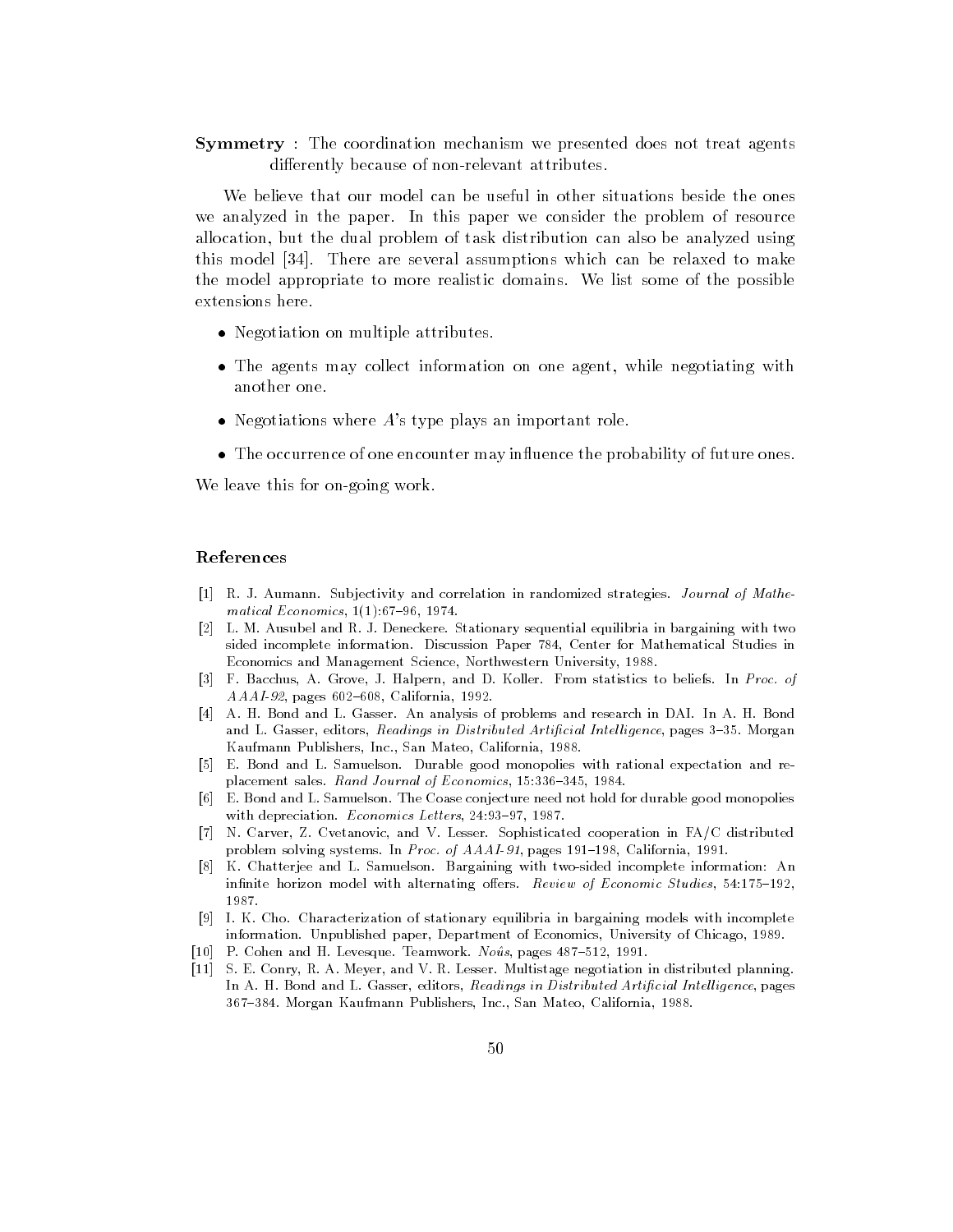- SE Conry K Kuwabara VR Lesser and RA Meyer Multistage negotiation for dis tributed satisfaction. IEEE Transactions on Systems, Man, and Cybernetics, Special Issue on Distributed Articial Intel ligence and the control of the control of the control of the control of the control of the control of the control of the control of the control of the control of the control of the control of
- [13] K. Decker and V. Lesser. A one-shot dynamic coordination algorithm for distributed sensor networks in Process In Process In Process In Process In Process In Process In Process In Process In Process In
- [14] J. Doyle. Some theories of reasoned assumptions: an essay in rational psychology. Technical Report Department of Computer Science Carnegie Mellon University Pittsburgh PA, 1983.
- [15] J. Doyle. Rational belief revision. Technical report, MIT, Artificial Intelligence Laboratory, Cambridge, Massachusettes, 1990. Unpublished paper.
- [16] D. Dubois and H. Prade. A survey of belief revision and updating rules in various uncertainty models. International Journal of Intelligent Systems, 9:61-100, 1994.
- [17] E. H. Durfee. Coordination of Distributed Problem Solvers. Kluwer Academic Publishers, Boston, 1988.
- [18] E. Ephrati and J. S. Rosenschein. The clarke tax as a consensus mechanism among automated agents in Process of Alexandra and Pages Process Processes and Processes
- [19] E. Ephrati and J. S. Rosenschein. Reaching agreement through partial revelation of preferences. In Proceedings of the Tenth European Conference on Artificial Intelligence, pages es en avenado este austria austria a
- R Fagin G Kuper J Ullman and M Vardi Updating logical databases In Advances in Computing Research, volume  $3$ , pages  $1-18$ , 1986.
- $\lceil 21 \rceil$ D. Fudenberg and J. Tirole. Game Theory, chapter 8. MIT Press, Cambridge, Ma, 1991.
- part are modeling the Dynamics Compared in France and Dynamics of Epistemics of Epistemic States Mitted in the 1988.
- J Y Halpern and Yoram Moses Knowledge and common knowledge in a distributed environment. Journal of the Association for Computing Machinery,  $37(3)$ , 1990.
- G Harman Change in View MIT Press Cambridge MA
- was also the exterpt for the change change popper functions and counterfactuals in The Counterfactuals In The Harper and C. A. Hooker, editors, Foundations of Probability Theory, Statistical Inference, and Statistical Theories of Science, volume 1, pages 73-115. Reidel, Dordrecht, 1976.
- $\lceil 26 \rceil$ O. D. Hart and J. Tirole. Contract renegotiation and Coasian dynamics. Review of Economic  $Studies$ , pages  $509-540$ , 1988.
- $\lceil 27 \rceil$ H. Katsuno and A. Mendelzon. Knowledge Base Revision and Minimal Change. Artificial Intel ligence
- Hirofumi Katsuno and Alberto Mendelzon On the dierence between updating a knowledge base and revising it In Proc- of KR pages
- $\lceil 29 \rceil$ S. Kraus and D. Lehmann. Knowledge, belief and time. Theoretical Computer Science,  $58:155 - 174, 1988.$
- [30] S. Kraus and D. Lehmann. Designing and building a negotiating automated agent. Computational Intel ligence
- is a cooperation to the function of time in contraction of time in the function  $\mathbf{A}_i$  and  $\mathbf{A}_i$  and  $\mathbf{A}_i$  $A A A I 91$ , pages 179-184, California, 1991.
- S Kraus and J Wilkenfeld Negotiations over time in a multiagent environment Prelimi nary report In Proc- of IJCAI pages  Australia
- [33] S. Kraus and J. Wilkenfeld. A strategic negotiations model with applications to an international crisis IEEE Transaction on Systems Man and Cybernetics 1993.
- [34] S. Kraus, J. Wilkenfeld, and G. Zlotkin. Multiagent negotiation under time constraints. Articial Intel ligence
- [35] D. Kreps and R. Wilson. Reputation and imperfect information. Journal of Economic Theory Theory Theory Theory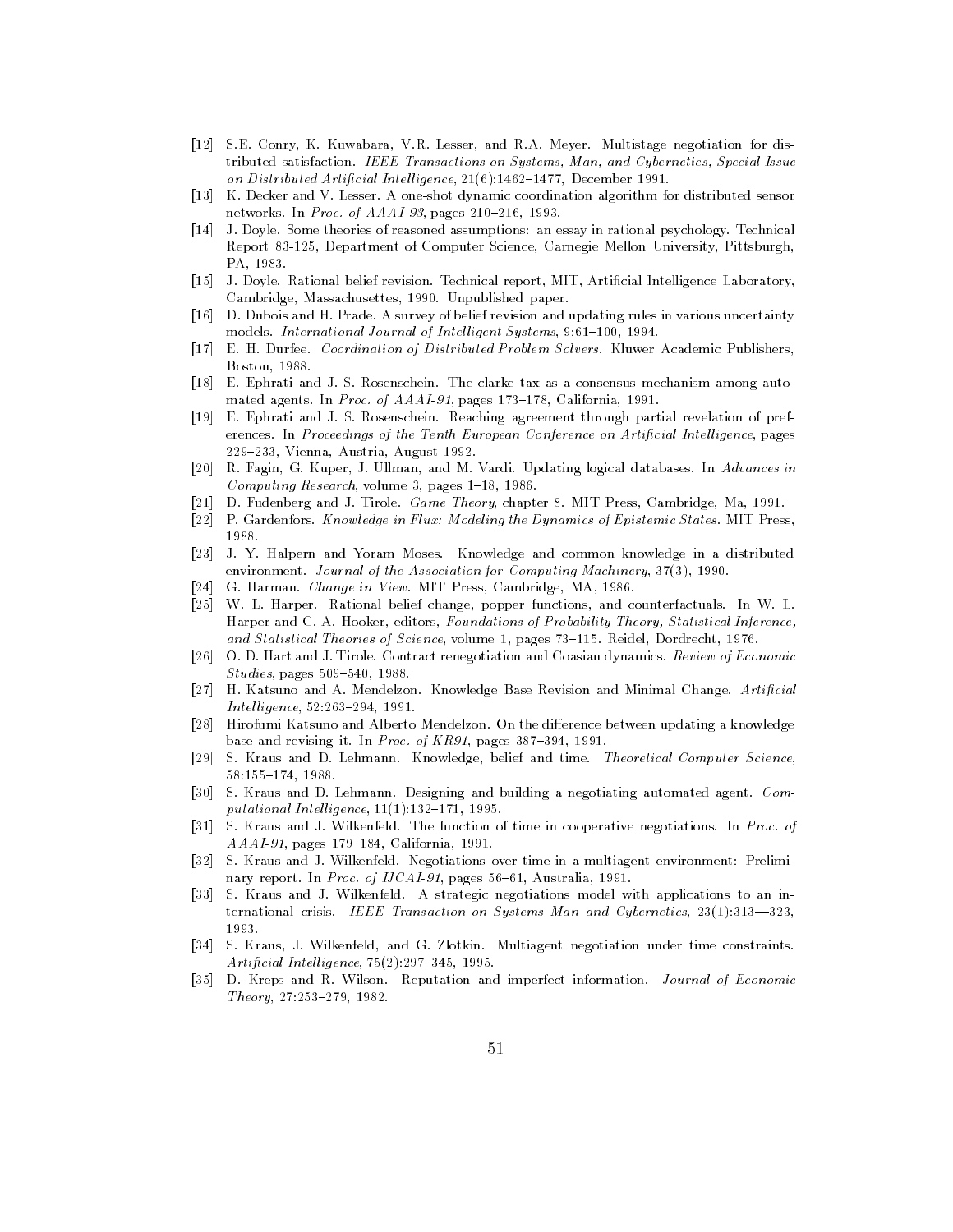- D Kreps and R Wilson Sequential equilibria Econometrica
- K Kuwabara and V Lesser Extended protocol for multistage negotiation In Proc- of the Ninth Workshop on Distributed Articial l Intel ligence pages
- [38] B. Laasri, H. Laasri, and V. Lesser. A generic model for intelligent negotiating agents. International Journal on Intel ligent Cooperative Information Systems
- [39] G. Lemel. A strategic model for negotiation among autonomous agents. M.Sc. thesis, Dept. of Mathematics and Computer Science, Bar-Ilan University, Ramat Gan (written largely in Hebrew)., 1995.
- [40] V. R. Lesser, J. Pavlin, and E. H. Durfee. Approximate processing in real time problem solving. AI Magazine,  $9(1):49-61$ , 1988.
- [41] V.R. Lesser. A retrospective view of FA/C distributed problem solving. IEEE Transactions on systems, word, when a georgetical orientation order or and
- D Lewis Counterfactuals Blackwell Oxford
- [43] R. D. Luce and H. Raiffa. Games and Decisions. John Wiley and Sons, 1957.
- [44] V. Madrigal, T. Tan, and R. Werlang. Support restrictions and sequential equililibria. Journal of Economic Theory
- [45] T. W. Malone, R. E. Fikes, K. R. Grant, and M. T. Howard. Enterprise: A marketlike task schedule for distributed computing environments. In B. A. Huberman, editor, The Ecology of computation pages to contract the measurement of the
- [46] P. Milgrom and J. Roberts. Predation, reputation, and entry deterrence. Journal of Economic Theory Theory Theory Theory
- [47] T. Moehlman, V. Lesser, and B. Buteau. Decentralized negotiation: An approach to the distributed planning problem Group Decision and Negotiation
- [48] M. J. Osborne and A. Rubinstein. Bargaining and Markets. Academic Press Inc., San Diego, California, 1990.
- [49] W. V. Quine and J. S. Ullian. The Web of Belief. Random House, New York, 1978. Second Edition.
- [50] A. S. Rao and N. Y. Foo. Formal theories of belief revision. In Proceedings of the First International Conference on Principles of Knowledge Representation and Reasoning, pages 369-380. Morgan Kaufmann, May 1989.
- [51] E. Rasmusen. Games and Information. Basil Blackwell Ltd., Cambridge, MA, 1989.
- is also are alternatively and interactional interactions are the cooperation and intelligent and these phononi Stanford University, 1986.
- J S Rosenschein and G Zlotkin Rules of Encounter Designing Conventions for Automated Negotiation Among Computers. MIT Press, Boston, 1994.
- [54] A. Rubinstein. Perfect equilibrium in a bargaining model. Econometrica,  $50(1):97-109$ ,
- [55] A. Rubinstein. A bargaining model with incomplete information about preferences. Econometrical experience are experience
- [56] T. Sandholm. An implementation of the contract net protocol based on marginal cost calculations in Process In Province Process In Process In Process In Process In Process In Process In Process I
- La J Savan Statistics Douglas Douglas Douglas International Publications New York Publications New York New York Publication edition.
- [58] R.G. Smith and R. Davis. Negotiation as a metaphor for distributed problem solving. Articial Intel ligence
- W. Spivey and R. Thrall. Linear Optimization. Holt, Rinehart and Winston, 1970.  $59$
- [60] R. C. Stalnaker. *Inquiry*. MIT Press, Cambridge, MA, 1984.
- K P Sycara Persuasive argumentation in negotiation Theory and Decision 1990.
- re, anno regenerarial contents and an approach to Integrating CaseBased and CaseBased and CaseBased and CaseBa Analytic Methods. PhD thesis, School of Information and Computer Science, Georgia Insti-